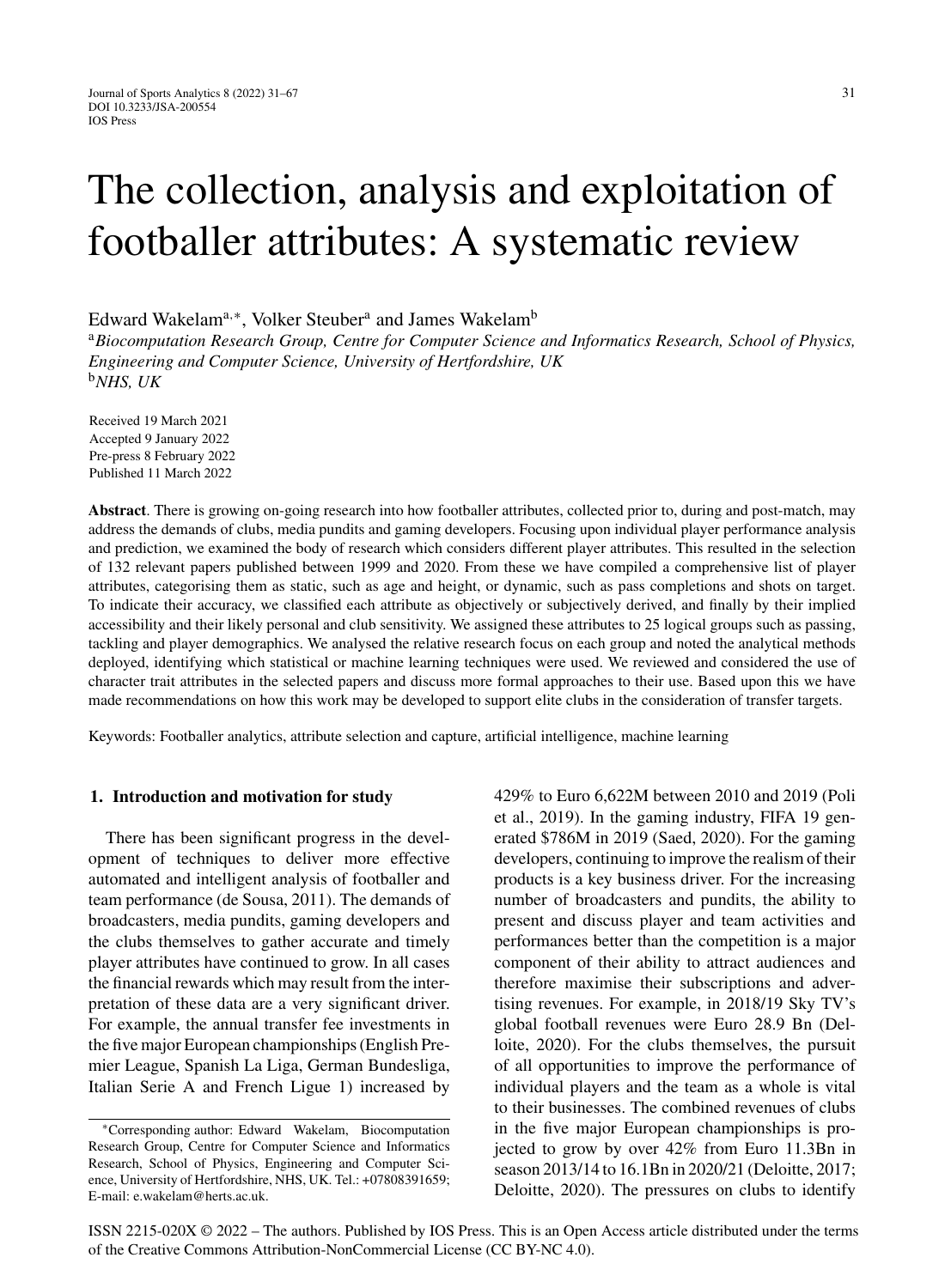successful transfer targets, at the right fee and consequent salary and bonus package, is a very significant issue for all clubs and particularly for the elite clubs facing seemingly unending price escalation.

There is considerable on-going research into how player and team attributes, both static and dynamic during matches, may be collected automatically, for example using automated video data collection and analysis (Filetti et al., 2017). This is often supplemented by experts, usually ex-players (PA Sport, 2020) and in the case of SoFIFA input from a community of 8,000 coaches, scouts and season ticketholders (SoFIFA, 2020).

In a variety of different player and match attributes and scenarios, statistical (Gelade & Hvattum, 2020) and increasingly artificial intelligence, in the main machine learning (Stanojevic, & Gyarmati, 2016), methods have been deployed to draw conclusions and make useful predictions of individual and team performances.

We have, however, found very few examples of analyses including player character traits such as motivation, cognitive functions, self-control, sustained attention etc. This is in stark contrast to other industry recruitment activities where the calibration of such traits is considered critical. We suggest that the inclusion of an appropriate selection of such attributes presents the opportunity for a game-changing step forward in footballer analytics, in particular, in the selection of potential transfer targets.

# **2. Methods**

#### *2.1. Data collection*

A systematic review of papers relevant to sporting analytics, with a specific focus on those addressing football (soccer) was conducted. No historical time limit was placed upon the papers considered, with over 1,500 initially selected papers falling within a timeframe of January 1999 to January 2021. All papers identifying footballer attributes, such as *passing*, *tackling*, *assists* etc., for review, analysis or predictive purposes, were curated. A focus upon eleven-a-side competitive professional football was maintained and papers addressing the analyses of small sided games (such as five-a-side games, training/practice games and video game matches) were excluded unless novel footballer attributes were identified. This resulted in a collection of 132 directly relevant papers (Table 12). With the aim of achieving a comprehensive review of relevant research, the identification of these papers included the review of relevant papers referenced by each, as well as those citing them, and where appropriate these were included for curation. In each case the publishing journal, conference or organization was noted. Additionally, where analyses were conducted, the analytical methods (statistical analysis, machine learning, mixed) were recorded. In order to determine whether the analyses were statistical or machine learning methods we adopted the accepted definition that statistical models (e.g. ANOVA, Chi squared analysis, Spearman correlation test) are designed for inference and description of the relationships between variables, whereas machine learning models (e.g. decision tree, neural networks) are designed to make the most accurate predictions possible (Rajula et al., 2020).

For each paper their main findings and conclusions were summarized (Table 14).

A comprehensive list of attributes was then compiled from all papers selected, resulting in 2537 attributes used in total across all selected papers, including duplicates. Analyses were made to establish the frequency and predominance of types of individual attributes addressed in the papers selected.

Where these papers exploited footballer attributes extracted from available football datasets such as SoFIFA (SoFIFA, 2020), Stats Perform (Stats Perform, 2020) etc., this was noted in order to develop a full list of available datasets (Table 1). In most cases these are freely available: however, where not the case this is noted.

These datasets assign values to the selected attributes and often apply their own formulae to create an overall score for each player as a measure of their rank compared to other players. For example, the SoFIFA dataset comprises 80 attributes for each of 18,944 international players. The SoFIFA overall score is calculated as the sum of each attribute value multiplied by a coefficient specific to the position of the individual player, added to a value representing the player's international reputation (SoFIFA, 2020). As an example, the SoFIFA attributes, including calculated overall value are shown in Table 13, which lists the actual attribute values for each of Robert Lewandowski and Kevin DeBruyne. This table illuminates the diversity of the player attributes collected ranging from age, weight, height and other demographic data to measures of technical skills such as shooting and passing as well as mentality measures.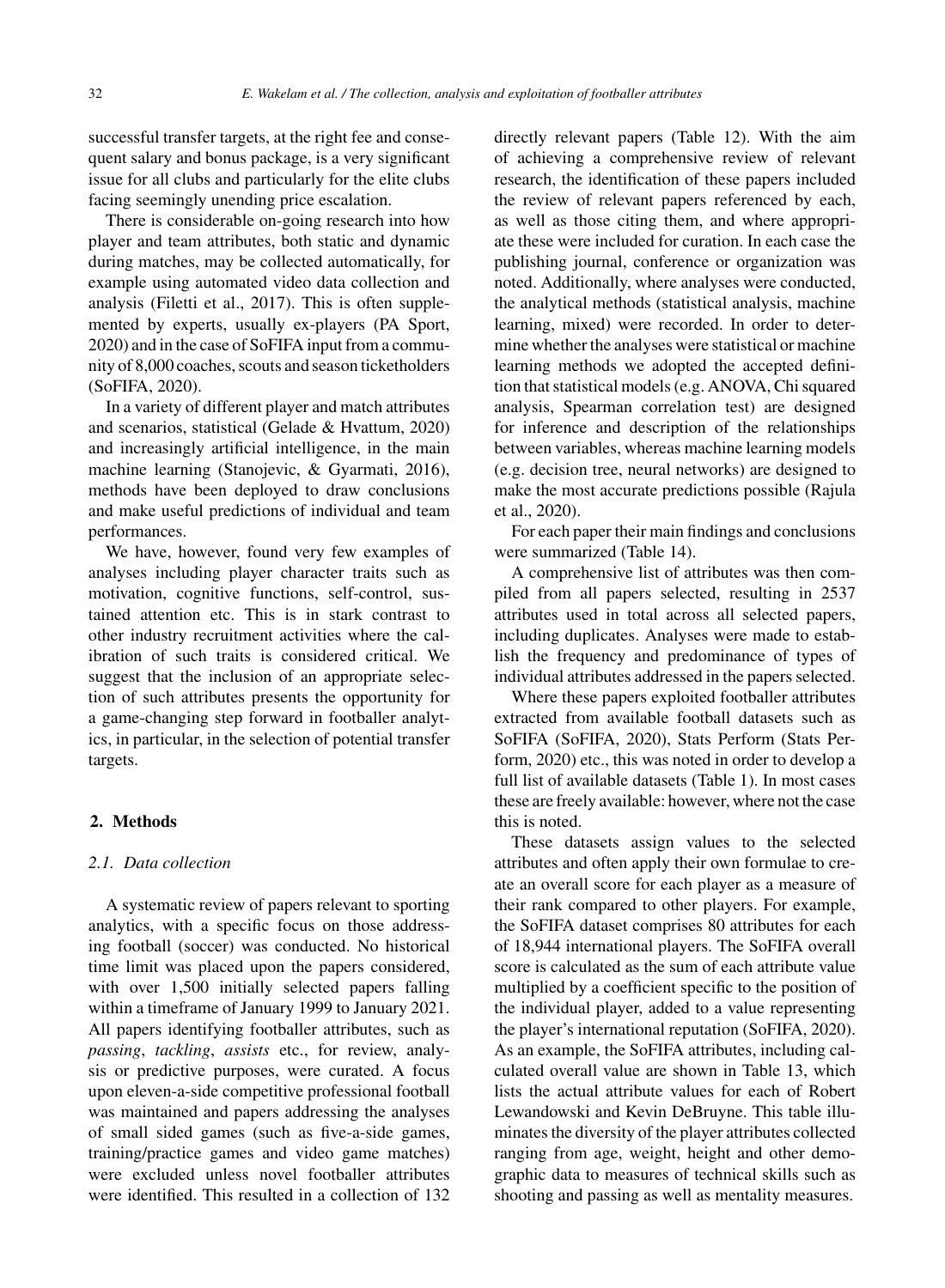| Sources of player data                                              |                          |                              |                                                                                                                                                         |  |  |
|---------------------------------------------------------------------|--------------------------|------------------------------|---------------------------------------------------------------------------------------------------------------------------------------------------------|--|--|
| Name                                                                | No. of<br>attributes $1$ | Freely<br>Available<br>(Y/N) | <b>Notes</b>                                                                                                                                            |  |  |
| SoFIFA (SoFIFA, 2020)                                               | 98                       | Y                            | The SoFIFA.com website provides the player ratings included in<br>FIFA video games since 2007.                                                          |  |  |
| <b>Open International Soccer Database</b><br>(Dubitzkyet al., 2017) | 37                       | Y                            | Sourced from SoFifa, containing the outcomes of > 200,000<br>international soccer matches.                                                              |  |  |
| WhoScored.com (WhoScored, 2020)                                     | 65                       | Y                            | Includes data from 500 tournaments, 15,000 teams, and 250,000<br>players, from top 5 leagues in Europe and more using Opta.                             |  |  |
| European Soccer Database (Mathien,<br>2016)                         | 37                       | Y                            | Includes data from $+25,000$ matches, $+10,000$ players, 11<br>European Countries with their lead championship Seasons<br>2008 to 2016 and SoFIFA data. |  |  |
| Football Database EU (2020)                                         | 65                       | Y                            | Data on +417,000 players across all nations presenting all<br>transfer news in tabular form.                                                            |  |  |
| StatsBomb (2020)                                                    | 19                       | N                            | Data analytics organisation providing football data and<br>analytics.                                                                                   |  |  |
| <b>WyScout (2020)</b>                                               | 9                        | N                            | Includes data from all nations, from +470,00 players across<br>+43,000 teams. Now part of Kudl                                                          |  |  |
| <b>EA Sports Player Performance Index</b><br>(PA Sport, 2020)       | 17                       | N                            | Includes global data from 250+ football competitions.                                                                                                   |  |  |
| Opta Index (Stats Perform, 2020)                                    | 30                       | N                            | Now part of Stats Perform. Includes data from a variety of<br>football leagues.                                                                         |  |  |
| <b>Stats Perform (Stats Perform, 2020)</b>                          | 30                       | N                            | Data analytics organisation providing football data and<br>analytics. Acquired ProZone and Opta Index.                                                  |  |  |
| Amisco (Stats Perform, 2020)                                        | 30                       | N                            | Acquired by ProZone, now part of Stats Perform.                                                                                                         |  |  |
| <b>StatDNA</b> (2020)                                               |                          | N                            | Video analysis services. Information requested.                                                                                                         |  |  |
| <b>Sportec Solutions (2020)</b>                                     | 16                       | N                            | Data collection and analysis organization. Accesses the<br>Bundesliga database.                                                                         |  |  |
| Bundesliga database (2020)                                          |                          | Y                            | Contains 10 seasons of German Bundesliga including match<br>(not player) data extracted from Football-data.co.uk.                                       |  |  |
| Gracenote Sports Data (2020)                                        | 11                       | N                            | Contains statistics of historical results, squad information and<br>detailed player data.                                                               |  |  |

Table 1

<sup>1</sup>Number of player attributes extracted from selected papers.

#### *2.2. Data classification*

Each attribute was classified by data type (Wakelam et al., 2016), integrity, temporality, accessibility and sensitivity (Table 2).

Attributes were then allocated to 25 logical groups: *Player data* & *history; Speed* & *movement; Pass; Goals, shots* & *shooting; Tackles; Aerial* & *header; Possession; Fouls*&*cards; Dribble; Free kick; Cross; Interception; Block; Duel; Clearance; Error, mistake, fail; Ball; Ball recovery; Assist; Offside; Injury; Outfielder position specific; Goalkeeper; Data applicable to any player; Character traits*. Given the very wide variety of player attributes, it is possible to select these groups in a variety of different ways, and for the purposes of this paper we have tried to align our selection to reflect some of what appear from our research to be groups of interest to clubs and researchers, whilst at the same time keeping the groups as logical as possible. For example, while *Free kicks* may be considered as a component of *Goals, shots and shooting*, free kicks tend to be taken by so

called "free kick specialists" in teams and we therefore chose to allocate them to a group of their own. In the case of the *Player data and history* group we have included the data that describes player demographics such as *age* and nation origin, physical attributes such as *height* and *BMI*, statistical attributes such as *games played* and *international caps* and those attributes which attempt to define the player such as their specific skills and strengths.

Where an attribute was allocatable to more than one group this was done. For example, *ball recovery by tackle* is relevant to each of the *Tackles* and the *Recoveries* groups and *running while in possession* to both the *Possession* and *Speed and Movement* groups.

# **3. Results**

#### *3.1. Papers*

The complete list of the 132 papers selected is provided in Table 12 and the main findings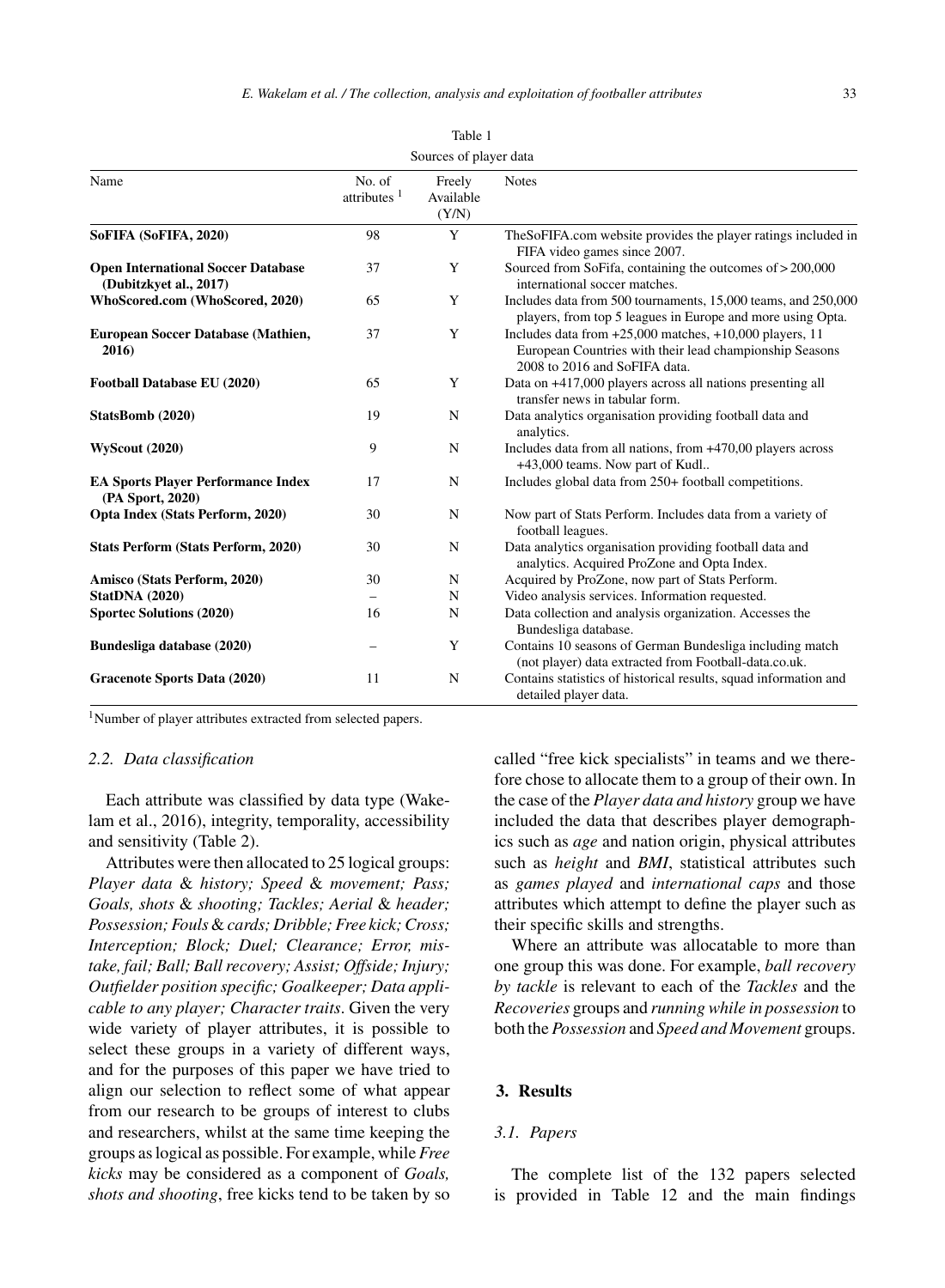| Identifier                  | Description                                                                                                                                                                                                                                                                                                                       |
|-----------------------------|-----------------------------------------------------------------------------------------------------------------------------------------------------------------------------------------------------------------------------------------------------------------------------------------------------------------------------------|
|                             |                                                                                                                                                                                                                                                                                                                                   |
| Data type <sup>2</sup>      | Num = Numeric (measurable/ quantitative data is defined as being in the form of counts or numbers where each<br>data-set has a unique numerical value associated with it. E.g. Number of assists).                                                                                                                                |
|                             | Ord = Ordinal (nominal data in which order is important. E.g., <i>Player total contribution</i> (low, average, high).                                                                                                                                                                                                             |
|                             | Nom = Nominal (data where the values are labels where no order may be attributed, such as male/female or                                                                                                                                                                                                                          |
|                             | yes/no. E.g. preferred foot (Right, Left).                                                                                                                                                                                                                                                                                        |
| Data integrity <sup>3</sup> | O = Objective (Unambiguously measureable data. E.g, number of assists or length of pass).                                                                                                                                                                                                                                         |
|                             | $S =$ Subjective (Data based upon expert opinion. E.g., <i>player composure</i> or <i>contribution to team spirit</i> ).                                                                                                                                                                                                          |
|                             | M = Mixed (Data typically based upon subjective judgement, however experimental research has proposed<br>techniques for mechanistic calculations to assign a measured value based upon related measurable data. For<br>example, player influence).                                                                                |
| Temporality                 | $S =$ Static (Data which does not change. For example, <i>date of birth</i> or <i>preferred foot</i> ).                                                                                                                                                                                                                           |
|                             | E = Evolving Static (Data which would be considered static for analysis during a match, however, has the<br>potential for change through coaching/practice, e.g. skills or strength. Or data which naturally changes over<br>time, for example <i>age</i> and <i>contract expiration date</i> .                                   |
|                             | $D = D$ ynamic (Data which changes during the course of a match. E.g. <i>number of shots</i> or <i>passing accuracy</i> ).                                                                                                                                                                                                        |
| Accessibility               | $Y = Yes$ (The data is collectible independently of the player's direct input. For example, age or number of yellow<br>$cards)^4$ .                                                                                                                                                                                               |
|                             | $N = No$ (The data ideally obtainable by direct interaction with the player themselves. E.g. <i>cognitive abilities</i> ,<br>measurable through psychometric testing or <i>creativity</i> $)^3$                                                                                                                                   |
| Sensitivity <sup>5</sup>    | $R =$ Readily and publicly available data having no privacy or ethical issues with their collection or use in<br>analyses. For example, <i>nationality</i> , <i>age</i> .                                                                                                                                                         |
|                             | S = Sensitive personal data which would either require the player's permission for collection and would not be<br>made publicly available, and/or would require specific ethical approval for its use in analytics in addition to<br>being subject to strict limitations on its availability. E.g. life events or family support. |
|                             | $P =$ Potentially sensitive data which a player or club would be required to follow pre-agreed data collection and<br>usage rules and only with explicit player permission. E.g. socio-economic background or cognitive ability.                                                                                                  |

Data classifications

<sup>2,3</sup>Where the source paper(s) are unclear or conflicting in data type specification or data attribute, the authors have done their best to select the most appropriate. <sup>4</sup>Alternatively, such data may be given a subjective measure by club scouts/coaches/psychologists. <sup>5</sup>Where in any doubt in the identification of sensitivity of data items the authors have selected the more sensitive definition.

and conclusions of each paper are summarized in Table 14.

The papers are sourced from a wide range of publishers, in total 78. We find that each of the International Journal of Performance Analysis in Sport with 14 of the selected papers, the Journal of Sports Sciences, with 11, the MIT Sloan Sports Analytics Conference proceedings, with 8, and the Journal of Sports Analytics with 5, together, account for 29% of the total. The next highest sources are Human Movement Science (4) and Cornell University Library's arXiv (4), although we must note that arXiv is classed as a pre-publication distribution service and openaccess archive for scholarly articles and publications are not peer-reviewed. Publishers Sports Medicine, Perceptual and Motor Skills and PLOS ONE, each with 3 papers follow and the remainder are ones and twos.

An analysis of the publication dates of the 132 relevant papers compiled shows how the growth of research interest in the field of footballer analytics has accelerated between 1999 and 2020 (Fig. 1). Nineteen of the selected papers were published between

1999 and 2012, an average of less than 1.5 per year, whereas 113 of the selected papers were published in the 8 years from 2013 to 2020, an average of almost 14 papers per year.

Where player attributes were analysed, either statistical, machine learning or a mixture of both techniques were applied (Table 3), with 117 of the 132 papers conducting some form of analysis, and over two thirds of these solely applying descriptive statistical techniques. The remaining 15 used combinations of machine learning and statistical techniques. Where machine learning was deployed, linear regression techniques were the most deployed, however, as we might expect, a variety of other commonly used ML techniques were also used (Table 4). It should be noted that the number of papers analysed in Table 4 is consistent with some papers deploying more than one technique, for example, the deployment of a combination of artificial neural networks, case based reasoning systems and k- Nearest neighbor algorithms is noteworthy in the paper *A study of Prediction models for football player valuations by quantifying statistical and economic attributes for the*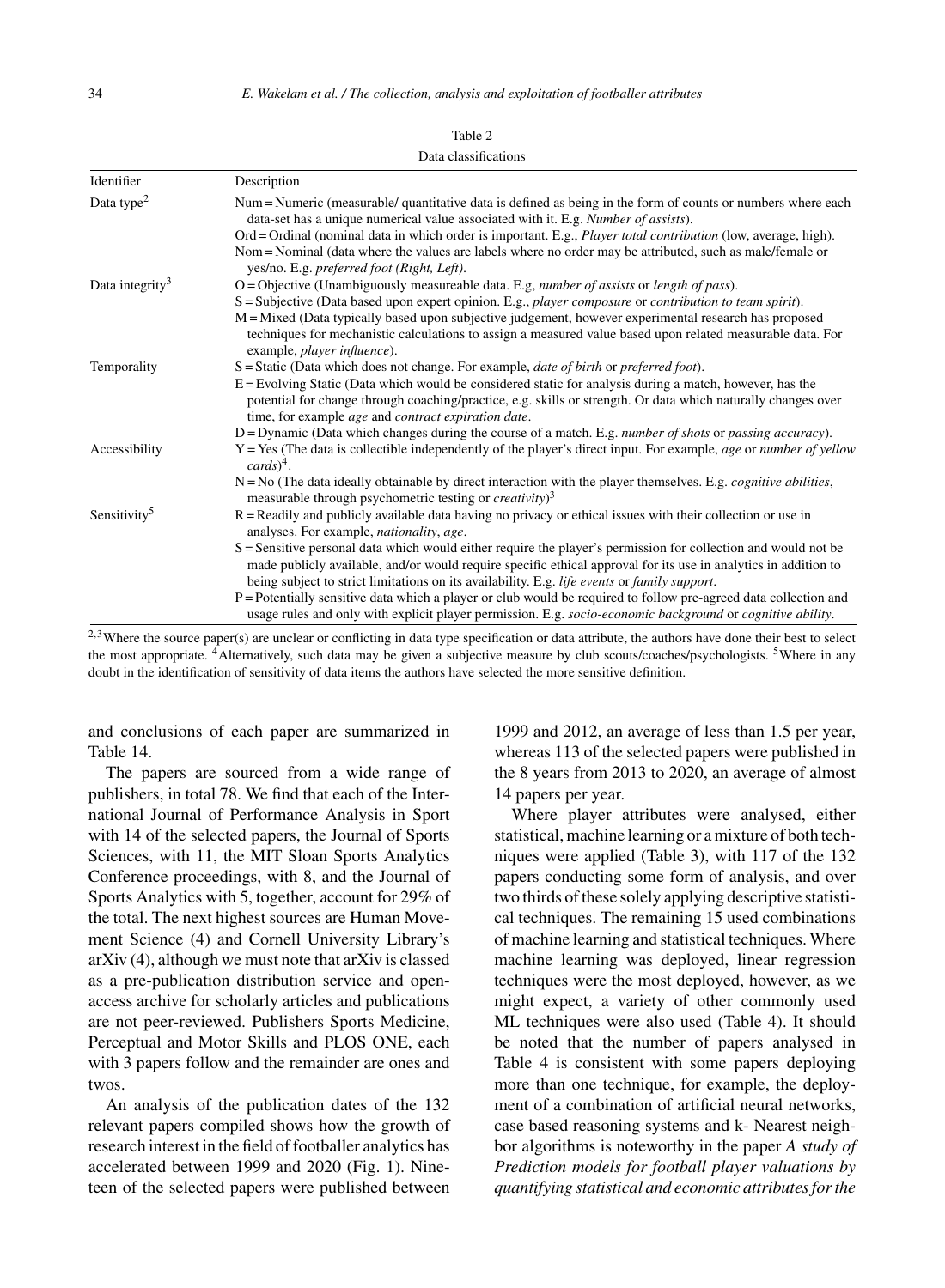

Fig. 1. Number of relevant papers published between 1999 and 2020.

|                             | Table 3               |                                             |
|-----------------------------|-----------------------|---------------------------------------------|
|                             | Data analysis methods |                                             |
| Method of<br>Analysis       | No. of<br>papers      | % of Papers<br>(excluding)<br>those $N/A$ ) |
| <b>Statistical Analyses</b> | 81                    | 69%                                         |
| Machine Learning            | 28                    | 24%                                         |
| Mixture                     | 8                     | 7%                                          |
| Total                       | 117                   |                                             |

*global transfer market* (Patnaik et al., 2019). Table 14 illustrates the very wide variety of research topics both statistical and machine learning techniques are applied to.

#### *3.2. Player attributes*

The resulting database comprised 2,537 extracted attributes, including those attributes duplicated across papers (noted to permit analyses of their frequency of use). Following the removal of duplicates, a master list of 1,518 attributes was produced for future analysis.

After allocation of attributes to each of the 25 selected groups, comparisons between the predominance of attributes in the different groups were calculated (Table 5).

Table 4 Analysis of machine learning techniques

| Machine Learning              | No. of | $\%$ |
|-------------------------------|--------|------|
| Technique                     | Papers |      |
| Linear regression             | 18     | 50%  |
| Neural network                | 10     | 28%  |
| Clustering                    | 7      | 19%  |
| <b>Random Forest</b>          | 7      | 19%  |
| Decision tree                 | 6      | 17%  |
| K Nearest Neighbour           | 6      | 17%  |
| <b>Support Vector Machine</b> | 5      | 14%  |
| Feature weighting             |        | 3%   |
| Gradient boosting             |        | 3%   |
| trees regression              |        |      |

Perhaps unsurprisingly, the groups *pass* and *Goals, shots* & *shooting* comprised the two with the highest proportion of attributes analysed by researchers. These were very closely followed by *Player data* & *history.* This attribute group includes player demographic (data and history) and attributes such as *age*, *international caps*, *playing position* and assessments of their *motivation*, *potential* and specialties such as *free kicks*, *playmaking* etc.

Similarly the group *Outfield player specific* which directly addresses attributes for each of defenders, attackers, midfielders etc. followed closely in terms of proportion of attributes collected, including attributes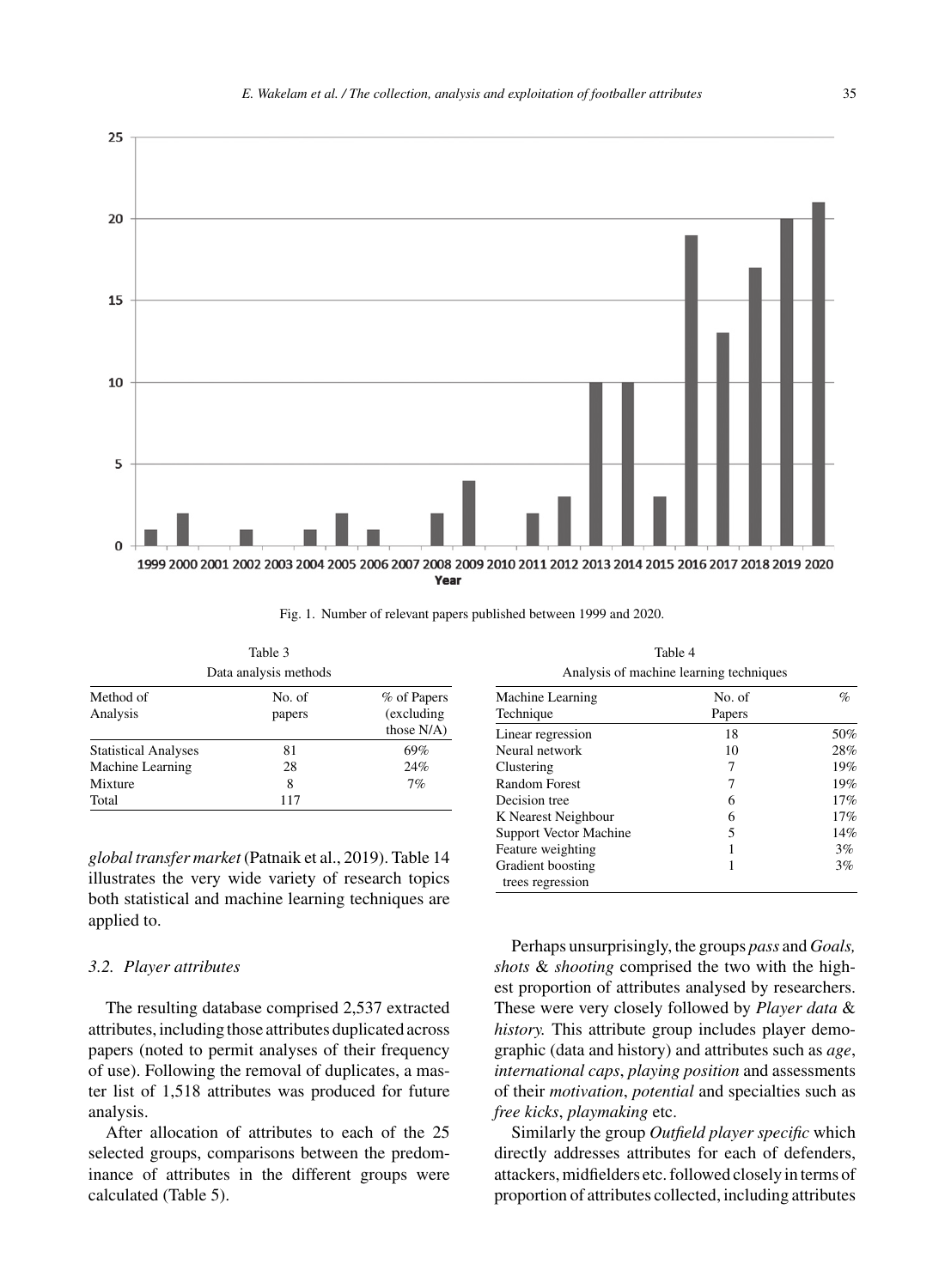Table 5 Attribute groups

| <b>Attribute Group</b>       | No. of                  | $\%$  |
|------------------------------|-------------------------|-------|
|                              | Attributes <sup>6</sup> |       |
| Pass                         | 355                     | 13%   |
| Goals, shots $&$ shooting    | 343                     | 12%   |
| Player data & history        | 342                     | 12%   |
| Outfielder position specific | 318                     | 12%   |
| Speed & movement             | 308                     | 11%   |
| Applicable to any player     | 171                     | 6%    |
| Goalkeeper                   | 140                     | 5%    |
| <b>Tackles</b>               | 89                      | 3%    |
| Character traits             | 83                      | 3%    |
| Aerial & header              | 75                      | 3%    |
| Fouls & cards                | 64                      | 2%    |
| Possession                   | 62                      | 2%    |
| Cross                        | 58                      | 2%    |
| Dribble                      | 52                      | 2%    |
| Duel                         | 45                      | 2%    |
| Free kick                    | 42                      | 2%    |
| Interception                 | 38                      | $1\%$ |
| Clearance                    | 30                      | $1\%$ |
| <b>Block</b>                 | 28                      | $1\%$ |
| <b>Ball recovery</b>         | 26                      | $1\%$ |
| Error, mistake, fail         | 26                      | $1\%$ |
| <b>Ball</b>                  | 22                      | $1\%$ |
| Assist                       | 20                      | $1\%$ |
| Offside                      | 16                      | $1\%$ |
| Injury                       | 3                       | $0\%$ |
| Total                        | 2756                    | 100%  |

6Where an attribute appropriate to more than one group it has been included in each.

# such as *wide midfielder interceptions*, *forward successful aerial duels*, *central midfielder shots*.

The next most analysed attributes are those measuring player speed and movement such as *locations of play*, *speeds* and percentages of times spent jogging/walking or running.

These first 5 of the 25 groups accounted for 60% of the attributes selected by researchers for collection and analysis.

Despite each being a critical part of success in matches, it is a little surprising that related attributes such as *possession*, *dribbling*, *ball recovery*, *interceptions* and *blocking* are not more highly placed in analyses; none of these were higher than 2% of the attributes analysed.

As football fans will recognize, while pundits, coaches and fans spend a great deal of time discussing players skills such as speed, passing vision, shooting, free kick taking, a great deal of emphasis appears to be placed upon their character traits such as *attitude*, *composure*, *influence*, *motivation*. Given this it is somewhat surprising that only 3% of such attributes have been considered for analysis in our research findings.

# *3.3. Player attribute data types*

An analysis of attribute data types is presented in Table 6 below. More than four fifths (81%) of all player attributes are numeric, allowing analysis by a wide range of statistical and machine learning techniques and a further 7% are ordinal.

Of the remaining 12% nominal attributes, almost 30% (91 of 325) are player demographic attributes, such as *name*, *team*, *position*, *dominant foot*, in the *Player data and history group*. This is followed by 23% (74 of 325) and 13% (42 of 325) in the *Goals, shots and shooting* and *Pass* groups respectively.

Noting the data types present in the data set is essential as not all machine learning techniques are suitable to be applied to combined numeric and nominal data, and while it is possible to encode the nominal data as numeric, this does not exploit the strengths of the technique. For example, in the cases of K-nearest neighbours, the distance measurement needs to be adjusted to cope with a data set involving both continuous values and nominal values. Decision trees, random forest and naïve Bayes techniques, however are suitable for the analysis of mixed data.

For most attributes their measurement may be either quantitative or qualitative. For example, passing could be measured as the number of passes during a specified period or as the quality of passing (where quality could be defined on a Likert scale - poor, average, good, very good) or as a nominal value such as passing back (yes/no).

With the exception of the *Player data and history* and the *Character traits* attribute groups, all other groups are comprised of 67% and above numeric attributes and in total numeric and ordinal attribute counts comprise almost 90% of total attributes.

#### *3.4. Player attribute data accuracy*

An analysis of attribute data accuracy is presented in Table 7 below. The majority (84%) of player attributes are objectively measured, i.e. are capable of unambiguous measurement, for example, the *number of goals scored*, the *percentage of time running* or*jogging*, the *position* of a player on the pitch at any given time. It is important to identify which attributes fall into this category as analyses based upon objective data are fundamentally more reliable.

However, that is not to say that subjective data are not valuable. For example, the assessment of a player's potential is likely to remain most accurately assessed by the subject matter experts, in this case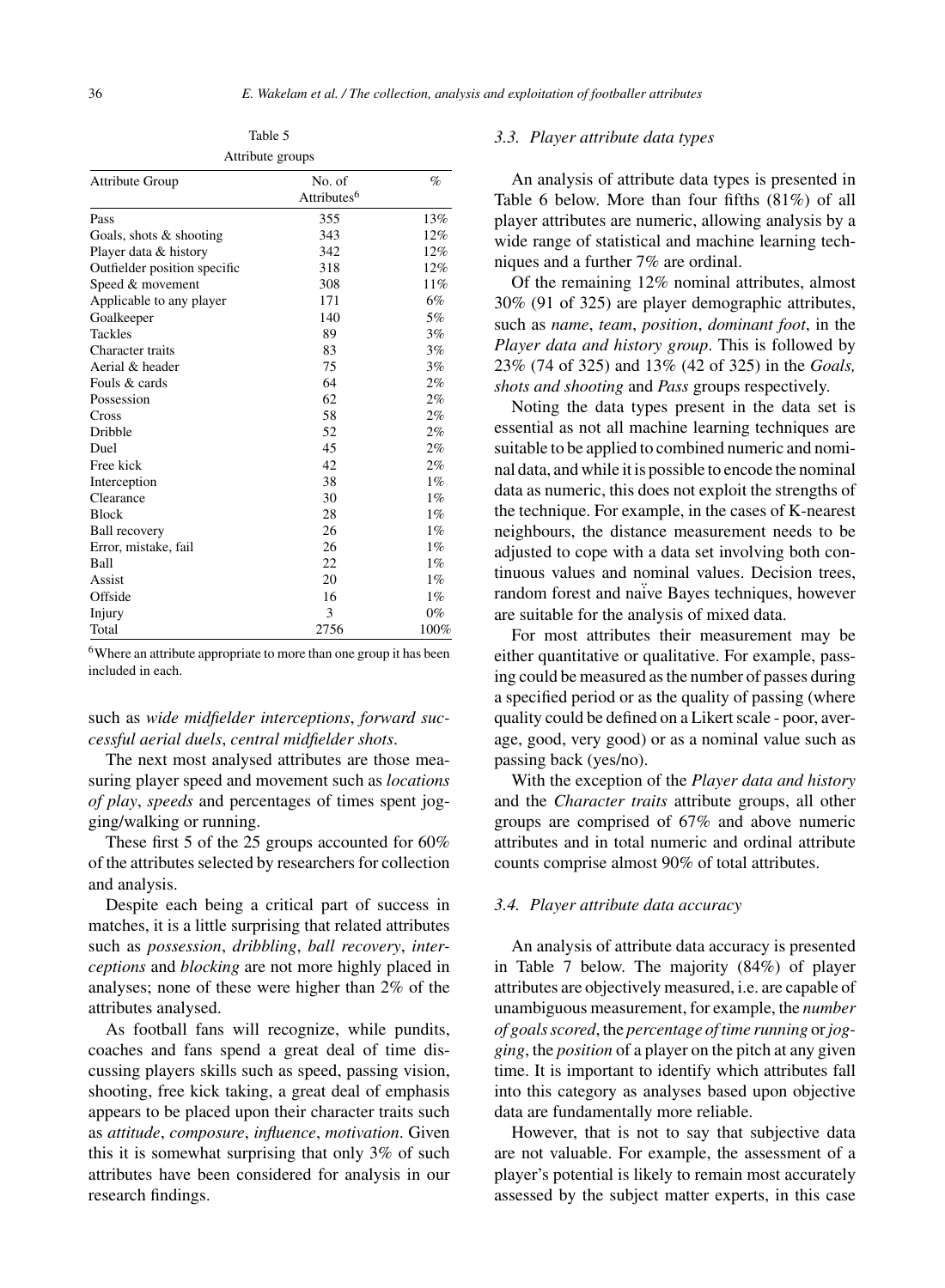| Attribute                    | Number of      | Numeric        | Attribute data types | Ordinal        |       | Nominal        |       |
|------------------------------|----------------|----------------|----------------------|----------------|-------|----------------|-------|
|                              | Attributes $7$ | Number'        | $\%$                 | Number'        | $\%$  | Number'        | $\%$  |
| Group                        |                |                |                      |                |       |                |       |
| Pass                         | 355            | 309            | 87%                  | $\overline{4}$ | $1\%$ | 42             | 12%   |
| Goals, shots & shooting      | 343            | 259            | 76%                  | 10             | 3%    | 74             | 22%   |
| Player data & history        | 342            | 173            | 51%                  | 78             | 23%   | 91             | 27%   |
| Outfielder position specific | 318            | 304            | 96%                  | 3              | $1\%$ | 11             | 3%    |
| Speed & movement             | 308            | 286            | 93%                  | 16             | 5%    | 6              | 2%    |
| Applicable to any player     | 171            | 118            | 69%                  | 26             | 15%   | 27             | 16%   |
| Goalkeeper                   | 140            | 126            | 90%                  | 7              | 5%    | 7              | 5%    |
| <b>Tackles</b>               | 89             | 79             | 89%                  | 3              | 3%    | 7              | 8%    |
| Character traits             | 83             | 36             | 43%                  | 41             | 49%   | 6              | 7%    |
| Aerial & header              | 75             | 64             | 85%                  | $\mathbf{0}$   | $0\%$ | 11             | 15%   |
| Fouls & cards                | 64             | 62             | 97%                  | $\Omega$       | $0\%$ | $\mathfrak{2}$ | 3%    |
| Possession                   | 62             | 58             | 94%                  | 3              | 5%    | 1              | 2%    |
| Cross                        | 58             | 52             | 90%                  | $\Omega$       | $0\%$ | 6              | 10%   |
| Dribble                      | 52             | 45             | 87%                  | $\overline{2}$ | $4\%$ | 5              | 10%   |
| Duel                         | 45             | 43             | 96%                  | $\mathbf{0}$   | $0\%$ | $\overline{2}$ | 4%    |
| Free kick                    | 42             | 28             | 67%                  | 4              | 10%   | 10             | 24%   |
| Interception                 | 38             | 37             | 97%                  | 0              | $0\%$ | 1              | 3%    |
| Clearance                    | 30             | 29             | 97%                  | $\Omega$       | $0\%$ | 1              | 3%    |
| <b>Block</b>                 | 28             | 25             | 89%                  | $\mathbf{0}$   | $0\%$ | 3              | 11%   |
| <b>Ball recovery</b>         | 26             | 23             | 88%                  | 3              | 12%   | $\mathbf{0}$   | $0\%$ |
| Error, mistake, fail         | 26             | 19             | 73%                  | $\mathbf{0}$   | $0\%$ | 7              | 27%   |
| Ball                         | 22             | 19             | 86%                  | $\mathbf{0}$   | $0\%$ | 3              | 14%   |
| Assist                       | 20             | 20             | 100%                 | $\mathbf{0}$   | $0\%$ | $\mathbf{0}$   | $0\%$ |
| Offside                      | 16             | 15             | 94%                  | $\Omega$       | $0\%$ |                | 6%    |
| Pass                         | 3              | $\overline{c}$ | 67%                  | $\Omega$       | $0\%$ |                | 33%   |
| <b>Total</b>                 | 2756           | 2231           | 81%                  | 200            | 7%    | 325            | 12%   |

|                       | Table 6 |  |
|-----------------------|---------|--|
| Attailante doto trace |         |  |

7Where an attribute appropriate to more than one group it has been included in each.

managers and coaches. Other subjective attributes include *ball control skill* and *composure*.

It is also important to note that in some of the collections of freely available attribute data (Table 1) elements of the data collection are delegated to selected fans attending matches who provide their data. These data also have value but must be clearly identified as subjective, compared to subject matter experts and treated with care in any scientific analysis.

As we identified in the analysis of attribute data types we can see that it is the *Player data and history* and the *Character traits* attribute groups that depend upon the highest numbers of subjective assessments, for example, *self-confidence*, *motivation*, *playing style*, degree of ball control. In the case of data accuracy we can add to this the attribute group *Applicable to any player*. This group includes attributes such as *ball control skill*, *effective/balanced defensive play*, *performance rating at a given position*, all measurable subjectively. However, upon close inspection of individual attributes in all the *Player data and history* and the performance rating at a given position groups, although they were treated as subjective in the source research papers, it is clear that many may

be collected objectively. For example, *pass accuracy* can also be measured as the percentage of successful pass completions.

In the case of Character traits, although the majority (78%) have been identified as subjective, there is a significant body of scientific evidence supporting how a number of these may be more rigorously measured using cognitive psychometric testing. We discuss this later under the section *Potential for exploitation of character trait attributes*.

Minimal player attributes which were derived from a mixture of objective and subjective data were identified. An example is *Number of man of the match awards* where although the number of awards is an objective value, the award itself is in each case a subjective selection by a human being or group of human beings.

#### *3.5. Player attribute data temporality*

An analysis of attribute data temporality is presented in Table 8 below.

The majority of published research activity into footballer analytics focuses upon their performance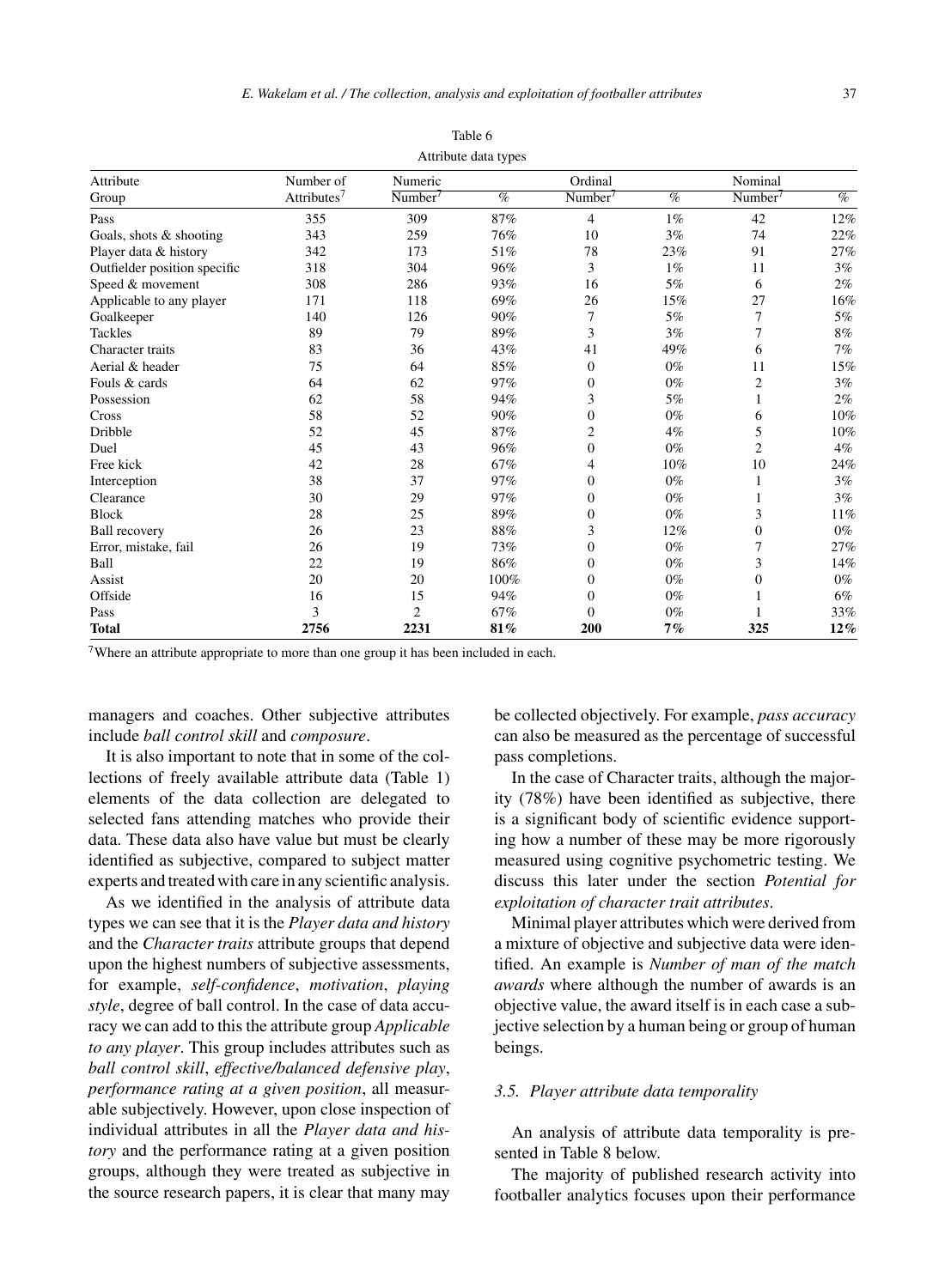| <b>Attribute Group</b>       | Number of               | Objective<br>(Measurable) |      | Subjective          |        | Mixture             |       |
|------------------------------|-------------------------|---------------------------|------|---------------------|--------|---------------------|-------|
| Group                        | Attributes <sup>8</sup> | Number <sup>8</sup>       | $\%$ | Number <sup>8</sup> | $\%$   | Number <sup>8</sup> | $\%$  |
| Pass                         | 355                     | 337                       | 95%  | 18                  | 5%     | $\theta$            | $0\%$ |
| Goals, shots & shooting      | 343                     | 317                       | 92%  | 26                  | 8%     | $\overline{0}$      | $0\%$ |
| Player data & history        | 342                     | 163                       | 48%  | 178                 | 52%    | $\mathbf{1}$        | $0\%$ |
| Outfielder position specific | 318                     | 302                       | 95%  | 16                  | 5%     | $\mathbf{0}$        | $0\%$ |
| Speed & movement             | 308                     | 284                       | 92%  | 23                  | 7%     | $\mathbf{1}$        | $0\%$ |
| Applicable to any player     | 171                     | 121                       | 71%  | 49                  | 29%    | 1                   | $1\%$ |
| Goalkeeper                   | 140                     | 126                       | 90%  | 14                  | 10%    | $\overline{0}$      | $0\%$ |
| <b>Tackles</b>               | 89                      | 78                        | 88%  | 11                  | 12%    | $\theta$            | $0\%$ |
| Character traits             | 83                      | 18                        | 22%  | 65                  | 78%    | $\mathbf{0}$        | $0\%$ |
| Aerial & header              | 75                      | 71                        | 95%  | $\overline{4}$      | 5%     | $\mathbf{0}$        | $0\%$ |
| Fouls & cards                | 64                      | 64                        | 100% | $\boldsymbol{0}$    | $0\%$  | $\mathbf{0}$        | $0\%$ |
| Possession                   | 62                      | 59                        | 95%  | 3                   | 5%     | $\theta$            | $0\%$ |
| Cross                        | 58                      | 52                        | 90%  | 6                   | 10%    | $\mathbf{0}$        | $0\%$ |
| Dribble                      | 52                      | 47                        | 90%  | 5                   | 10%    | $\mathbf{0}$        | $0\%$ |
| Duel                         | 45                      | 45                        | 100% | $\mathbf{0}$        | $0\%$  | $\mathbf{0}$        | $0\%$ |
| Free kick                    | 42                      | 28                        | 67%  | 14                  | 33%    | $\theta$            | $0\%$ |
| Interception                 | 38                      | 36                        | 95%  | $\overline{c}$      | 5%     | $\overline{0}$      | $0\%$ |
| Clearance                    | 30                      | 30                        | 100% | $\mathbf{0}$        | $0\%$  | $\mathbf{0}$        | $0\%$ |
| <b>Block</b>                 | 28                      | 28                        | 100% | $\mathbf{0}$        | $0\%$  | $\mathbf{0}$        | $0\%$ |
| <b>Ball recovery</b>         | 26                      | 23                        | 88%  | 3                   | 12%    | $\mathbf{0}$        | $0\%$ |
| Error, mistake, fail         | 26                      | 26                        | 100% | $\mathbf{0}$        | $0\%$  | $\theta$            | $0\%$ |
| Ball                         | 22                      | 22                        | 100% | $\mathbf{0}$        | $0\%$  | $\mathbf{0}$        | $0\%$ |
| Assist                       | 20                      | 20                        | 100% | $\mathbf{0}$        | $0\%$  | $\theta$            | $0\%$ |
| Offside                      | 16                      | 16                        | 100% | $\boldsymbol{0}$    | $0\%$  | $\overline{0}$      | $0\%$ |
| Injury                       | 3                       |                           | 33%  | $\overline{c}$      | 67%    | $\mathbf{0}$        | $0\%$ |
| <b>Total</b>                 | 2756                    | 2314                      | 84%  | 439                 | $16\%$ | 3                   | $0\%$ |

Table 7 Attribute accuracy

8Where an attribute appropriate to more than one group it has been included in each.

#### Table 8

Attribute temporality

| Attribute                    | Number of               | Static                        |       | <b>Evolving Static</b> |        | Dynamic             |      |
|------------------------------|-------------------------|-------------------------------|-------|------------------------|--------|---------------------|------|
| Group                        | Attributes <sup>9</sup> | $\overline{\text{Number }^9}$ | $\%$  | Number <sup>9</sup>    | $\%$   | Number <sup>9</sup> | $\%$ |
| Player data & history        | 355                     | 0                             | $0\%$ | 9                      | 3%     | 346                 | 97%  |
| Outfielder position specific | 343                     | $\theta$                      | $0\%$ | 26                     | 8%     | 317                 | 92%  |
| Speed & movement             | 342                     | 49                            | 14%   | 189                    | 55%    | 104                 | 30%  |
| Pass                         | 318                     | 0                             | $0\%$ | 18                     | 6%     | 300                 | 94%  |
| Goals, shots & shooting      | 308                     | 4                             | $1\%$ | 23                     | 7%     | 281                 | 91%  |
| Applicable to any player     | 171                     |                               | 4%    | 35                     | 20%    | 129                 | 75%  |
| Goalkeeper                   | 140                     | 0                             | $0\%$ | 12                     | 9%     | 128                 | 91%  |
| Character traits             | 89                      | $\theta$                      | $0\%$ | 10                     | 11%    | 79                  | 89%  |
| Tackles                      | 83                      | 5                             | 6%    | 57                     | 69%    | 21                  | 25%  |
| Aerial & header              | 75                      | 0                             | $0\%$ | 4                      | 5%     | 71                  | 95%  |
| Possession                   | 64                      | 0                             | $0\%$ | $\overline{0}$         | $0\%$  | 64                  | 100% |
| Fouls & cards                | 62                      | 0                             | $0\%$ | 3                      | 5%     | 59                  | 95%  |
| Dribble                      | 58                      | 0                             | $0\%$ | 4                      | 7%     | 54                  | 93%  |
| Free kick                    | 52                      | 0                             | $0\%$ | 4                      | 8%     | 48                  | 92%  |
| Cross                        | 45                      | 0                             | $0\%$ | $\overline{0}$         | $0\%$  | 45                  | 100% |
| Interception                 | 42                      | 0                             | $0\%$ | 17                     | 40%    | 25                  | 60%  |
| <b>Block</b>                 | 38                      | 0                             | $0\%$ | 2                      | 5%     | 36                  | 95%  |
| Duel                         | 30                      | 0                             | $0\%$ | $\overline{0}$         | $0\%$  | 30                  | 100% |
| Clearance                    | 28                      | 0                             | $0\%$ | $\mathbf{0}$           | $0\%$  | 28                  | 100% |
| Error, mistake, fail         | 26                      | 0                             | $0\%$ | 3                      | 12%    | 23                  | 88%  |
| Ball                         | 26                      | 0                             | $0\%$ | $\boldsymbol{0}$       | $0\%$  | 26                  | 100% |
| <b>Ball</b> recovery         | 22                      | 0                             | $0\%$ | 0                      | $0\%$  | 22                  | 100% |
| Assist                       | 20                      | $\theta$                      | $0\%$ | $\boldsymbol{0}$       | $0\%$  | 20                  | 100% |
| Offside                      | 16                      | 0                             | $0\%$ | $\overline{0}$         | $0\%$  | 16                  | 100% |
| Injury                       | 3                       | 0                             | $0\%$ |                        | 33%    | $\overline{c}$      | 67%  |
| <b>Total</b>                 | 2756                    | 65                            | $2\%$ | 417                    | $15\%$ | 2274                | 83%  |

<sup>9</sup>Where an attribute appropriate to more than one group it has been included in each.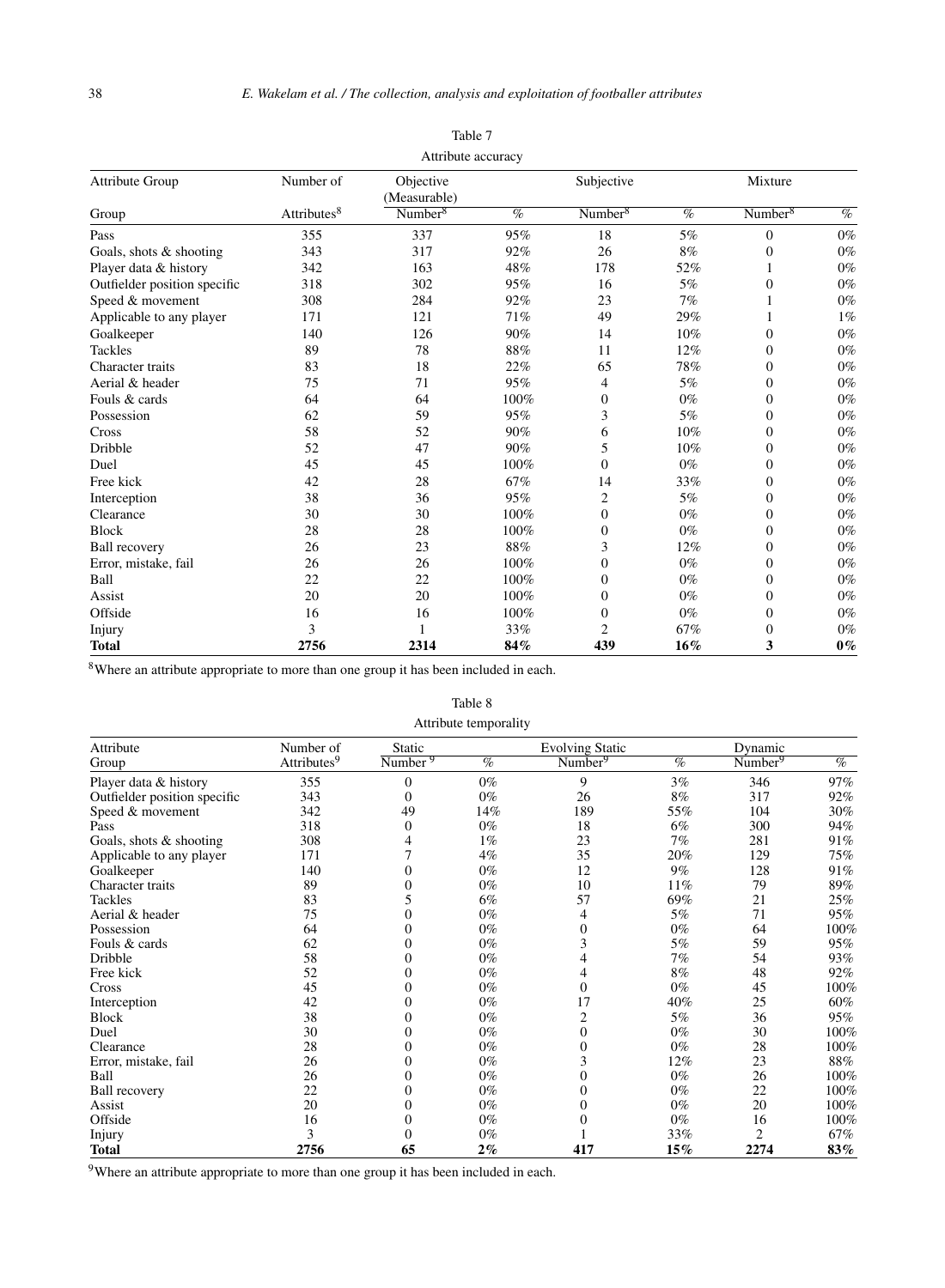during matches and this is reflected in the high proportion (83%) of player attributes categorised as dynamic. As we would therefore expect, these focus upon player activities such as *assists*, *pass*, and *duels*. As with our data type and accuracy metrics, it is the attribute groups *Character traits* and *Player data and history* that have the least dynamic measurements.

It is important to note, however, that in a number of attribute groups we can see player attributes which although they may be viewed as a static statement of a player's ability or performance, are also capable of change: these are therefore categorised as evolving static. For example, the *quality of free kick taking* or *shooting accuracy* are examples of capabilities which may be improved through practice and coaching on the training ground and match experience. Similarly in the group *Player data and history*, a player's *strength* and *fitness levels* may be developed as part of their inter match training routines. Also, in the group *Character traits*, a player's *self-confidence* and a selection of *mentality traits* are good examples of player attributes which may be developed.

# *3.6. Player attribute data accessibility and sensitivity*

An analysis of attribute data accessibility and sensitivity is presented in Table 9 below.

Accessibility of player attributes alongside sensitivity (privacy/ethical) issues is critically important in all analysis activities.

In terms of accessibility, there is a considerable difference between those attributes which are readily accessible and measurable, such as the number of passes or shots and data which may only be collected through direct interaction and cooperation with the player, such as the *level of family support*.

| Table 9                                 |
|-----------------------------------------|
| $A \leftrightarrow B \leftrightarrow C$ |

| Attribute                    | Character<br>traits |          |
|------------------------------|---------------------|----------|
| Accessibility                |                     |          |
| Readily accessible           | 277                 | 29       |
| Player input required        | 65                  | 54       |
| Sensitivity                  |                     |          |
| Readily available            | 246                 | $\Omega$ |
| Sensitive                    | 61                  | 83       |
| <b>Potentially Sensitive</b> | 35                  | 0        |

A great deal of activity is being invested into the development of automated vision systems to recognise and count such metrics in real time, both for during match punditry and for post-match analysis by clubs too (Castellano et al., 2014). These systems rely upon accurate tracking of momentary position, speed and acceleration measures of players using stereo camera technology (Linke et al., 2020). For example, the application of appropriate computer vision techniques to extract trajectory data from match video input (Stein et al., 2017) allows the automatic collection of metrics such as pass distance, player movement and dominant regions of the pitch.

Of the 25 attribute groups, 23 comprise of attributes which are readily available to anyone for collection and analysis. It is only the group *Player data and history* and the group *Character traits* where we find attributes where player input/cooperation is required. Examples in the former group include such attributes as *sleep patterns* and *parental/social support* which in total represent fewer than 20% of the attributes in this group. However, in the latter group, *Character traits*, the proportion of attributes where player input/cooperation is required is almost two thirds (65%). This high proportion is consistent with the potentially intrusive nature of character trait assessments, with its predisposition to psychometric testing.

We see a similar pattern in the assessment of attribute sensitivity in terms of privacy and ethical issues. It is only the*Player data and history* and*Character traits* groups where this is an issue. In respect of character traits, by their very nature it is appropriate to categorise all (100%) of these attributes as sensitive. Even where an individual player may be happy for publication of attributes such as game influence or decision making, where these have been rigorously measured as opposed to pundit opinions in the media, the club would likely consider these data commercially sensitive.

In respect of the group *Player data and history*, we see a clear split between sensitive (18%) and readily available attributes (72%), however we have also categorised a modest number (10%) as potentially sensitive. These include attributes such as *body type*, *provocation*, *hours of practice* and *market value*. In each case these tend to be attributes where some assessments external to the player and club may be made. Nevertheless, ethical and privacy decisions made by the player and the club will take precedence in these and all cases of attribute accessibility and sensitivity.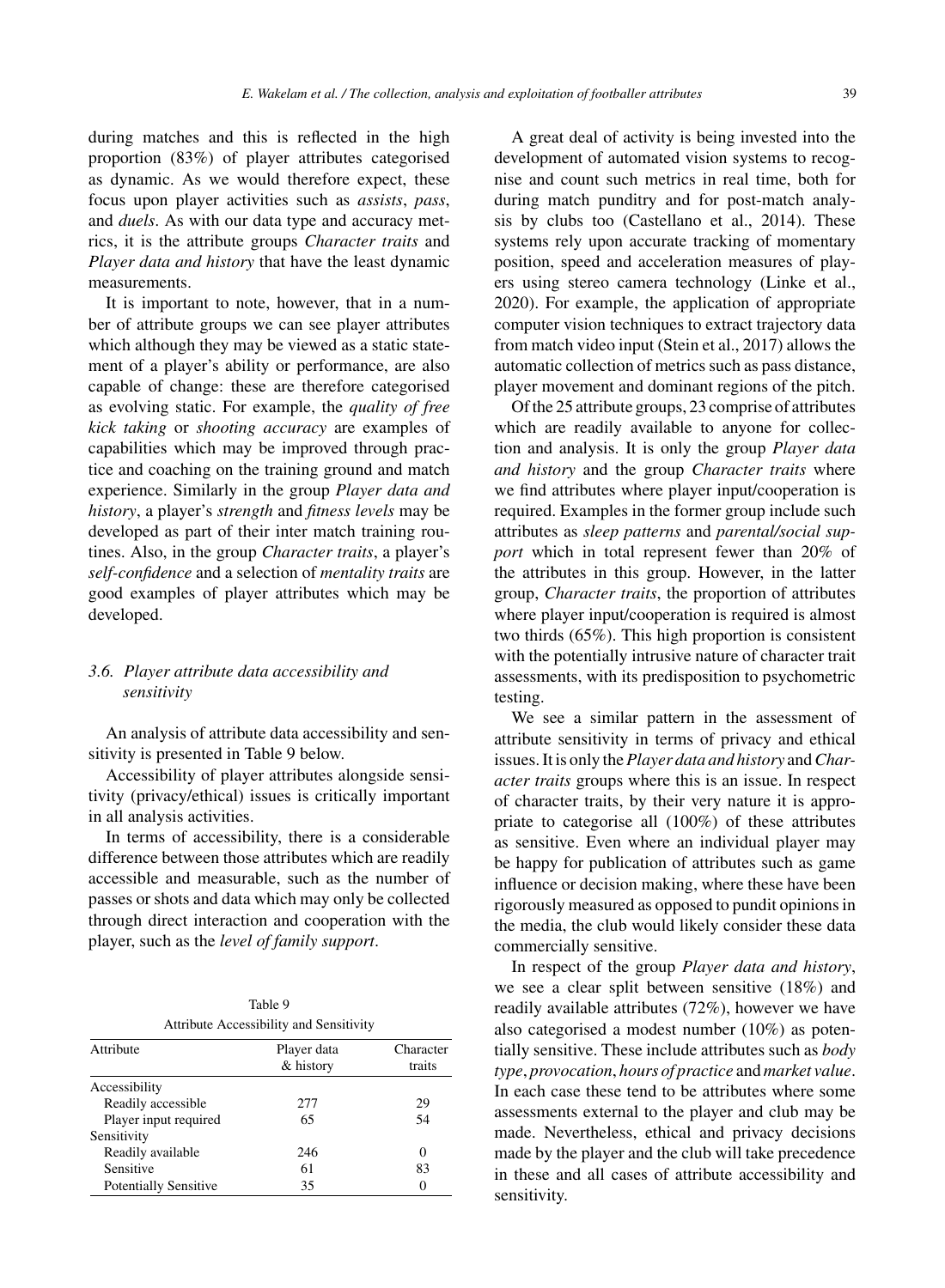# **4. Potential for exploitation of character trait attributes**

# *4.1. Inclusion of character traits in the reviewed papers*

As described above, very few occurrences of player character traits were identified (proportionally 3% of the total attributes collected). Of the 2,537 attributes identified from the selected papers, only 83 may be categorized as character traits, reducing to 72 after the removal of duplicates. In fact, only 3 of the 132 papers (2%) included a significant number (between 8 and 15) of such attributes in their analyses (Table 10).

The lack of such attributes in the identified body of research is likely to be related to the perceived and actual difficulty of measuring them.

This is surprising given the importance assigned to such characteristics in other businesses. Furthermore, it is evident that football fans seem to regard attributes such as*tenacity*, *composure*, *determination* very highly. Indeed, managers and coaches often refer to these characteristics when discussing individual players in media situations, as do commentators during matches and media pundits in their post-match analyses. Most important, however, is their potential role in the identification of suitable transfer targets.

It is worth noting that in other industries interviewing and psychometric testing is permissible prior to making recruitment decisions. This is not the case in professional football where in transfer considerations no approach to a player is permissible before clubs have agreed terms. Typically, club staff may only meet the player when the subsequent medical and personal terms negotiation is taking place.

# *4.2. Potential approaches to character trait attributes*

It would appear that the development of in-roads into the inclusion of selected character traits in footballer analytics could provide a step change in the improvement of successful transfer selection for elite clubs.

In order for the use of a player's attributes such as *self-control*, *aggression* or *self-confidence* to be useful for analytical or predictive purposes it is critical that some authenticity is given to their measurement.

There would appear to be two alternatives: either, the use of formal psychological testing methods based upon established research-based character trait theory; or, expert-based subjective scoring.

For the latter we may consider a scoring (for example, on a scale of 1 to 10) against each selected attribute, made by each of a psychologist and a club appointed football expert, for example the team coach. The combined, perhaps averaged, score would

| Papers including character trait attributes                                                                                                      |                              |                                             |  |
|--------------------------------------------------------------------------------------------------------------------------------------------------|------------------------------|---------------------------------------------|--|
| Title                                                                                                                                            | Citation                     | No. of Character<br><b>Trait Attributes</b> |  |
| Talent identification and development in soccer                                                                                                  | (Williams & Reilly, 2000)    | 15                                          |  |
| Methodological Issues in Soccer Talent Identification Research                                                                                   | (Bergkamp et al., 2019)      | 11                                          |  |
| The foundations of tactics and strategy in team sports                                                                                           | (Godbout & Bouthier, 1999)   | 9                                           |  |
| Choke or Shine? Quantifying Soccer Players' Abilities to Perform Under Mental<br>Pressure                                                        | (Bransen et al., 2019)       | 4                                           |  |
| Game creativity analysis using neural networks                                                                                                   | (Memmert & Perl, 2009)       | 4                                           |  |
| Sports Analytics for Football League Table and Player Performance Prediction                                                                     | (Pantzalis & Tjortjis, 2020) | 4                                           |  |
| Football Player's Performance and Market Value.                                                                                                  | (He et al., 2015)            | 3                                           |  |
| What's in a game? A systems approach to enhancing performance analysis in<br>football                                                            | (McLean et al., 2017)        | 3                                           |  |
| A novel way to soccer match prediction                                                                                                           | (Shin & Gasparyan, 2014)     | $\overline{c}$                              |  |
| Analysis System for Emotional Behavior in Football Professional football players<br>emotional behavior in ghost games in the Austrian Bundesliga | (Leitner & Richlan, 2020)    | $\overline{2}$                              |  |
| Behavioral, physiological, and neural signatures of surprise during naturalistic<br>sports viewing                                               | (Anthony et al., 2020)       | $\overline{c}$                              |  |
| <b>Football Match Prediction Using Players Attributes</b>                                                                                        | (Danisik et al., 2018)       | 2                                           |  |
| Singing it for "us": Team passion displayed during national anthems is associated<br>with subsequent success                                     | (Slater et al., $2018$ )     | $\overline{2}$                              |  |
| A Data Science Approach to Football Team Player Selection                                                                                        | (Rajesh et al., 2020)        | 1                                           |  |
| An option pricing framework for valuation of football players                                                                                    | (Tunaru et al., 2005)        |                                             |  |
| Hypernetworks reveal compound variables that capture cooperative and<br>competitive interactions in a soccer match.                              | (Ramos et al., 2017)         |                                             |  |

| Table 10                                                          |  |
|-------------------------------------------------------------------|--|
| The compact of the district of the company and an interesting and |  |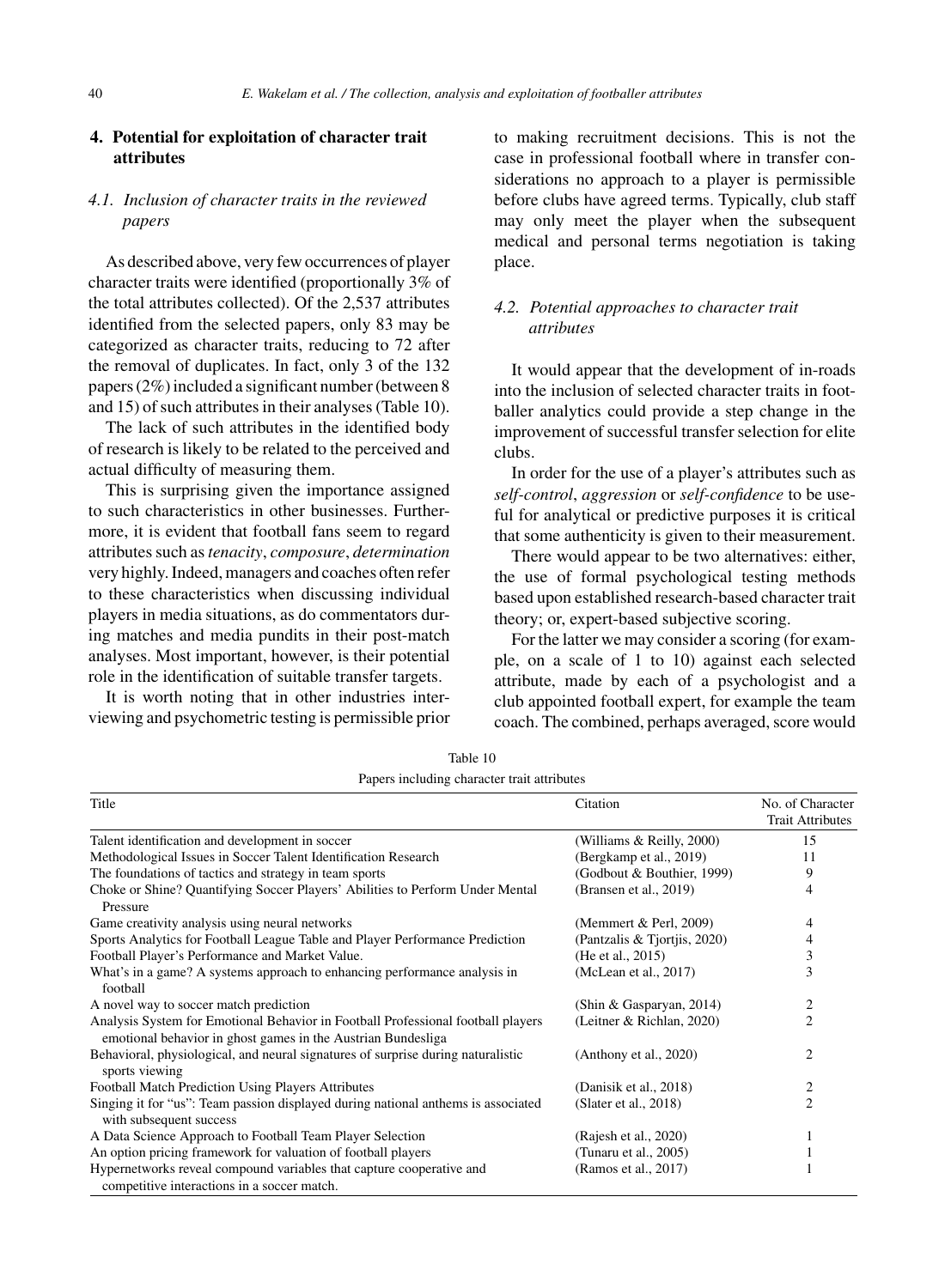Table 11 Character traits used in selected papers

| <b>Character Trait</b>               | Source Paper                                                                                                                 |
|--------------------------------------|------------------------------------------------------------------------------------------------------------------------------|
| Achievement motive                   | Methodological Issues in Soccer Talent Identification Research                                                               |
| Aggression                           | A novel way to soccer match prediction                                                                                       |
| Ambition                             | Choke or Shine? Quantifying Soccer Players' Abilities to Perform Under Mental Pressure                                       |
| Anticipation                         | Talent identification and development in soccer                                                                              |
| Anxiety intention and direction      | Methodological Issues in Soccer Talent Identification Research                                                               |
| Attitude                             | Talent identification and development in soccer                                                                              |
| Belief consistent surprise           | Behavioral, physiological, and neural signatures of surprise during naturalistic sports viewing                              |
| Belief inconsistent surprise         | Behavioral, physiological, and neural signatures of surprise during naturalistic sports viewing                              |
| Cognitive ability - working memory   | Game creativity analysis using neural networks                                                                               |
| Cognitive flexibility                | Game creativity analysis using neural networks                                                                               |
| Cognitive functions                  | Methodological Issues in Soccer Talent Identification Research                                                               |
| Cohesion Principle                   | The foundations of tactics and strategy in team sports                                                                       |
| Communicate                          | What's in a game? A systems approach to enhancing performance analysis in football                                           |
| Competency Principle                 | The foundations of tactics and strategy in team sports                                                                       |
| Composure                            | A Data Science Approach to Football Team Player Selection                                                                    |
| Contribution to team spirit          | Team spirit in football: an analysis of players symbolic communication in a match between Argentina and Iceland at the men's |
|                                      | 2018 World Cup                                                                                                               |
| Coping                               | Talent identification and development in soccer                                                                              |
| Dangerousity                         | Real time quantification of dangerousity in football using spatiotemporal tracking data                                      |
| Deception Principle                  | The foundations of tactics and strategy in team sports                                                                       |
| Decision making                      | Talent identification and development in soccer                                                                              |
| Defenders' dilemma                   | Hypernetworks reveal compound variables that capture cooperative and competitive interactions in a soccer match.             |
| Determination                        | Sports Analytics for Football League Table and Player Performance Prediction                                                 |
| Discipline                           | What's in a game? A systems approach to enhancing performance analysis in football                                           |
| Drive to improve                     | Talent identification and development in soccer                                                                              |
| Economy Principle                    | The foundations of tactics and strategy in team sports                                                                       |
| Efficiency                           | Football Player's Performance and Market Value.                                                                              |
| Ego orientation                      | Methodological Issues in Soccer Talent Identification Research                                                               |
| Endurance                            | Talent identification and development in soccer                                                                              |
| Execution weighted score or mark for | An option pricing framework for valuation of football players                                                                |
| ingenious executions                 |                                                                                                                              |
| <b>Executive functions</b>           | Methodological Issues in Soccer Talent Identification Research                                                               |
| Flexibility                          | Talent identification and development in soccer                                                                              |
| Game intelligence                    | Talent identification and development in soccer                                                                              |
| Government                           | Talent identification and development in soccer                                                                              |
| Growth                               | Player Performance Prediction in Football Game                                                                               |
| Harmonious passion                   | Singing it for "us": Team passion displayed during national anthems is associated with subsequent success                    |
| <b>Improvement Principle</b>         | The foundations of tactics and strategy in team sports                                                                       |
| Influence                            | Wide Open Spaces: A statistical technique for measuring space creation in professional soccer                                |
| In-game mental pressure              | Choke or Shine? Quantifying Soccer Players' Abilities to Perform Under Mental Pressure                                       |
| Judgement                            | Game creativity analysis using neural networks                                                                               |

41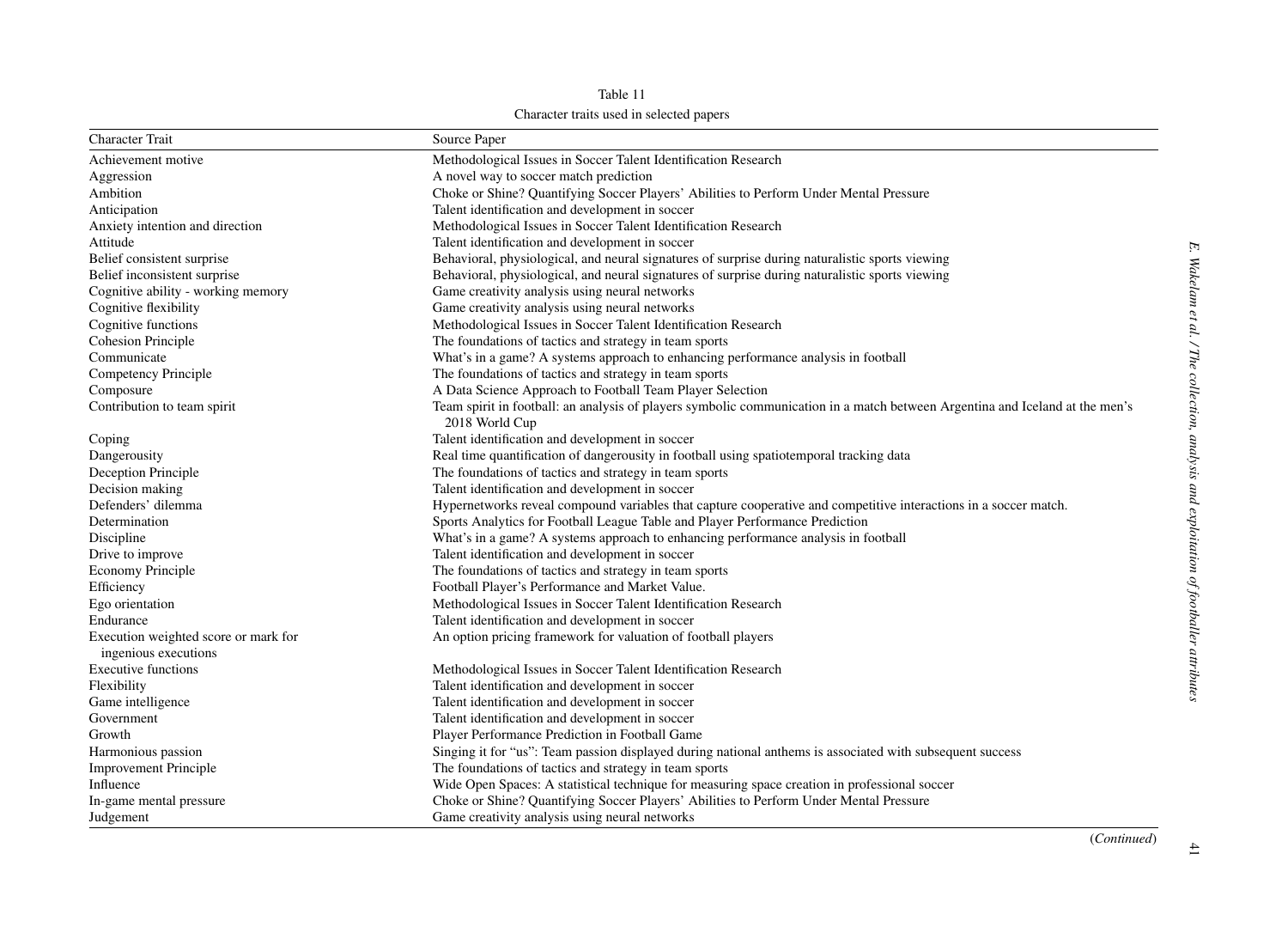(*Continued*)

|                                                                     | Table 11<br>(Continued)                                                                                                                          |
|---------------------------------------------------------------------|--------------------------------------------------------------------------------------------------------------------------------------------------|
| <b>Character Trait</b>                                              | Source Paper                                                                                                                                     |
| Leadership                                                          | What's in a game? A systems approach to enhancing performance analysis in football                                                               |
| Lower and higher cognitive functions                                | Methodological Issues in Soccer Talent Identification Research                                                                                   |
| Maturity                                                            | Methodological Issues in Soccer Talent Identification Research                                                                                   |
| Mental rating                                                       | Football Player's Performance and Market Value.                                                                                                  |
| Mental toughness                                                    | Talent identification and development in soccer                                                                                                  |
| <b>Mobility Principle</b>                                           | The foundations of tactics and strategy in team sports                                                                                           |
| Motivation                                                          | Talent identification and development in soccer                                                                                                  |
| Net hope                                                            | Methodological Issues in Soccer Talent Identification Research                                                                                   |
| Obsessive passion                                                   | Singing it for "us": Team passion displayed during national anthems is associated with subsequent success                                        |
| <b>Opportunity Principle</b>                                        | The foundations of tactics and strategy in team sports                                                                                           |
| Overall mental pressure                                             | Choke or Shine? Quantifying Soccer Players' Abilities to Perform Under Mental Pressure                                                           |
| Physical precocity                                                  | The roles of talent, physical precocity and practice in the development of soccer expertise                                                      |
| Pre-game mental pressure (no, low,<br>normal, high)                 | Choke or Shine? Quantifying Soccer Players' Abilities to Perform Under Mental Pressure                                                           |
| Presence                                                            | Football Player's Performance and Market Value.                                                                                                  |
| Professionalism and ability to perform<br>well in important matches | Sports Analytics for Football League Table and Player Performance Prediction                                                                     |
| Provocation                                                         | Analysis System for Emotional Behavior in Football Professional football players emotional behavior in ghost games in the<br>Austrian Bundesliga |
| Reserve Principle                                                   | The foundations of tactics and strategy in team sports                                                                                           |
| Self-confidence                                                     | Talent identification and development in soccer                                                                                                  |
| Self-Adaptor (undirected nonverbal                                  | Analysis System for Emotional Behavior in Football Professional football players emotional behavior in ghost games in the                        |
| behavior (e.g. self-reproaches after<br>missed chance))             | Austrian Bundesliga                                                                                                                              |
| Self-concept                                                        | Methodological Issues in Soccer Talent Identification Research                                                                                   |
| Self-control                                                        | Talent identification and development in soccer                                                                                                  |
| Self-determination                                                  | Methodological Issues in Soccer Talent Identification Research                                                                                   |
| Self-efficacy                                                       | Methodological Issues in Soccer Talent Identification Research                                                                                   |
| Self-regulation                                                     | Talent identification and development in soccer                                                                                                  |
| Sport orientation                                                   | Methodological Issues in Soccer Talent Identification Research                                                                                   |
| Surprise Principle                                                  | The foundations of tactics and strategy in team sports                                                                                           |
| Sustained attention                                                 | Game creativity analysis using neural networks                                                                                                   |
| Task and ego orientation                                            | Methodological Issues in Soccer Talent Identification Research                                                                                   |
| Versatility                                                         | Sports Analytics for Football League Table and Player Performance Prediction                                                                     |
| Vision                                                              | A novel way to soccer match prediction                                                                                                           |
| Visual search or scanning                                           | Talent identification and development in soccer                                                                                                  |
| Volition                                                            | Methodological Issues in Soccer Talent Identification Research                                                                                   |
| Work rate                                                           | Performance analysis in football A critical review and implications for future research                                                          |

Note: The 72 character trait attributes tabulated correspond to <sup>a</sup> total of 83 identified from the selected papers, less duplicates.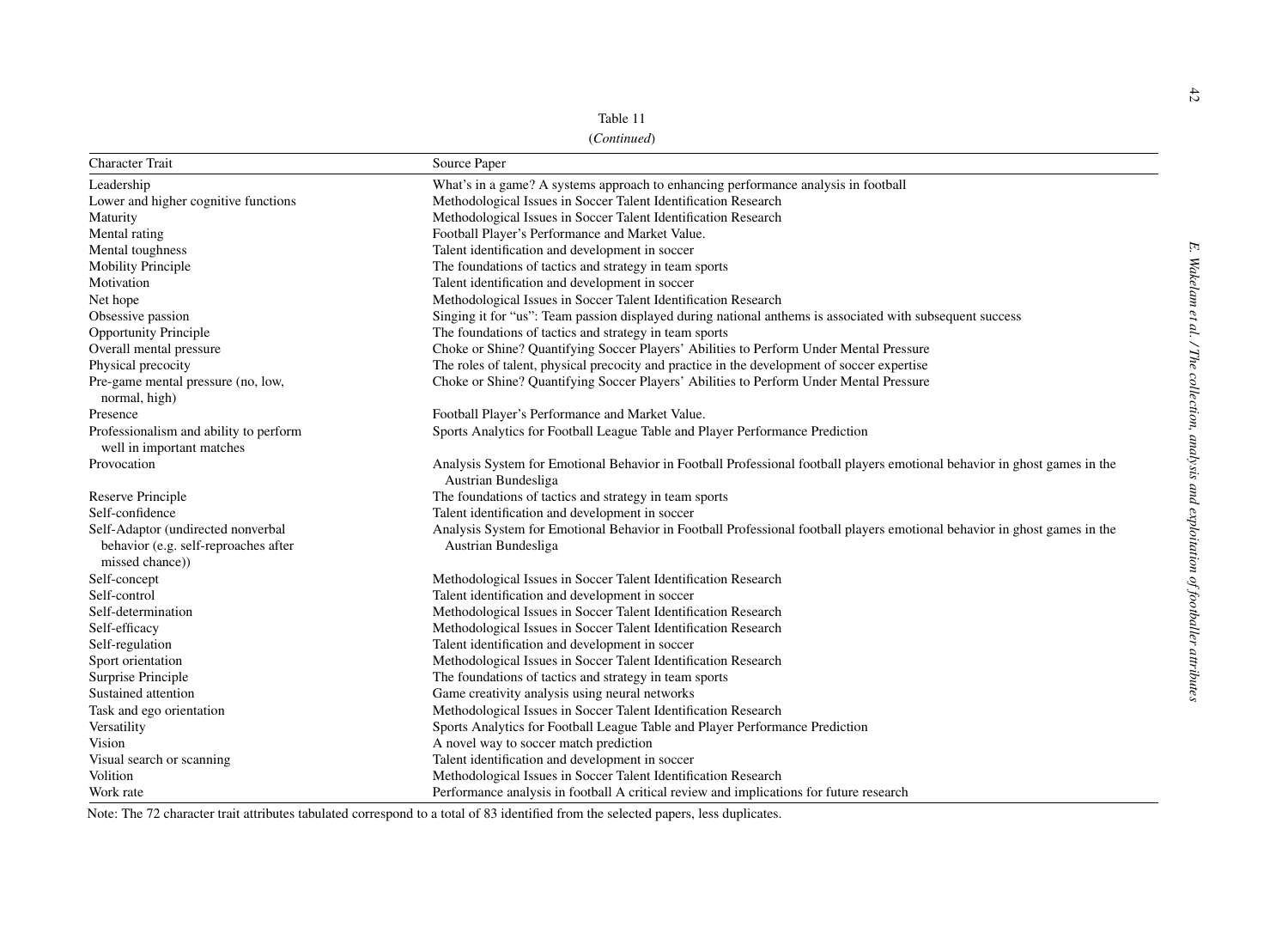| anie |  |
|------|--|
|------|--|

# Selected papers

| Paper (Citation)                                                                                                                                   | Publisher                                                                     | Year |
|----------------------------------------------------------------------------------------------------------------------------------------------------|-------------------------------------------------------------------------------|------|
| The foundations of tactics and strategy in team sports (Godbout & Bouthier, 1999)                                                                  | Journal of teaching in physical education                                     | 1999 |
| Talent identification and development in soccer (Williams & Reilly, 2000)                                                                          | Journal of sports sciences                                                    | 2000 |
| The roles of talent, physical precocity and practice in the development of soccer<br>expertise (Helsen et al., 2000)                               | Journal of sports sciences                                                    | 2000 |
| Match performance of high-standard soccer players with special reference to<br>development of fatigue (Mohr et al., 2003)                          | Journal of sports sciences                                                    | 2002 |
| An analysis of home advantage in the English Football Premiership (Thomas et<br>al., 2004)                                                         | Perceptual and motor skills                                                   | 2004 |
| Computerized Real-Time Analysis of Football Games (Beetz et al., 2005)                                                                             | IEEE pervasive computing                                                      | 2005 |
| An option pricing framework for valuation of football players (Tunaru et al., 2005)                                                                | Review of financial economics                                                 | 2005 |
| Are winners different from losers? Performance and chance in the FIFA World<br>Cup Germany 2006 (Lago, 2006)                                       | International Journal of Performance<br>Analysis in Sport                     | 2006 |
| Predicting football results using bayesian nets and other machine learning<br>techniques (Joseph et al., 2006)                                     | Knowledge-Based Systems                                                       | 2006 |
| Mathematical analysis of a soccer game. Part I: Individual and collective behaviors<br>(Yue et al., 2008a)                                         | Studies in applied mathematics                                                | 2008 |
| Mathematical analysis of a soccer game. Part II: Energy, spectral, and correlation<br>analyses (Yue et al., 2008b)                                 | Studies in Applied Mathematics                                                | 2008 |
| ASPOGAMO: Automated Sports Game Analysis Models (Beetz et al., 2009)                                                                               | International Journal of Computer<br>Science in Sport                         | 2009 |
| Game creativity analysis using neural networks (Memmert & Perl, 2009)                                                                              | Journal of sports sciences                                                    | 2009 |
| Differentiating the top English premier league football clubs from the rest of the<br>pack: Identifying the keys to success (Oberstone, 2009)      | Journal of Quantitative Analysis in<br><b>Sports</b>                          | 2009 |
| Technical performance during soccer matches of the Italian Serie A league: Effect<br>of fatigue and competitive level (Rampinini et al., 2009)     | Journal of science and medicine in sport                                      | 2009 |
| An overview of automatic event detection in soccer matches (de Sousa et al., 2011)                                                                 | IEEE Workshop on Applications of<br><b>Computer Vision</b>                    | 2011 |
| Analyzing Soccer Goalkeeper Performance Using a Metaphor-Based Visualization<br>(Rusu et al., 2011)                                                | 15th International Conference on<br><b>Information Visualisation</b>          | 2011 |
| On the Development of a Soccer Player Performance Rating System for the<br>English Premier League (McHale et al., 2012)                            | Interfaces                                                                    | 2012 |
| Performance analysis in football A critical review and implications for future<br>research (MacKenzie & Cushion, 2013)                             | Journal of sports sciences                                                    | 2012 |
| Big 2's and Big 3's: Analyzing How a Team's Best Players Complement Each<br>Other (Ayer, 2012)                                                     | MIT Sloan Sports Analytics Conference                                         | 2012 |
| Inter-operator reliability of live football match statistics from OPTA Sportsdata<br>(Lui et al., 2013)                                            | International Journal of Performance<br>Analysis in Sport                     | 2013 |
| Competing together: Assessing the dynamics of team-team and player-team<br>synchrony in professional association football (Duarte et al., 2013)    | Human movement science                                                        | 2013 |
| Match performance and physical capacity of players in the top three competitive<br>standards of English professional soccer (Bradley et al., 2013) | Human movement science                                                        | 2013 |
| Team play in football: How science supports FC Barcelona's training strategy<br>(Chassy, 2013)                                                     | Psychology                                                                    | 2013 |
| The hidden foundation of field vision in English Premier League (EPL) soccer<br>players (Jordet et al., 2013)                                      | Proceedings of the MIT sloan sports<br>analytics conference                   | 2013 |
| Science and football: Evaluating the influence of science on performance (Drust $\&$ Journal of sports sciences<br>Green, 2013)                    |                                                                               | 2013 |
| Real-Time Crowdsourcing of Detailed Soccer Data (Perin et al., 2013)                                                                               | HAL (hal.inria.fr)                                                            | 2013 |
| SoccerStories: A Kick-off for Visual Soccer Analysis (Perin et al., 2013)                                                                          | IEEE transactions on visualization and                                        | 2013 |
|                                                                                                                                                    | computer graphics                                                             |      |
| The possession game? A comparative analysis of ball retention and team success<br>in European and international football (Collet, 2013)            | Journal of sports sciences                                                    | 2013 |
| A mixed effects model for identifying goal scoring ability of footballers (McHale<br>& Szczepański, 2014)                                          | Journal of the Royal Statistical Society:<br>Series A (Statistics in Society) | 2013 |
| Win at home and draw away': Automatic formation analysis highlighting the<br>differences in home and away team (Bialkowski et al., 2014)           | Proceedings of 8th annual MIT sloan<br>sports analytics conference            | 2014 |
| Identifying Team Style in Soccer Using Formations Learned from Spatiotemporal<br>Tracking Data (Bialkowski et al., 2014)                           | IEEE international conference on data<br>mining workshop                      | 2014 |
| Intelligent systems for analyzing soccer games: The weighted centroid (Clemente<br>et al., 2014)                                                   | Ingeniería e Investigación                                                    | 2014 |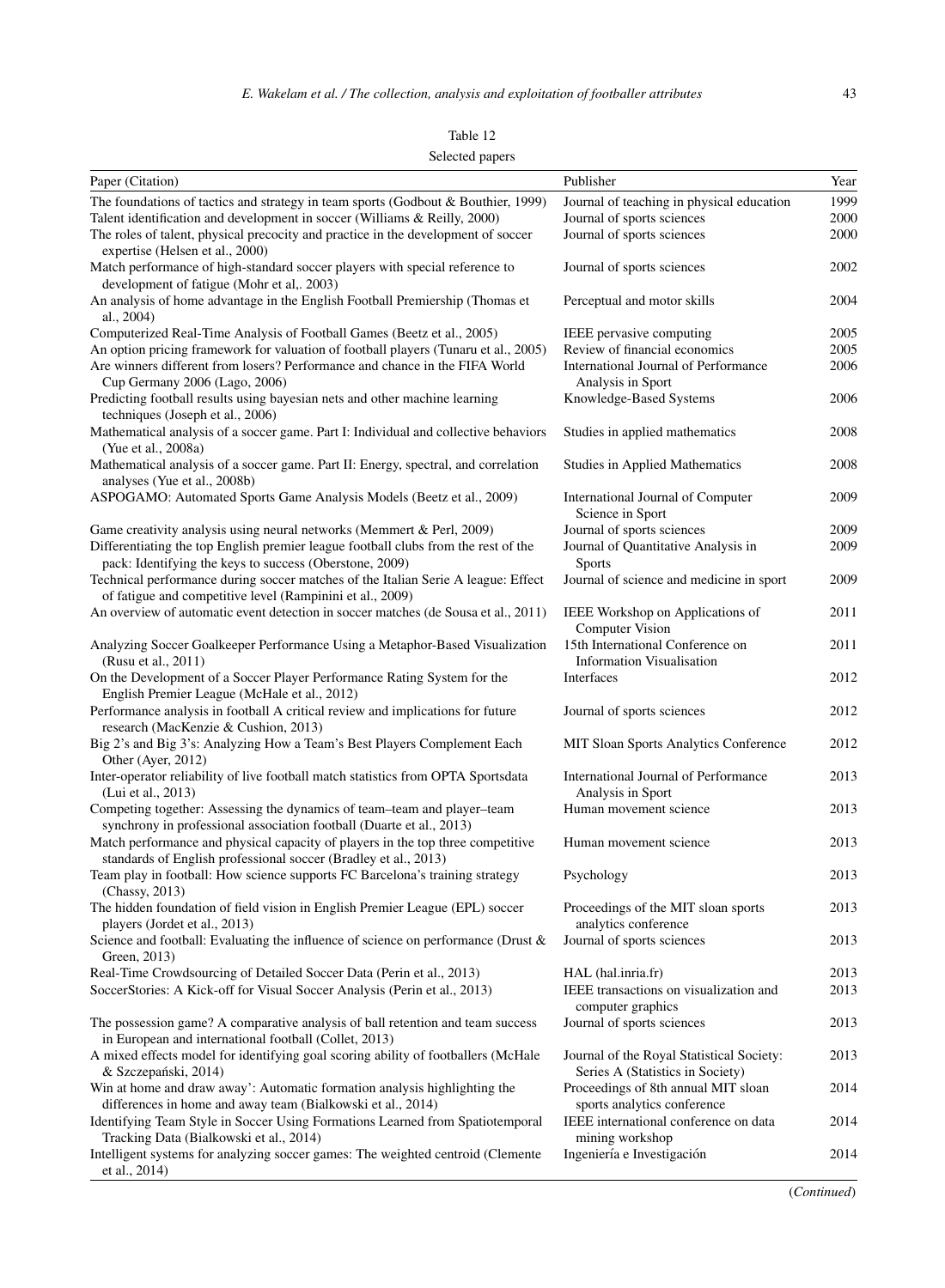| $($ Communica $)$<br>Paper (Citation)                                                                                                                                                               | Publisher                                                                                                          | Year         |
|-----------------------------------------------------------------------------------------------------------------------------------------------------------------------------------------------------|--------------------------------------------------------------------------------------------------------------------|--------------|
| Dynamical stability and predictability of football players: The study of one match                                                                                                                  | Entropy                                                                                                            | 2014         |
| (Couceiro et al., 2014)                                                                                                                                                                             |                                                                                                                    |              |
| Match analysis in football: A systematic review (Sarmento et al., 2014)                                                                                                                             | Journal of sports sciences<br><b>EPL</b> Index                                                                     | 2014         |
| Steven Gerrard and Frank Lampard in 2013/14: A Statistical Comparison<br>(Oberstone J.L., $2014$ )                                                                                                  |                                                                                                                    | 2014         |
| A novel way to soccer match prediction (Shin & Gasparyan, 2014)                                                                                                                                     | Stanford University: Department of<br><b>Computer Science</b>                                                      | 2014         |
| Ball recovery patterns as a performance indicator in elite soccer (Barriera et al.,<br>2014)                                                                                                        | Proceedings of the Institution of<br>Mechanical Engineers, Part P: Journal<br>of Sports Engineering and Technology | 2014         |
| How important is it to score a goal? The influence of the scoreline on match<br>performance in elite soccer (Lago-Peñas & Gómez-López, 2014)                                                        | Perceptual and motor skills                                                                                        | 2014         |
| Evaluation of research using computerised tracking systems (Amisco and<br>Prozone) to analyze physical performance in elite soccer: A systematic review<br>(Castellano et al., 2014)                | Sports medicine                                                                                                    | 2014         |
| Football Player's Performance and Market Value (He et al., 2015)                                                                                                                                    | <b>MLSA@ PKDD/ECML</b>                                                                                             | 2015         |
| Performance profiles of football teams in the UEFA champions league considering<br>situational efficiency (Liu et al., 2015)                                                                        | International Journal of Performance<br>Analysis in Sport                                                          | 2015         |
| Why Soccer's Most Popular Advanced Stat Kind Of Sucks (Bertin, 2015)                                                                                                                                | Deadspin                                                                                                           | 2015         |
| Association between playing tactics and creating scoring opportunities in<br>counterattacks from United States Major League Soccer games<br>(Gonzalez-Rodenas et al., 2016)                         | International Journal of Performance<br>Analysis in Sport                                                          | 2016         |
| Visual analysis of pressure in football (Andrienko et al., 2017)                                                                                                                                    | Data Mining and Knowledge Discovery                                                                                | 2016         |
| Developing a Data-Driven Player Ranking in Soccer Using Predictive Model<br>Weights (Brooks et al., 2016)                                                                                           | International Conference on Knowledge<br>Discovery and Data Mining                                                 | 2016         |
| Periodization Training Focused on Technical Tactical Ability in Young Soccer<br>Players (Aquino et al., 2016)                                                                                       | Journal of Strength and Conditioning<br>Research                                                                   | 2016         |
| The micro-macro link in understanding sport tactical behaviours: Integrating<br>information and action at different levels of system analysis in sport (Araújo et<br>al., $2015$ )                  | Movement & Sport Sciences-Science &<br>Motricité                                                                   | 2016         |
| Age-related effects of practice experience on collective behaviours of football<br>players in small-sided games (Barnabé et al., 2016)                                                              | Human movement science                                                                                             | 2016         |
| Discovering Team Structures in Soccer from Spatiotemporal Data (Bialkowski et<br>al., 2016)                                                                                                         | Transactions on Knowledge and Data<br>Engineering                                                                  | 2016         |
| Real time quantification of dangerousity in football using spatiotemporal tracking<br>data (Link et al., $2016$ )                                                                                   | PloS one                                                                                                           | 2016         |
| Coordination analysis of players' distribution in football using cross-correlation<br>and vector coding techniques (Moura et al., 2016)                                                             | Journal of sports sciences                                                                                         | 2016         |
| Big data and tactical analysis in elite soccer: Future challenges and opportunities<br>for sports science (Rein & Memmert, 2016)                                                                    | <b>SpringerPlus</b>                                                                                                | 2016         |
| Identifying keys to win in the Chinese professional soccer league (Mao et al., 2016)                                                                                                                | International Journal of Performance<br>Analysis in Sport                                                          | 2016         |
| Visual exploration of match performance based on football movement data using<br>the continuous triangular model (Zhang et al., 2016)                                                               | Applied Geography                                                                                                  | 2016         |
| The Pressing Game: Optimal Defensive Disruption in Soccer (Bojinov & Bornn,<br>2016)                                                                                                                | Procedings of MIT Sloan Sports<br>Analytics.                                                                       | 2016         |
| Can Artificial Intelligence Modelling Approaches Assist Football Clubs In<br>Identifying Transfer Targets, While Maintaining A Fair Transfer Market Using<br>Player Performance Data? (Ahmed, 2016) | PhD diss., Cardiff Metropolitan<br>University                                                                      | 2016         |
| When do soccer players peak? (Dendir, 2016)<br>Modelling the financial contribution of soccer players to their clubs (Sæbø &                                                                        | Journal of Sports Analytics<br>Journal of Sports Analytics                                                         | 2016<br>2016 |
| Hvattum, 2019)<br>Towards data-driven football player assessment (Stanojevic & Gyarmati, 2016)                                                                                                      | EEE 16th International Conference on<br>Data Mining Workshops                                                      | 2016         |
| Quantifying the relation between performance and success in soccer (Pappalardo<br>& Cintia, 2018)                                                                                                   | Advances in Complex Systems                                                                                        | 2016         |
| Beyond completion rate: Evaluating the passing ability of footballers (Szczepański<br>& McHale, 2016)                                                                                               | Journal of the Royal Statistical Society:<br>Series A (Statistics in Society)                                      | 2016         |

Table 12 (*Continued*)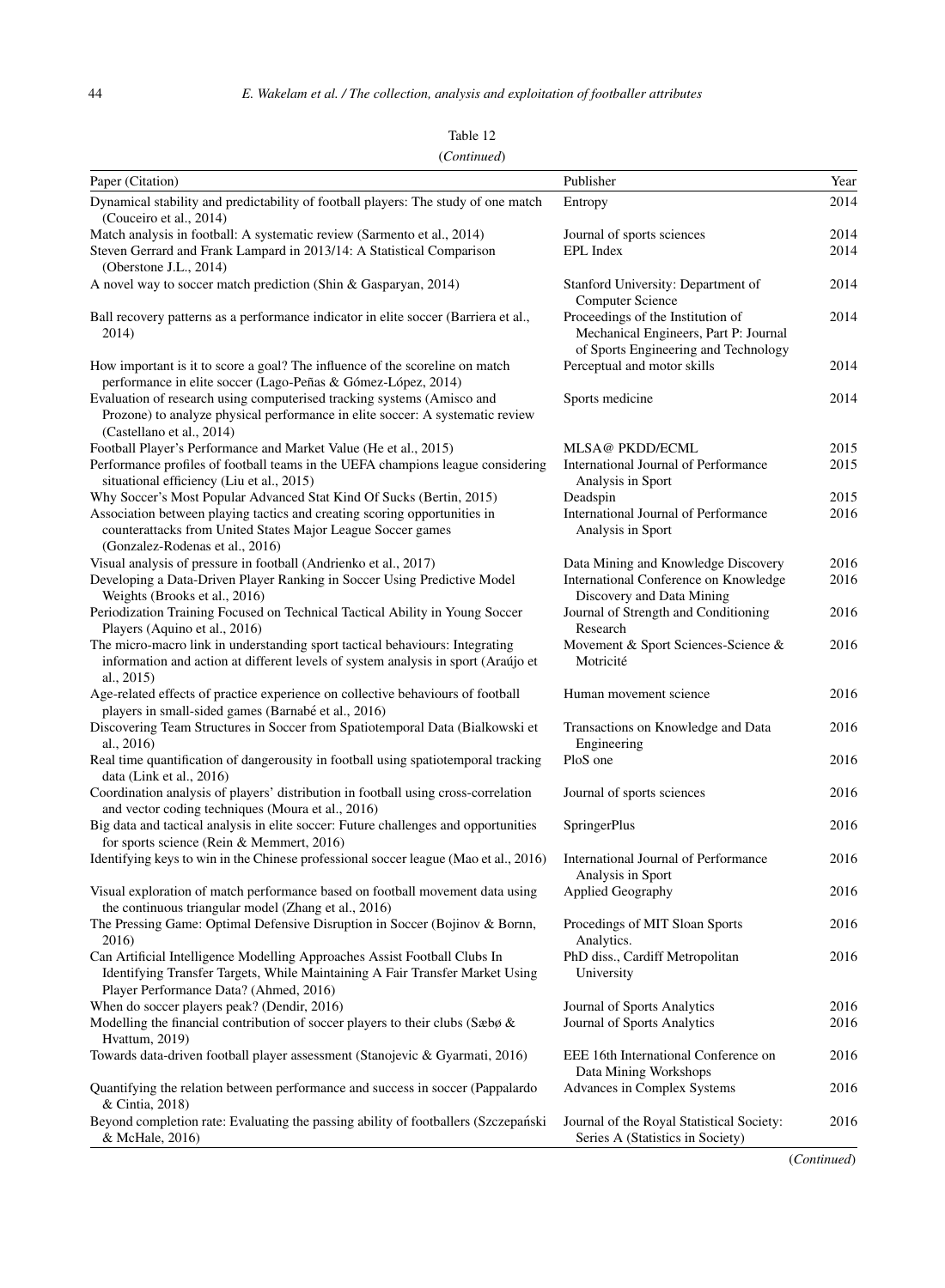| Fable |  |
|-------|--|
|       |  |

| Paper (Citation)                                                                                                                                                                                       | Publisher                                                                                                               | Year         |
|--------------------------------------------------------------------------------------------------------------------------------------------------------------------------------------------------------|-------------------------------------------------------------------------------------------------------------------------|--------------|
| Bring it to the Pitch: Combining Video and Movement Data to Enhance Team                                                                                                                               | IEEE transactions on visualization and                                                                                  | 2017         |
| Sport Analysis (Stein et al., 2017)                                                                                                                                                                    | computer graphics                                                                                                       |              |
| A study of relationships among technical, tactical, physical parameters and final<br>outcomes in elite soccer matches as analyzed by a semiautomatic video tracking<br>system (Goldlücke & Keim, 2017) | Perceptual and Motor Skills                                                                                             | 2017         |
| Not all passes are created equal (Power et al., 2017)                                                                                                                                                  | ACM SIGKDD international conference<br>on knowledge discovery and data<br>mining                                        | 2017         |
| Hypernetworks reveal compound variables that capture cooperative and<br>competitive interactions in a soccer match (Ramos et al., 2017)                                                                | Frontiers in Psychology                                                                                                 | 2017         |
| Which pass is better? Novel approaches to assess passing effectiveness in elite<br>soccer (rein et al., 2017)                                                                                          | Human movement science                                                                                                  | 2017         |
| The Leicester City Fairytale?": Utilizing New Soccer Analytics Tools to Compare<br>Performance in the 15/16 & 16/17 EPL Seasons (Ruiz et al., 2017)                                                    | International Conference on Knowledge<br>Discovery and Data Mining                                                      | 2017         |
| A Bayesian inference approach for determining player abilities in soccer<br>(Whitaker et al., 2017)                                                                                                    | arXiv preprint arXiv                                                                                                    | 2017         |
| What's in a game? A systems approach to enhancing performance analysis in<br>football (McLean et al., 2017)                                                                                            | PloS one                                                                                                                | 2017         |
| Beyond crowd judgments: Data-driven estimation of market value in association<br>football (Müller et al., 2017)                                                                                        | European Journal of Operational<br>Research                                                                             | 2017         |
| Pricing Football Players Using Neural Networks (Dey, 2017)<br>Predicting the Potential of Professional Soccer Players (Vroonen et al., 2017)                                                           | arXiv preprint arXiv:<br>Proceedings of the 4th Workshop on<br>Machine Learning and Data Mining<br>for Sports Analytics | 2017<br>2017 |
| Physics-based modeling of pass probabilities in soccer (Spearman et al., 2017)                                                                                                                         | Proceeding of the 11th MIT Sloan Sports<br>Analytics Conference.                                                        | 2017         |
| State of the Art of Sports Data Visualization (Perin et al., 2018)                                                                                                                                     | Computer Graphics Forum                                                                                                 | 2018         |
| Player valuation in European football (Extended version) (Nsolo et al., 2018)<br>A weighted plus minus metric for individual soccer player performance (Schultze<br>& Wellbrock, 2018)                 | Linköping University, Sweden<br>Journal of Sports Analytics                                                             | 2018<br>2018 |
| Exploring the effects of playing formations on tactical behaviour and external<br>workload during football small-sided games (Baptista et al., 2020)                                                   | The Journal of Strength & Conditioning<br>Research                                                                      | 2018         |
| Wide Open Spaces: A statistical technique for measuring space creation in<br>professional soccer (Fernandez & Bornn, 2018)                                                                             | Sloan Sports Analytics Conference                                                                                       | 2018         |
| Football Match Prediction Using Players Attributes (Danisik et al., 2018)                                                                                                                              | World Symposium on Digital<br>Intelligence for Systems and Machines<br>(DISA)                                           | 2018         |
| Quantifying the Value of Transitions in Soccer via Spatiotemporal Trajectory<br>Clustering (Hobbs et al., 2018)                                                                                        | MIT Sloan Sports Analytics Conference.                                                                                  | 2018         |
| Identifying key players in soccer teams using network analysis and pass difficulty<br>(McHale & Relton, 2018)                                                                                          | European Journal of Operational<br>Research                                                                             | 2018         |
| Player Performance Prediction in Football Game (Pariath et al., 2018)                                                                                                                                  | Second International Conference on<br>Electronics, Communication and<br>Aerospace Technology                            | 2018         |
| Singing it for "us": Team passion displayed during national anthems is associated<br>with subsequent success (Slater et al., 2018)                                                                     | European journal of sport science                                                                                       | 2018         |
| Artificial neural networks and player recruitment in professional soccer (Barron et<br>al., 2018)                                                                                                      | PloS one                                                                                                                | 2018         |
| Not every pass Can Be An Assist: A Data-Driven Model to Measure Pass<br>Effectiveness in Professional Football (Goes et al., 2019)                                                                     | Big data,                                                                                                               | 2018         |
| Pitch actions that distinguish high scoring teams: Findings from five European<br>football leagues in 2015-16 (Sarkat & Chakraborty, 2018)                                                             | Journal of Sports Analytics                                                                                             | 2018         |
| Technical demands of different playing positions in the UEFA Champions League<br>(Yi et al., 2018)                                                                                                     | International Journal of Performance<br>Analysis in Sport                                                               | 2018         |
| Evaluating Passing Behaviour in Association Football (Håland & Wiig, 2018)                                                                                                                             | Norwegian University of Science and<br>Technology                                                                       | 2018         |
| Goal scoring in elite male football A systematic review (Pratas et al., 2018)                                                                                                                          | CIPER, Faculdade de Motricidade<br>Humana, SpertLab, Universidade de<br>Lisboa, Portugal                                | 2018         |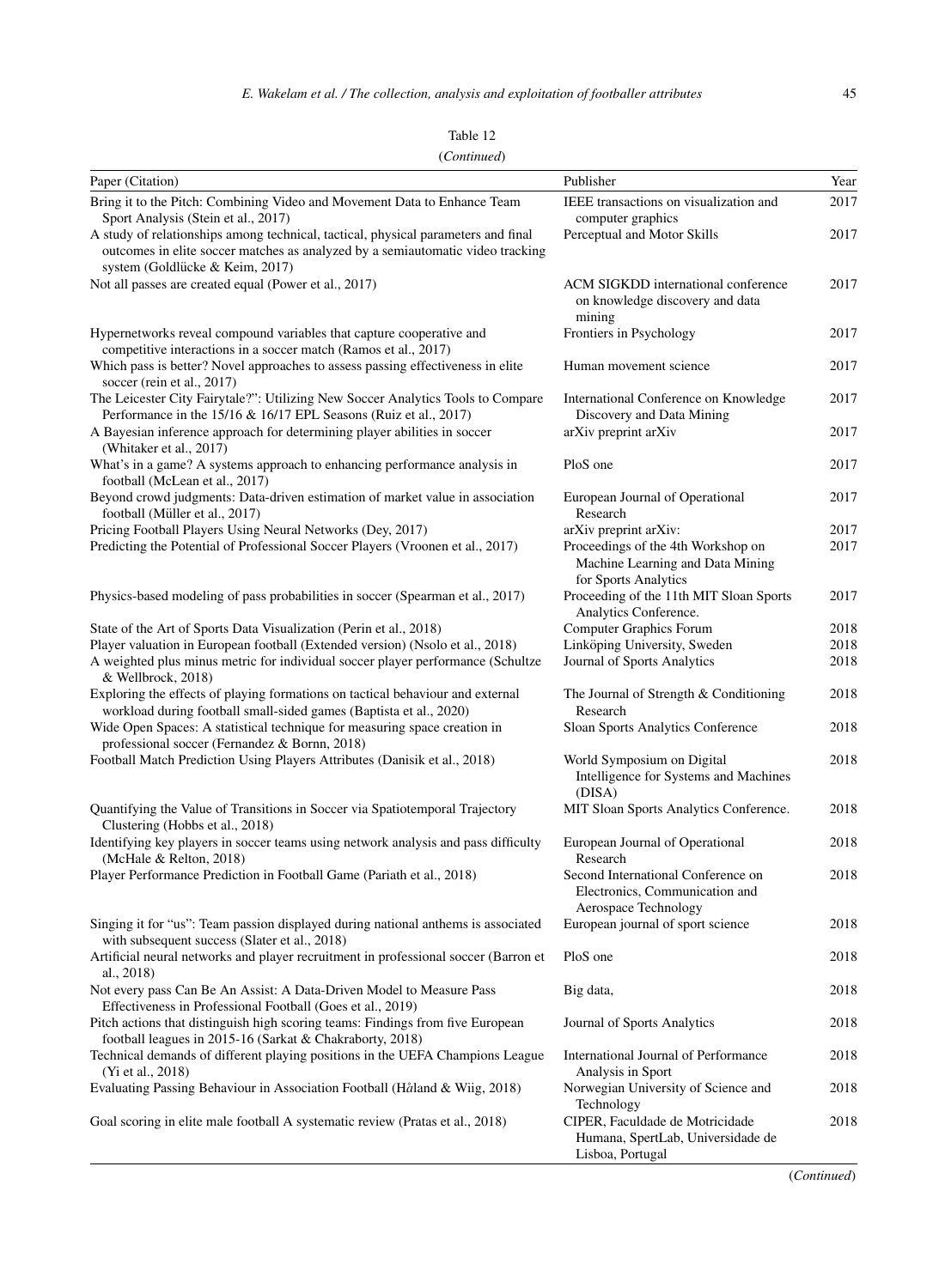| Paper (Citation)                                                                                                                                                                                             | Publisher                                                                                      | Year |
|--------------------------------------------------------------------------------------------------------------------------------------------------------------------------------------------------------------|------------------------------------------------------------------------------------------------|------|
| PlayeRank: Data-driven Performance Evaluation and Player Ranking in Soccer via                                                                                                                               | ACM Transactions on Intelligent                                                                | 2019 |
| a Machine Learning Approach (Pappalardo et al., 2019)                                                                                                                                                        | Systems and Technology                                                                         |      |
| The Application of Machine Learning Techniques for Predicting Results in Team<br>Sport: A Review (Bunker & Susnjak, 2019)                                                                                    | arXiv, Cornell University                                                                      | 2019 |
| Sports Analytics Algorithms for Performance Prediction (Apostolou & Tjortjis,<br>2019)                                                                                                                       | International Conference on Information,<br>Intelligence, Systems and Applications             | 2019 |
|                                                                                                                                                                                                              | (IISA)                                                                                         |      |
| Team spirit in football: an analysis of players symbolic communication in a match<br>between Argentina and Iceland at the mens 2018 World Cup (Halldorssom,<br>2019)                                         | Arctic & Antarctic: International Journal<br>of Circumpolar Sociocultural Issues               | 2019 |
| A case study assessing possession regain patterns in English Premier League<br>Football (Jamil, 2019)                                                                                                        | International Journal of Performance<br>Analysis in Sport                                      | 2019 |
| A study of Prediction models for football player valuations by quantifying<br>statistical and economic attributes for the global transfer market (Patnaik et al.,<br>2019)                                   | IEEE International Conference on<br>System, Computation, Automation and<br>Networking (ICSCAN) | 2019 |
| Machine learning in men's professional football: Current applications and future<br>directions for improving attacking play (Herold et al., 2019)                                                            | International Journal of Sports Science &<br>Coaching                                          | 2019 |
| A new paradigm to understand success in professional football: analysis of match<br>statistics in LaLiga for 8 complete seasons (Brito Souza et al., 2019)                                                   | International Journal of Performance<br>Analysis in Sport                                      | 2019 |
| Actions speak louder than goals: Valuing player actions in soccer (Decroos et al.,<br>2019)                                                                                                                  | <b>ACM SIGKDD International Conference</b><br>on Knowledge Discovery & Data<br>Mining          | 2019 |
| A public data set of spatio-temporal match events in soccer competitions<br>(Pappalardo et al., 2019)                                                                                                        | Scientific data                                                                                | 2019 |
| Chinese soccer association super league, 2012–2017: key performance indicators<br>in balance games (Zhou ey al., 2018)                                                                                       | Journal of Performance Analysis in Sport                                                       | 2019 |
| Valuing On-the-Ball Actions in Soccer: A Critical Comparison of xT and VAEP<br>(Decroos & Davis, 2020)                                                                                                       | KU Leuven, Department of Computer<br>Science                                                   | 2019 |
| Sports Analytics for Football League Table and Player Performance Prediction<br>(Pantzalis & Tjortjis, 2020)                                                                                                 | International Hellenic University                                                              | 2019 |
| Choke or Shine? Quantifying Soccer Players' Abilities to Perform Under Mental<br>Pressure (Bransen et al., 2019)                                                                                             | <b>MIT Sloan Sports Analytics Conference</b>                                                   | 2019 |
| Maximizing performance with an eye on the finances a chance-constrained model<br>for football transfer market decisions (Pantuso & Hvattum, 2020)                                                            | arXiv Cornell University                                                                       | 2019 |
| The Data Gap in Sports Analytics and How to Close It (Harell & Bajic, 2019)                                                                                                                                  | School of Engineering Science, Simon<br>Fraser University Burnaby, BC,<br>Canada               | 2019 |
| The creation of goal scoring opportunities in professional soccer Tactical<br>differences between Spanish La Liga English Premier League German<br>Bundesliga and Italian Serie A (Mitrotasios et al., 2019) | International Journal of Performance<br>Analysis in Sport                                      | 2019 |
| The open international soccer database for machine learning (Dubitzky et al.,<br>2019)                                                                                                                       | Machine Learning                                                                               | 2019 |
| Methodological Issues in Soccer Talent Identification Research (Bergkamp et al.,<br>2019)                                                                                                                    | Sports Medicine                                                                                | 2019 |
| Technical demands across playing positions of the Asian Cup in male football<br>(Ermidis et al., 2019)                                                                                                       | International Journal of Performance<br>Analysis in Sport                                      | 2019 |
| Automated Machine Learning A Game Changer for Sports Analytics Executive<br>Briefing v1.0                                                                                                                    | DataRobot                                                                                      | 2019 |
| Evaluating Passing Ability in Association Football Goal scoring in elite male<br>football A systematic review (Håland et al., 2020)                                                                          | <b>IMA Journal of Management</b><br>Mathematics                                                | 2019 |
| At what age are English Premier League players at their most productive A case<br>study investigating the peak performance years of elite professional footballers<br>(Jamil & Kerruish, 2020)               | International Journal of Performance<br>Analysis in Sport                                      | 2020 |
| Unlocking the potential of big data to support tactical performance analysis in<br>professional soccer A systematic review (Goes et al., 2020)                                                               | European Journal of Sport Science                                                              | 2020 |
| Exploring elite soccer teams' performances during different match-status periods<br>of close matches' comebacks (Gomez et al., 2020)                                                                         | Chaos, Solitons & Fractals                                                                     | 2020 |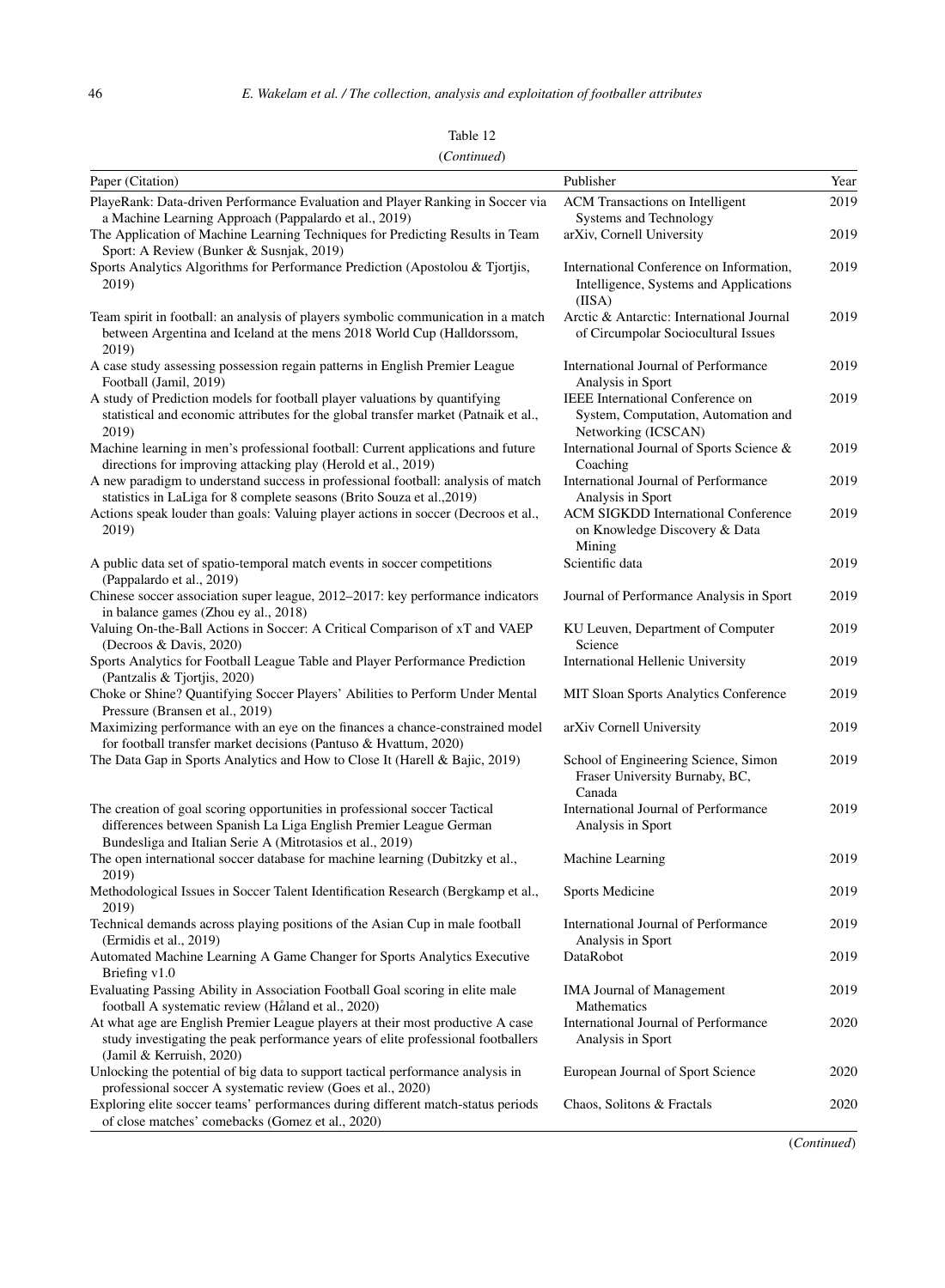| Table 12    |  |
|-------------|--|
| (Continued) |  |

| Paper (Citation)                                                                                                                                                                          | Publisher                                                                                              | Year |
|-------------------------------------------------------------------------------------------------------------------------------------------------------------------------------------------|--------------------------------------------------------------------------------------------------------|------|
| Identifying playing talent in professional football using artificial neural networks<br>(Barron et al., 2020)                                                                             | Journal of Sports Sciences                                                                             | 2020 |
| Investigating the impact of the mid-season winter break on technical performance<br>levels across European football – Does a break in play affect team momentum?<br>(Jamil et al., 2020)  | International Journal of Performance<br>Analysis in Sport                                              | 2020 |
| A Systematic Literature Review of Intelligent Data Analysis Methods for Smart<br>Sport Training (Rajšp & Fister, 2020)                                                                    | <b>Applied Sciences</b>                                                                                | 2020 |
| On the relationship between+/-ratings and event-level performance statistics<br>(Gelade & Hvattum, 2020)                                                                                  | Journal of Sports Analytics                                                                            | 2020 |
| Constraints on visual exploration of youth football players during 11v11 match<br>play: The influence of playing role pitch position and phase of play (McGuckian<br>et al., 2020)        | Journal of Sports Sciences                                                                             | 2020 |
| Behavioral, physiological, and neural signatures of surprise during naturalistic<br>sports viewing (Anthony et al., 2020)                                                                 | <b>BioRxiv</b>                                                                                         | 2020 |
| Success factors in football: an analysis of the German Bundesliga (Lepschy et al.,<br>2020)                                                                                               | International Journal of Performance<br>Analysis in Sport,                                             | 2020 |
| Theory to Practice Performance Preparation Models in Contemporary High-Level<br>Sport Guided by an Ecological Dynamics Framework (Woods et al., 2020)                                     | Sports Medicine-Open                                                                                   | 2020 |
| A Narrative Review in Sport Analytics (Singh, 2020)                                                                                                                                       | International Journal of Management<br>(IM)                                                            | 2020 |
| Applications of Artificial Intelligence in the Game of Football The Global<br>Perspective (Rathi et al., 2020)                                                                            | <b>Researchers World</b>                                                                               | 2020 |
| Development of Defence and Offence Play Items for Deep Learning Model of<br>Offence Play Analysis in Soccer Game (Matsuoka et al., 2020)                                                  | DoctoralProgram in Graduate School of<br>Comprehensive Human Sciences,<br>University of Tsukuba, Japan | 2020 |
| Comparison of the football specific tactical performance of women and men in<br>Europe (Mammert et al., 2020)                                                                             | German Sport University Cologne                                                                        | 2020 |
| Analysis System for Emotional Behavior in Football Professional football players<br>emotional behavior in ghost games in the Austrian Bundesliga (Leitner $\&$<br>Richlan, 2020)          | Humanities & Social Sciences<br>Communications.                                                        | 2020 |
| An Analysis on the Effectiveness of Cooperation in A Soccer Team (Ge et al., 2020)                                                                                                        | 2020 15th International Conference on<br>Computer Science & Education<br>(ICCSE)                       | 2020 |
| Where do the best technical football players in the world come from Analysing the<br>association between technical proficiency and geographical origin in elite<br>football (Jamil, 2020) | University of Sussex                                                                                   | 2020 |
| Visualizing and Analyzing Disputed Areas in Soccer (Allegre & Vuillemot, 2020)                                                                                                            | Conference Visualization in Data<br>Science. 2020                                                      | 2020 |
| A Data Science Approach to Football Team Player Selection (Rajesh et al., 2020)                                                                                                           | 2020 IEEE International Conference on<br>Electro Information Technology (EIT)                          | 2020 |

provide an ordinal value for the attribute. Over time, the measured feedback of results versus prediction scores may allow improvement of the efficacy of the process, however these would remain subjective data.

For the former method, in order to take advantage of the established body of psychological research, a suitable and more objective starting point may be to consider those categorisations already in use in the field of psychology. In particular it may then be feasible to exploit proven methods of character trait measurement. Previous research in this area includes several different categorisations of character/personality traits. For the purposes of this paper, we have included four respected categorisations for illustrative purposes.

Many personality psychologists believe that there are five basic dimensions of personality, often referred to as the "Big 5" personality traits (Digman, 1990). These are openness, conscientiousness, extraversion, agreeableness, and neuroticism, sometimes described by the acronym OCEAN, each of which is sub-dividable into on average five sub-traits.

Another approach is the "Alternative five model of personality" (Zuckerman, 1992) which focusses upon Neurotism, Aggression, Impulsiveness, Sociability and Activity, each of which sub-divide into on average eight sub-traits

The Eysenck Personality Questionnaire (Eysenck, 1975) focuses upon temperament, measuring Extraversion, Neuroticism, Psychoticism and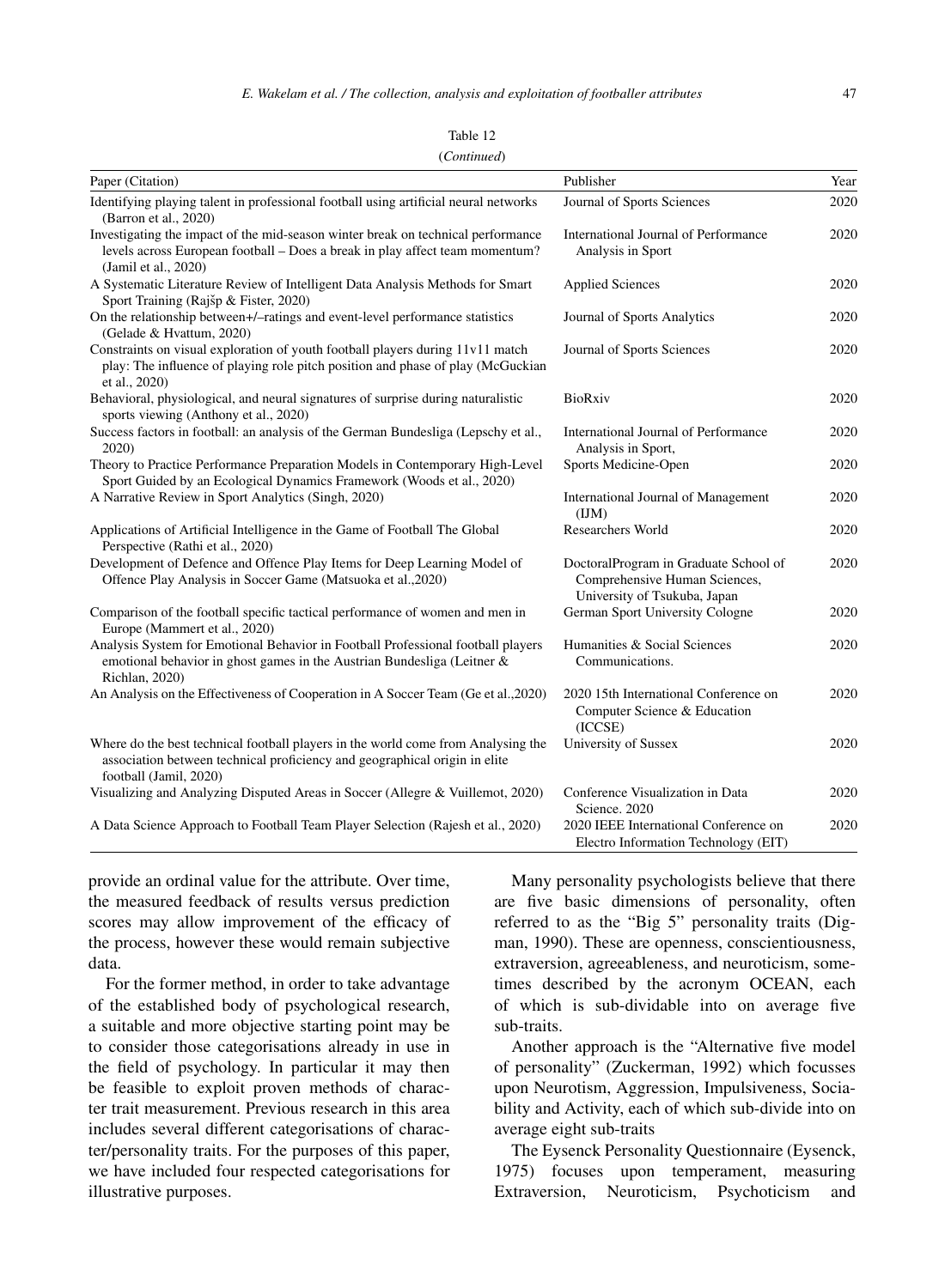| SoFIFA Player Attribute    | Robert Lewandowski                                               | Kevin De Bruyne                                                                                                                    |
|----------------------------|------------------------------------------------------------------|------------------------------------------------------------------------------------------------------------------------------------|
| sofifa_id                  | 188545                                                           | 192985                                                                                                                             |
| player_url                 | https://sofifa.com/player/188545/<br>robert-lewandowski/210002   | https://sofifa.com/player/192985/<br>kevin-de-bruyne/210002                                                                        |
| short_name                 | R. Lewandowski                                                   | K. De Bruyne                                                                                                                       |
| long_name                  | Robert Lewandowski                                               | Kevin De Bruyne                                                                                                                    |
| age                        | 31                                                               | 29                                                                                                                                 |
| dob                        | 1988-08-21                                                       | 1991-06-28                                                                                                                         |
| height_cm                  | 184                                                              | 181                                                                                                                                |
| weight_kg                  | 80                                                               | 70                                                                                                                                 |
| nationality                | Poland                                                           | Belgium                                                                                                                            |
| club_name                  | FC Bayern München                                                | Manchester City                                                                                                                    |
| league_name                | German 1. Bundesliga                                             | English Premier League                                                                                                             |
| league_rank                | 1                                                                | 1                                                                                                                                  |
| overall                    | 91                                                               | 91                                                                                                                                 |
| potential                  | 91                                                               | 91                                                                                                                                 |
| value_eur                  | 80000000                                                         | 87000000                                                                                                                           |
| wage_eur                   | 240000                                                           | 370000                                                                                                                             |
| player_positions           | SТ                                                               | CAM, CM                                                                                                                            |
| preferred_foot             | Right                                                            | Right                                                                                                                              |
| international_reputation   | 4                                                                | 4                                                                                                                                  |
| weak_foot                  | 4                                                                | 5                                                                                                                                  |
| skill_moves                | 4                                                                | 4                                                                                                                                  |
| work_rate                  | High/Medium                                                      | High/High                                                                                                                          |
| body_type                  | PLAYER_BODY_TYPE_276                                             | PLAYER_BODY_TYPE_321                                                                                                               |
| real_face                  | Yes                                                              | Yes                                                                                                                                |
| release_clause_eur         | 132000000                                                        | 161000000                                                                                                                          |
| player_tags                | #Distance Shooter, #Clinical<br>Finisher                         | #Dribbler, #Playmaker, #Engine,<br>#Distance Shooter, #Crosser,<br>#Complete Midfielder                                            |
| team <sub>-position</sub>  | ST                                                               | RCM                                                                                                                                |
| team_jersey_number         | 9                                                                | 17                                                                                                                                 |
| loaned_from                |                                                                  |                                                                                                                                    |
| joined                     | 2014-07-01                                                       | 2015-08-30                                                                                                                         |
| contract_valid_until       | 2023                                                             | 2023                                                                                                                               |
| nation_position            |                                                                  | <b>RCM</b>                                                                                                                         |
| nation_jersey_number       |                                                                  | 7                                                                                                                                  |
| pace                       | 78                                                               | 76                                                                                                                                 |
| shooting                   | 91                                                               | 86                                                                                                                                 |
| passing                    | 78                                                               | 93                                                                                                                                 |
| dribbling                  | 85                                                               | 88                                                                                                                                 |
| defending                  | 43                                                               | 64                                                                                                                                 |
| physic                     | 82                                                               | 78                                                                                                                                 |
| gk_diving                  |                                                                  |                                                                                                                                    |
|                            | Robert Lewandowski                                               | Kevin De Bruyne                                                                                                                    |
| gk_handling                |                                                                  |                                                                                                                                    |
| gk_kicking                 |                                                                  |                                                                                                                                    |
| gk_reflexes                |                                                                  |                                                                                                                                    |
| gk_speed                   |                                                                  |                                                                                                                                    |
| gk_positioning             |                                                                  |                                                                                                                                    |
| player_traits              | Solid Player, Finesse Shot, Outside<br>Foot Shot, Chip Shot (AI) | Injury Prone, Leadership, Early<br>Crosser, Long Passer (AI), Long<br>Shot Taker (AI), Playmaker (AI),<br><b>Outside Foot Shot</b> |
| attacking_crossing         | 71                                                               | 94                                                                                                                                 |
| attacking_finishing        | 94                                                               | 82                                                                                                                                 |
| attacking_heading_accuracy | 85                                                               | 55                                                                                                                                 |
| attacking_short_passing    | 84                                                               | 94                                                                                                                                 |
| attacking_volleys          | 89                                                               | 82                                                                                                                                 |
| skill_dribbling            | 85                                                               | 88                                                                                                                                 |

Table 13 SoFIFA player attributes illustrated by Robert Lewandowski and Kevin De Bruyne values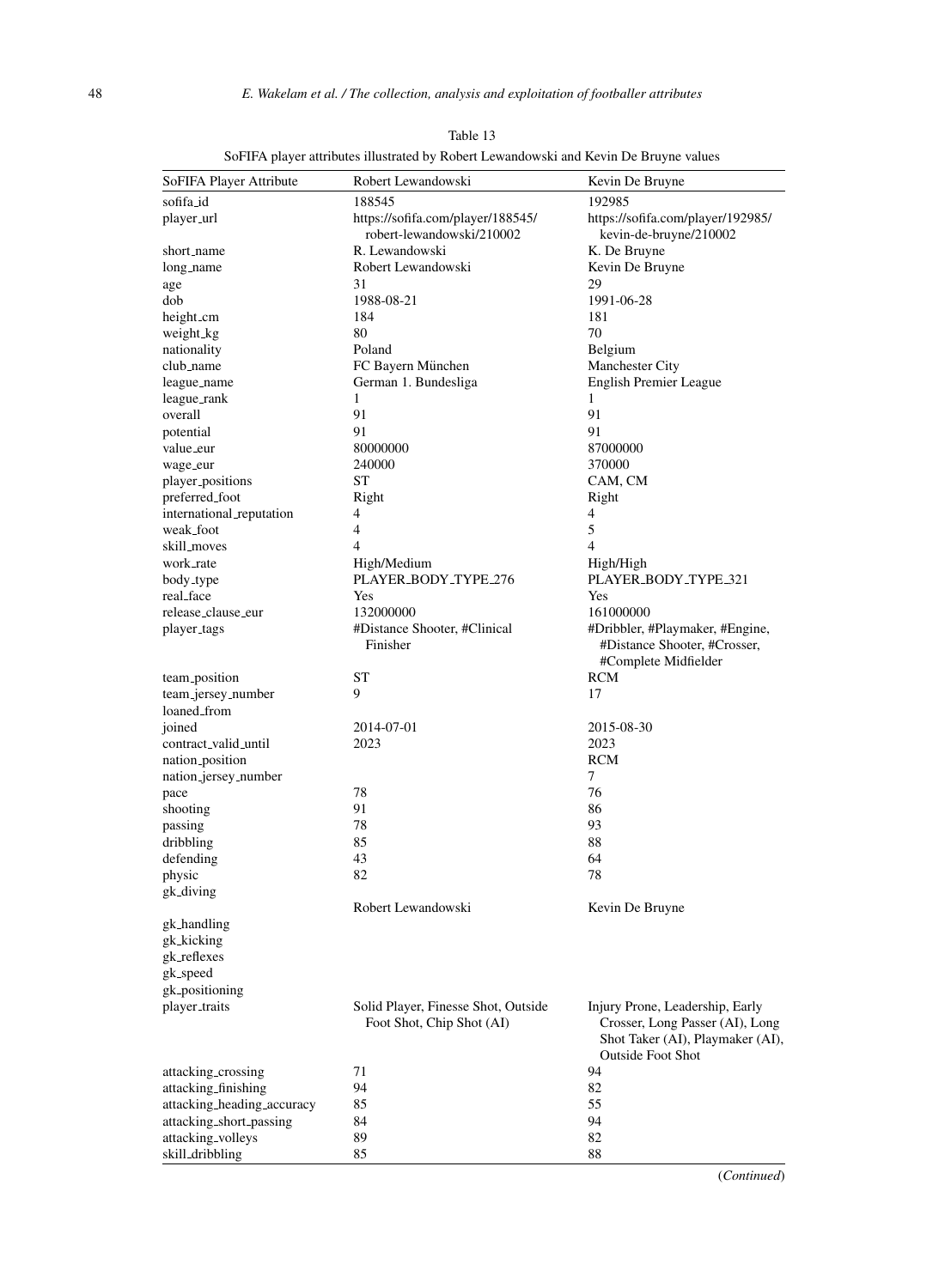| (Continued)                       |                    |                 |  |
|-----------------------------------|--------------------|-----------------|--|
| SoFIFA Player Attribute           | Robert Lewandowski | Kevin De Bruyne |  |
| skill_curve                       | 79                 | 85              |  |
| skill_fk_accuracy                 | 85                 | 83              |  |
| skill_long_passing                | 70                 | 93              |  |
| skill_ball_control                | 88                 | 92              |  |
| movement_acceleration             | 77                 | 77              |  |
| movement_sprint_speed             | 78                 | 76              |  |
| movement_agility                  | 77                 | 78              |  |
| movement_reactions                | 93                 | 91              |  |
| movement_balance                  | 82                 | 76              |  |
| power_shot_power                  | 89                 | 91              |  |
| power_jumping                     | 84                 | 63              |  |
| power_stamina                     | 76                 | 89              |  |
| power_strength                    | 86                 | 74              |  |
| power_long_shots                  | 85                 | 91              |  |
| mentality_aggression              | 81                 | 76              |  |
| mentality_interceptions           | 49                 | 66              |  |
| mentality <sub>-positioning</sub> | 94                 | 88              |  |
| mentality_vision                  | 79                 | 94              |  |
| mentality_penalties               | 88                 | 84              |  |
| mentality_composure               | 88                 | 91              |  |
| defending_marking                 |                    |                 |  |
| defending_standing_tackle         | 42                 | 65              |  |
| defending_sliding_tackle          | 19                 | 53              |  |
| goalkeeping_diving                | 15                 | 15              |  |
| goalkeeping_handling              | 6                  | 13              |  |
| goalkeeping_kicking               | 12                 | 5               |  |
| goalkeeping_positioning           | 8                  | 10              |  |
| goalkeeping_reflexes              | 10                 | 13              |  |
| ls                                | $89 + 2$           | $83 + 3$        |  |
| st                                | $89 + 2$           | $83 + 3$        |  |
|                                   | Robert Lewandowski | Kevin De Bruyne |  |
| rs                                | $89 + 2$           | $83 + 3$        |  |
| lw                                | $85 + 0$           | $88 + 0$        |  |
| lf                                | $87 + 0$           | $88 + 0$        |  |
| cf                                | $87 + 0$           | $88 + 0$        |  |
| rf                                | $87 + 0$           | $88 + 0$        |  |
| rw                                | $85 + 0$           | $88 + 0$        |  |
| lam                               | $85 + 3$           | $89 + 2$        |  |
| cam                               | $85 + 3$           | $89 + 2$        |  |
| ram                               | $85 + 3$           | $89 + 2$        |  |
| lm                                | $83 + 3$           | $89 + 2$        |  |
| lcm                               | $79 + 3$           | $89 + 2$        |  |
| cm                                | $79 + 3$           | $89 + 2$        |  |
| rcm                               | $79 + 3$           | $89 + 2$        |  |
| rm                                | $83 + 3$           | $89 + 2$        |  |
| lwb                               | $64 + 3$           | $79 + 3$        |  |
| ldm                               | $65 + 3$           | $80 + 3$        |  |
| cdm                               | $65 + 3$           | $80 + 3$        |  |
| rdm                               | $65 + 3$           | $80 + 3$        |  |
| rwb                               | $64 + 3$           | $79 + 3$        |  |
| lb                                | $61 + 3$           | $75 + 3$        |  |
| lcb                               | $60 + 3$           | $69 + 3$        |  |
| cb                                | $60 + 3$           | $69 + 3$        |  |
| rcb                               | $60 + 3$           | $69 + 3$        |  |
| rb                                | $61 + 3$           | $75 + 3$        |  |

Table 13

Dissimulation (lying) tendencies. Each of these is further sub-divided into nine further sub-traits.

Lastly, Cattell's 16 Personality Factors (Cattell, 2008) includes Abstractedness, Apprehension, Dominance, Emotional stability, Liveliness, Openness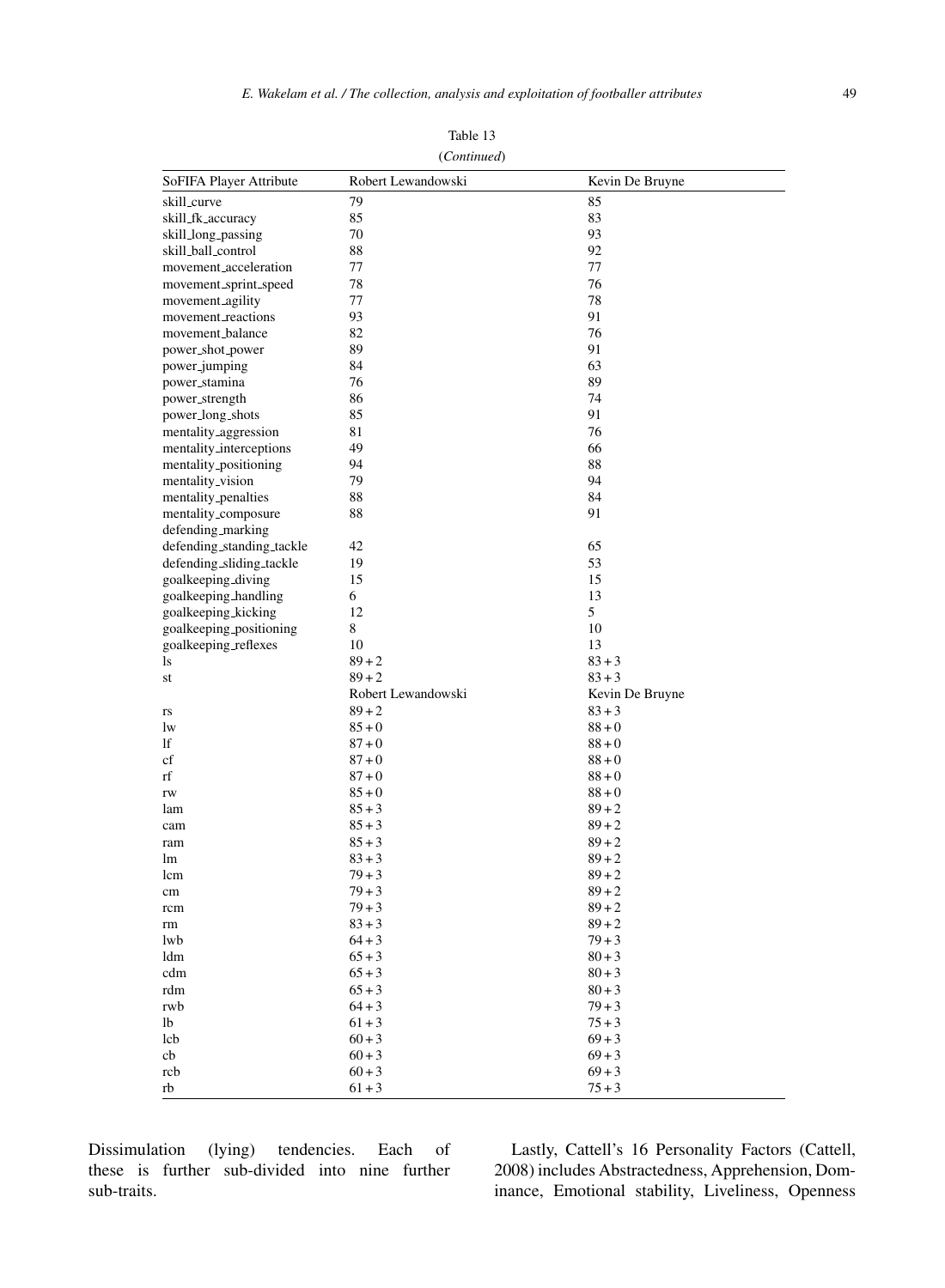| Table 14                                                                                                                  |                                                                                                                                                                                                                                                                                                                                                                                                                                                                                                                                                              |  |
|---------------------------------------------------------------------------------------------------------------------------|--------------------------------------------------------------------------------------------------------------------------------------------------------------------------------------------------------------------------------------------------------------------------------------------------------------------------------------------------------------------------------------------------------------------------------------------------------------------------------------------------------------------------------------------------------------|--|
| Selected papers' main findings and conclusions                                                                            |                                                                                                                                                                                                                                                                                                                                                                                                                                                                                                                                                              |  |
| Paper (Citation)                                                                                                          | Findings                                                                                                                                                                                                                                                                                                                                                                                                                                                                                                                                                     |  |
| The foundations of tactics and strategy in team sports (Godbout $\&$<br>Bouthier, 1999)                                   | Presents approach to be taken by teachers introducing pupils to team sports. Concludes on 4 key elements: the<br>essence of a rapport of strength, or an opposition relationship, between two teams; understanding and<br>appropriate management of its competency network; winning implies defeating the opponents and therefore<br>selection of appropriate tactical and strategic manoeuvres.                                                                                                                                                             |  |
| Talent identification and development in soccer (Williams & Reilly, 2000)                                                 | Detailed assessment of progress made in talent identification and development in football between 2000 and<br>2020. Presents some potential predictors of adult high performance footballers, grouped by physical, skill,<br>sociological and psychological attributes and taking account of defined maturation, chance event, development<br>environment and external environment attributes.                                                                                                                                                               |  |
| The roles of talent, physical precocity and practice in the development of<br>soccer expertise (Helsen et al., 2000)      | E. Wakelam et al. / The<br>Concludes that coaches' determination of talent appears to be heavily weighted in terms of physical maturation<br>and not technical skill or team play and while standards of competition in soccer is tied to<br>birth-date-determined age categories, this bias is likely to persist. Proposes several potential solutions,<br>including variation of age groups and an increase in individual vs team practice.                                                                                                                |  |
| Match performance of high-standard soccer players with special reference<br>to development of fatigue (Mohr et al., 2003) | Results showed: (1) top class soccer players performed more high-intensity running during a game and were<br>collection,<br>better at the Yo-Yo test than moderate players; (2) fatigue occurred towards the end of matches as well as<br>temporarily during the game, independently of competitive standard and of team position; (3) defenders<br>covered a shorter distance in high-intensity running than players in other playing positions; (4) defenders and<br>attackers had a poorer Yo-Yo intermittent recovery test performance than midfielders. |  |
| An analysis of home advantage in the English Football Premiership<br>(Thomas et al., 2004)                                | analysis and<br>Findings showed that mean home advantage was significantly lower for both the periods 1984-1992 and<br>1992-2003 than in previous research. However, since there is no statistically significant difference in mean<br>home advantage between these periods, there is no evidence to suggest a continuing reduction in home<br>advantage. The introduction of the 3-points-for-a-win in 1981 may be a major factor in explaining this change.                                                                                                |  |
| Computerized Real-Time Analysis of Football Games (Beetz et al., 2005).                                                   | Describes a position tracking system product and related benefit analysis which aims to recognise intentional<br>activities based on position data and automate game interpretation and analysis.                                                                                                                                                                                                                                                                                                                                                            |  |
| An option pricing framework for valuation of football players (Tunaru et<br>al., $2005$ )                                 | Presents a general theoretical framework to enable the financial worth of footballers. Worth is calculated through<br>a combination of club turnover, the number of Opta Index points for the individual player and the sum of Opta<br>Index points for all players playing for the club. Effects of injuries are included.                                                                                                                                                                                                                                  |  |
| Predicting football results using bayesian nets and other machine learning<br>techniques (Joseph et al., 2006)            | exploitation of footballer<br>Compares the results of naive Bayes Network, K-nearest neighbour and Decision Tree machine learning<br>techniques to predict foolball match outcomes using attributes: presence or absence of three key players;<br>playing position of a key player; quality of the opposing team; venue. The Bayesian Network method was the<br>most accurate.                                                                                                                                                                               |  |
| Mathematical analysis of a soccer game. Part I: Individual and collective<br>behaviors (Yue et al., 2008a)                | attributes<br>Time series analysis of a soccer match is given based on detailed data of the 2D motions of all 22 players and of<br>the ball. Various results for individual and collective behaviors of the two teams during the entire first half and<br>during different phases obtained. Relevant parameters, e.g., the possession time, the distance coverage, etc.,<br>were derived.                                                                                                                                                                    |  |
| Mathematical analysis of a soccer game. Part II: Energy, spectral, and<br>correlation analyses (Yue et al., 2008b)        | Time series analysis of a soccer match is given based on detailed data of the 2D motions of all 22 players and of<br>the ball for the match. Various quantitative results regarding individual and collective behaviors, major ranges<br>and group of players, including distance coverage, specific kinetic energy, power density, cross- and<br>auto-correlations.                                                                                                                                                                                         |  |
| ASPOGAMO: Automated Sports Game Analysis Models (Beetz et al.,<br>2009)                                                   | Presentation of the sports game analysis modeling system. Results show that trajectories of ball and players<br>extracted from video by a camera-based observation subsystem allow the system to classify situations and<br>interpret game events.                                                                                                                                                                                                                                                                                                           |  |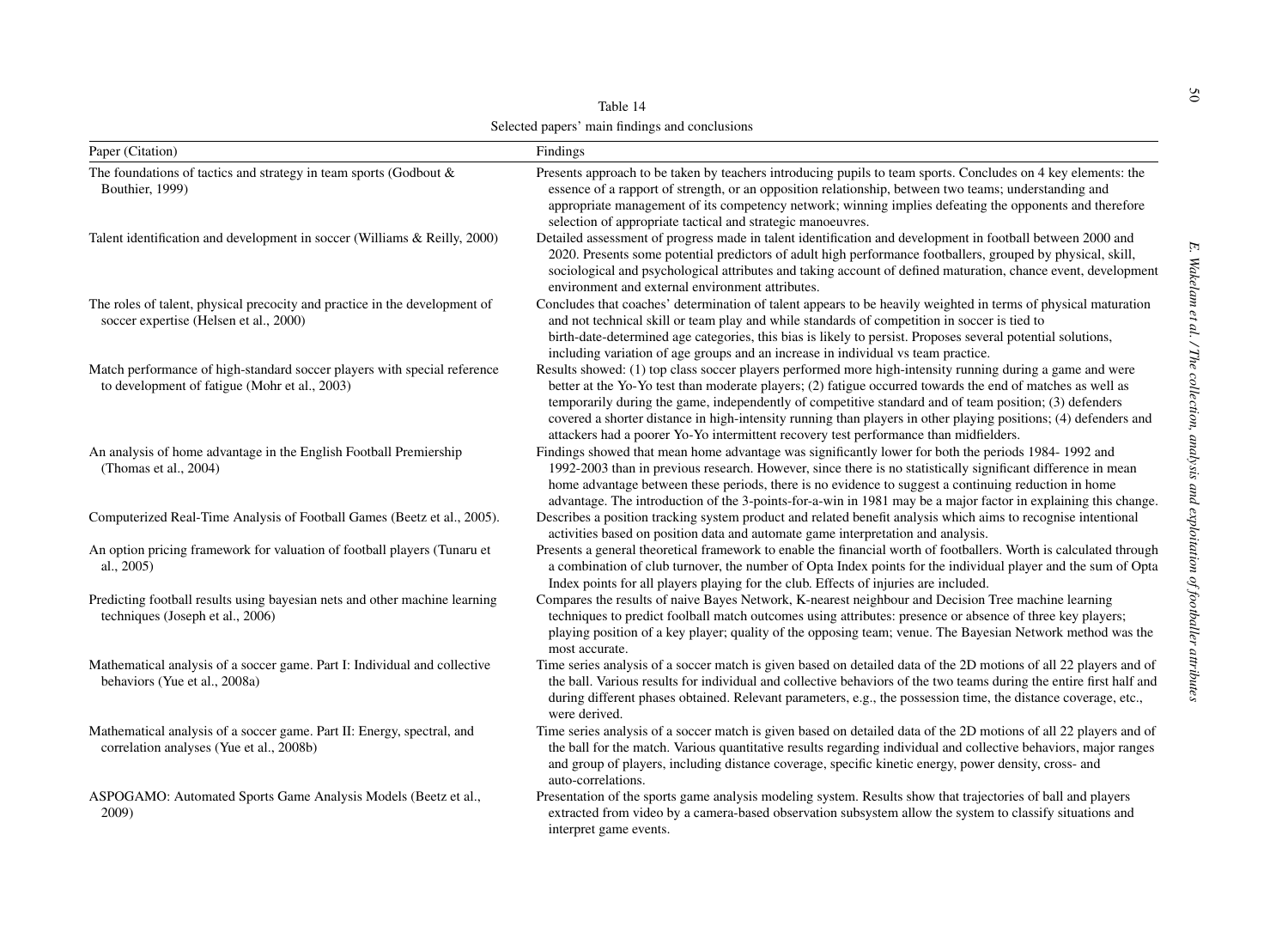- Differentiating the top English premier league football clubs from the rest of the pack: Identifying the keys to success (Oberstone, 2009)
- Technical performance during soccer matches of the Italian Serie A league: Effect of fatigue and competitive level (Rampinini et al., 2009)An overview of automatic event detection in soccer matches (de Sousa et al., 2011)
- Analyzing Soccer Goalkeeper Performance Using <sup>a</sup> Metaphor-Based Visualization (Rusu et al., 2011)
- On the Development of <sup>a</sup> Soccer Player Performance Rating System for the English Premier League (McHale et al., 2012)
- Performance analysis in football A critical review and implications for future research (MacKenzie & Cushion, 2013)
- Big 2's and Big 3's: Analyzing How <sup>a</sup> Team's Best Players Complement Each Other (Ayer, 2012)
- Competing together: Assessing the dynamics of team–team and player–team synchrony in professional association football (Duarte et al., 2013)
- Match performance and physical capacity of players in the top three competitive standards of English professional soccer (Bradley et al., 2013)
- Team play in football: How science supports FC Barcelona's training strategy (Chassy, 2013)
- Science and football: Evaluating the influence of science on performance (Drust & Green, 2013)

- Game creativity analysis using neural networks (Memmert & Perl, 2009) Defines framework for analysing types of individual development of creative performance based on neural networks. Findings that football and field hockey game creativity could be improved by <sup>a</sup> structured field-training programme.
	- Development of <sup>a</sup> robust, statistically significant, six independent variable multiple regression model that accounts for the relative success of English Premier League football clubs. Identifies pitch actions that statistically separate the top 4 clubs from the dozen clubs forming the middle of the pack and by <sup>a</sup> greater contrast, the bottom 4 clubs.
	- Examination of the changes in technical and physical performance between the first and second half during Italian Serie A league matches. Concluded that players from the more successful teams covered greater total distance with the ball and high-intensity running distance with the ball and also had more involvements with the ball, completed more short passes, successful short passes, tackles, dribbling, shots and shots on target compared to the less successful teams. Also, showed <sup>a</sup> significant decline in technical and physical performance between the first and second halves.
	- Demonstrates <sup>a</sup> goalkeeper visualization technique, to provide team managers with the ability to evaluate goalkeeper performance qualities or deficiencies,
	- Describes construction of the EA Sports Player Performance Index explaining how footballer ratings are generated from analytics data.
	- Critically review of literature on performance analysis in football, arguing that an alternative approach is warranted given an overemphasis on researching predictive and performance controlling variables. Approach proposed that works with and from performance analysis information to develop research investigating athlete and coach learning.
	- Concludes that the composition of <sup>a</sup> National Basketball Association team's top 2 and top 3 players is <sup>a</sup> strongly statistically significant factor in the success of <sup>a</sup> team, and shows which combinations yield over-performance, and which combinations yield underperformance, relative to the team's talent and coaching quality.
	- Investigates movement synchronization of players within and between teams during competitive football matches Concludes that stability of synchronisation and relative coordination tendencies was higher in the longitudinal than in lateral direction of the field, whilst the structure of variability was more irregular.
	- Compares match performance and physical capacity of players across the top three tiers of English football. Found that less distance covered in high-intensity running in the Premier League compared to the lower divisions. Players also covered more high-intensity running when moving down from the Premier League to the Championship but not when moving up <sup>a</sup> league.
	- Concludes that team play constitutes the core of performance, based upon passing being the hallmark of team-play. Four hypotheses examined and statistically supported: passing density and passing precision predict possession; passing density and passing precision predict shooting opportunities; passing and shooting abilities predict performance; team play, formalised as <sup>a</sup> compound of self-organisation capability and offensive power. Found no significant relationship between possession and performance.
	- Suggests that the influence of the scientific information that is available has <sup>a</sup> relatively small influence on the day-to-day activities within the "real world" of football.
- SoccerStories: A Kick-off for Visual Soccer Analysis (Perin et al., 2013) Presents <sup>a</sup> visualization interface to suppor<sup>t</sup> analysts in exploring soccer data, focusing upon player positions and phases of player actions. The interface was validated as useful by two football journalists, an Opta data analyst and <sup>a</sup> trainer/coach.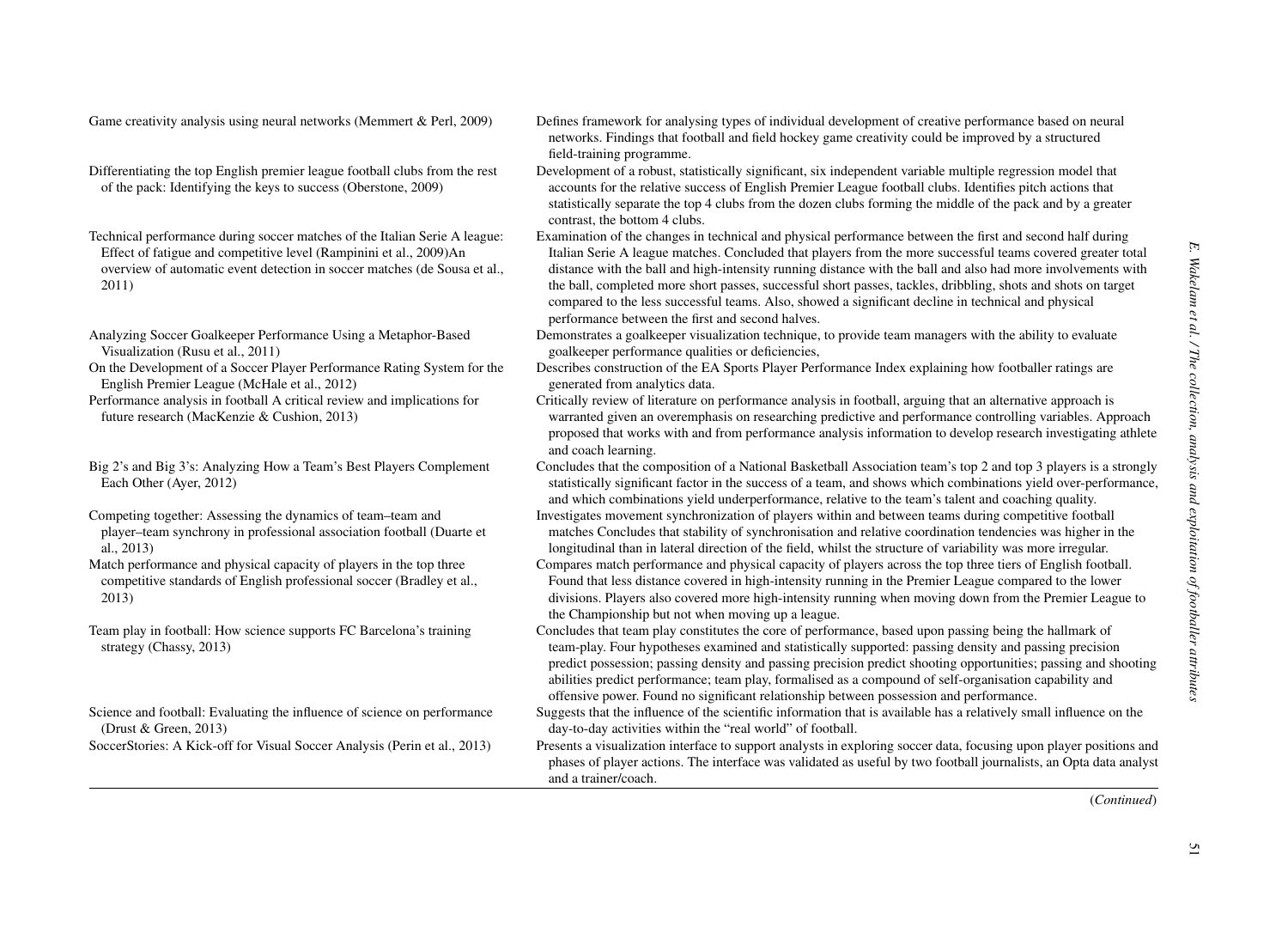(*Continued*)

|                                                                                                                                                                                                                                                       | Table 14<br>(Continued)                                                                                                                                                                                                                                                                                                                                                                                                                                                                                                                                                        |
|-------------------------------------------------------------------------------------------------------------------------------------------------------------------------------------------------------------------------------------------------------|--------------------------------------------------------------------------------------------------------------------------------------------------------------------------------------------------------------------------------------------------------------------------------------------------------------------------------------------------------------------------------------------------------------------------------------------------------------------------------------------------------------------------------------------------------------------------------|
| Paper (Citation)                                                                                                                                                                                                                                      | Findings                                                                                                                                                                                                                                                                                                                                                                                                                                                                                                                                                                       |
| The possession game? A comparative analysis of ball retention and team<br>success in European and international football (Collet, 2013)                                                                                                               | Using data from five European leagues, UEFA and FIFA tournaments, the study concludes that both variables<br>were poor predictors at match level once team quality and home advantage taken account of. In league play,<br>effects of greater possession were consistently negative; in the Champions League, it had virtually no impact.                                                                                                                                                                                                                                      |
| A mixed effects model for identifying goal scoring ability of footballers<br>(McHale & Szczepański, 2014)<br>Win at home and draw away': Automatic formation analysis highlighting<br>the differences in home and away team (Bialkowski et al., 2014) | Implementation of a model that can be used to identify the goal scoring ability of footballers. Findings that a<br>player's team attacking ability does not appear to be a predictor of the number of shots that a player has.<br>Using automatic formation analysis, presents that teams tend to play the same formation at home as away, but<br>with modified execution. In particular, that home team formation is significantly higher up the field compared<br>to away. Concludes that coaches taking a conservative approach at away games suggests that they aim to win |
| Identifying Team Style in Soccer Using Formations Learned from<br>Spatiotemporal Tracking Data (Bialkowski et al., 2014)                                                                                                                              | home games and draw away games.<br>Describes a completely unsupervised system to learn and identify spatial structure of a team directly from data,<br>giving an indication of dominance and tactics. The formation descriptor was shown to represent the<br>characteristic style of teams significantly better (3 times more) than other match descriptors typically used to<br>describe team behaviour.                                                                                                                                                                      |
| Intelligent systems for analyzing soccer games: The weighted centroid<br>(Clemente et al., 2014)                                                                                                                                                      | Proposes a modification of the centroid metric (positions of all team members and the position of the ball allows<br>a greater understanding of team behaviors) used in the analysis of soccer games. Analyses using the revised<br>definition of the centroid revealed strong correlations between team centroids in the lateral and longitudinal<br>directions. Results also concluded that winning teams, when on the defensive, maintained a separation<br>between their own centroid and that of the opposing team, making the defence more effective.                    |
| Dynamical stability and predictability of football players: The study of one<br>match (Couceiro et al., 2014)                                                                                                                                         | Results suggest that the most predictable player is the goalkeeper while, conversely, the most unpredictable<br>players are the midfielders. Also concludes that, despite his predictability, the goalkeeper is the most unstable<br>player, while lateral defenders are the most stable during the match.                                                                                                                                                                                                                                                                     |
| Match analysis in football: A systematic review (Sarmento et al., 2014)                                                                                                                                                                               | Reviews the available literature between 2001 and 2011 on match analysis in adult male football. Findings that<br>the main limitations of the reviewed studies are related to a lack of operational definitions, conflicting<br>classifications of activity or playing positions, and limited studies that consider interactional context in their<br>analyses.                                                                                                                                                                                                                |
| Steven Gerrard and Frank Lampard in 2013/14: A Statistical Comparison<br>(Oberstone J.L., 2014)                                                                                                                                                       | Conclusions from 34 player attributes over 28 matches were that in creativity and attacking there were no<br>significant differences between the players, however, Gerard's passing performance was three percentage<br>points better than Lampard.                                                                                                                                                                                                                                                                                                                            |
| A novel way to soccer match prediction (Shin & Gasparyan, 2014)                                                                                                                                                                                       | Presents a novel approach to soccer match prediction using only virtual data collected from a video game (FIFA<br>2015). Results were comparable and in some places better than results achieved by predictors that used real<br>data.                                                                                                                                                                                                                                                                                                                                         |
| Ball recovery patterns as a performance indicator in elite soccer (Barriera<br>et al., 2014)                                                                                                                                                          | This study presents that the type and the zone of ball recovering seem to affect attacking efficacy in elite soccer.<br>Found that recovering directly the ball possession in mid-defensive central zones increases attacking efficacy                                                                                                                                                                                                                                                                                                                                         |
| How important is it to score a goal? The influence of the scoreline on<br>match performance in elite soccer (Lago-Peñas & Gómez-López, 2014)                                                                                                          | Concluded that players explored more extensively when they were in possession, and less extensively during<br>transition phases. Further, players explored most extensively when in the back third of the pitch, and least<br>when in the middle third of the pitch.                                                                                                                                                                                                                                                                                                           |
| Evaluation of research using computerised tracking systems (Amisco and<br>Prozone) to analyze physical performance in elite soccer: A systematic<br>review (Castellano et al., 2014)                                                                  | Concludes that computerised video tracking systems are a valuable data collection tool to enable sports scientists<br>to identify player physical demands, allowing personalised training and testing protocols. New global and<br>local positioning system technology will allow further advances in tracking systems.                                                                                                                                                                                                                                                        |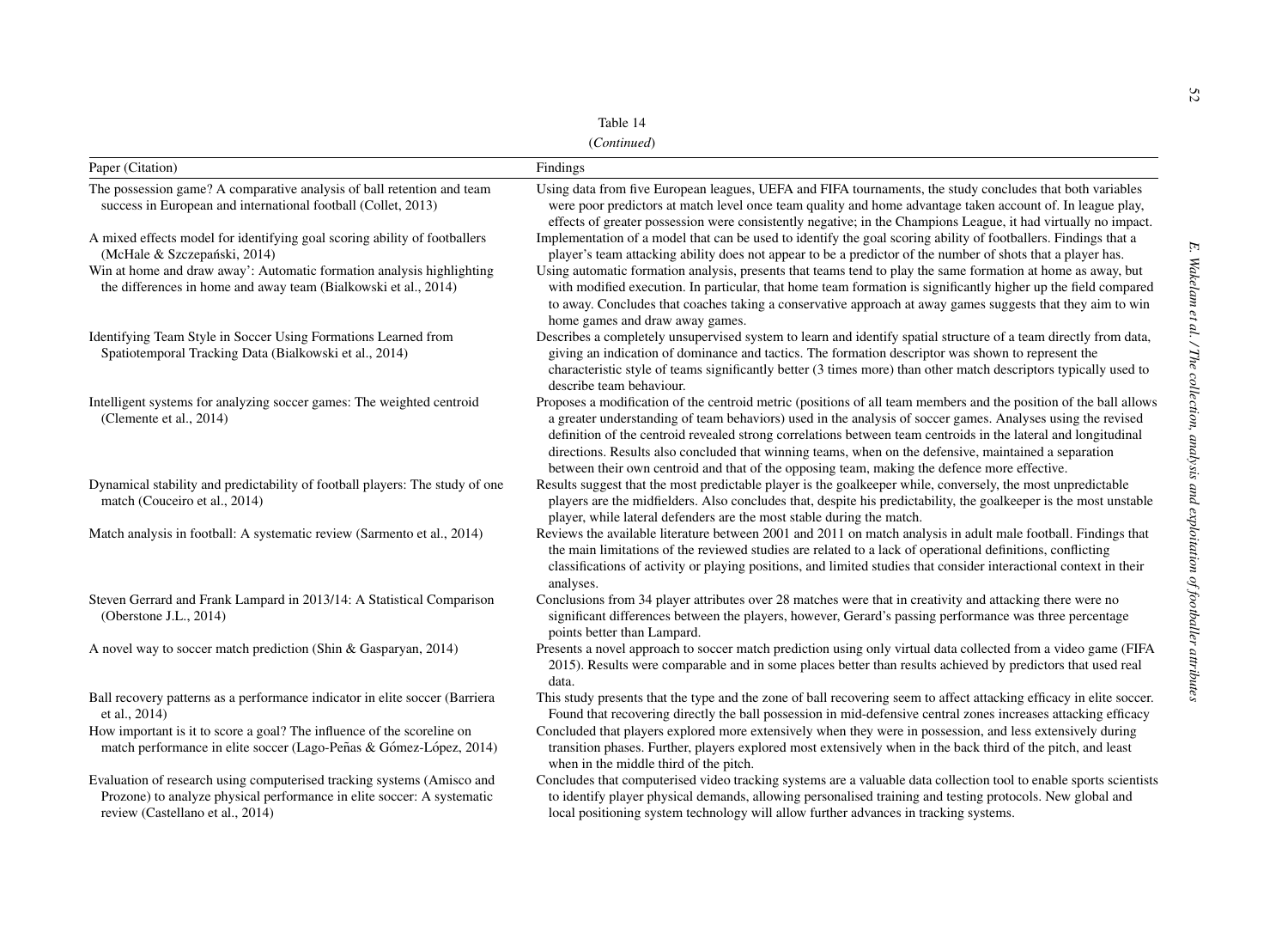Developing <sup>a</sup> Data-Driven Player Ranking in Soccer Using Predictive Model Weights (Brooks et al., 2016)

Periodization Training Focused on Technical Tactical Ability in Young Soccer Players (Aquino et al., 2016)

The micro-macro link in understanding spor<sup>t</sup> tactical behaviours: Integrating information and action at different levels of system analysis in sport (Araújo et al., 2015)

Age-related effects of practice experience on collective behaviours of football players in small-sided games (Barnabé et al., 2016)

Discovering Team Structures in Soccer from Spatiotemporal Data (Bialkowski et al., 2016)

Real time quantification of dangerousity in football using spatiotemporal tracking data (Link et al., 2016)

Coordination analysis of players' distribution in football using cross-correlation and vector coding techniques (Moura et al., 2016)

Big data and tactical analysis in elite soccer: Future challenges and opportunities for sports science (Rein & Memmert, 2016)

Visual exploration of match performance based on football movement data using the continuous triangular model (Zhang et al., 2016)

Football Player's Performance and Market Value (He et al., 2015) Creation of La Liga individual player financial value using regression techniques with inputs player performance data and recent transfer price. Results were biased towards forwards and good players.

Why Soccer's Most Popular Advanced Stat Kind Of Sucks (Bertin, 2015) Provides analyses of the Expected Goals statistic being presented in football analytics, casting doubt about its validity and usefulness. Examples of flaws in the underlying data and the calculation methods are given.

Visual analysis of pressure in football (Andrienko et al., 2017) Propose <sup>a</sup> computational approach to detecting and quantifying the relationships of pressure (exerted by defenders on the ball and opponents) emerging during <sup>a</sup> match. The extracted pressure relationships are then analysable through the use of static and dynamic visualisations and interactive query tools.

> Describes <sup>a</sup> novel player ranking system based entirely on the value of passes completed (based on the relationship of pass locations in <sup>a</sup> possession and shot opportunities generated). Player rankings were largely consistent with general perceptions of offensive ability, e.g., Messi and Ronaldo are near the top. When used to rank midfielders, more offensively-minded players were identified.

Over <sup>a</sup> period of 22 weeks, concluded that there was reduced activity in biochemical markers related to muscle damage, as well as increases in game high-intensity performance and the tactical performance of study participants. Furthermore, players who showed greater reduction in plasma activity of creatine kinase and lactate dehydrogenase also obtained greater increases in-game high-intensity performance along the periodization.

Discusses the link between individual decision-making (micro) vs team decision-making (macro) behaviours, using phase transitions as the explanatory mechanism, providing <sup>a</sup> common language for understanding order-order transitions in behaviours. Concludes that where spor<sup>t</sup> performance is emergen<sup>t</sup> under the influence of many interacting constraints, rather than reducing performance variability, learning designs should attempt to increase functional variability in practice conditions.

Findings suggested that the age-related experience of football players tend to influence their collective behaviours in offensive and defensive phases. The likely mechanisms for these age-related differences are differences in maturation and development (e.g., physical and psychological capacities), as well as greater levels of experience and learning.

Describes <sup>a</sup> completely unsupervised system to learn and identify spatial structure of <sup>a</sup> team directly from data, giving an indication of dominance and tactics. The formation descriptor was shown to represen<sup>t</sup> the characteristic style of teams significantly better (3 times more) than other match descriptors typically used to describe team behaviour.

Presents <sup>a</sup> procedure for determining dangerousity in football in real-time using an optical tracking system. Results indicate that the performance and dominance metrics derived are more robust in the context of the effects of chance, and map the match performance of <sup>a</sup> team more reliably than the traditional performance indicators of possession of the ball, shots on goal, tackle, and pass rates.

Study using <sup>a</sup> video-based tracking system investigating how players change their distribution across the pitch for attacking and defending purposes. Trajectories of 257 players over 10 matches sugges<sup>t</sup> that team organisation during matches can induce the behaviour of the opponent.

Discusses handling very large player and match datasets created from game logs, player tracking systems and training ground data collection with modern machine learning technologies to analyse tactics. Concludes that performance analysts, exercise scientists, biomechanics as well as practitioners will have to work together to make sense of these complex data sets.

Exploration of footballer match performance utilising the Continuous Triangular Model, based on sports-oriented movement data. The motion attributes used are speed, ball possession and territorial advantage, combined to calculate <sup>a</sup> dominance index.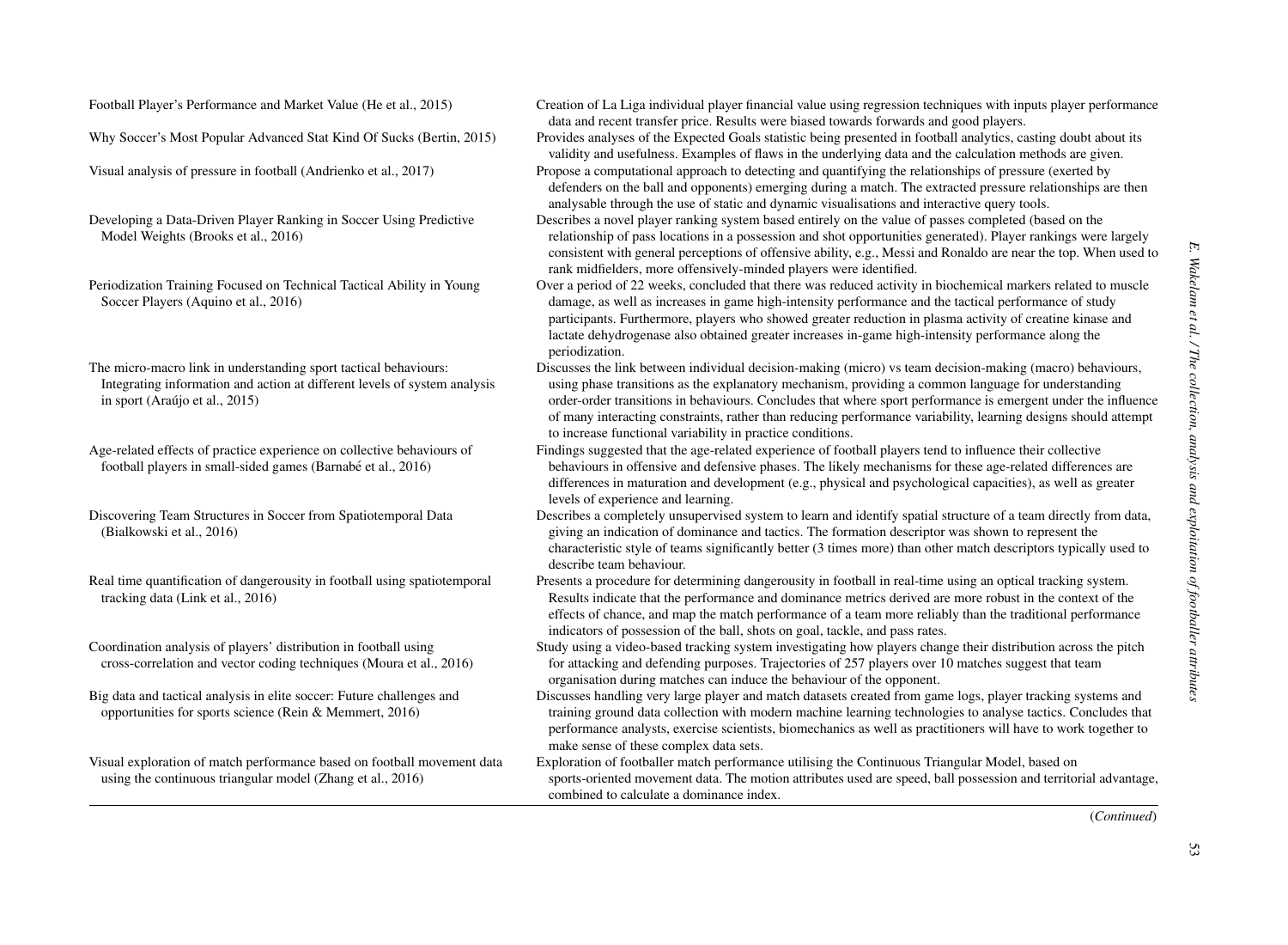| Table |  |
|-------|--|
|-------|--|

(*Continued*)

|                                                                                                                                                                                                        | Table 14                                                                                                                                                                                                                                                                                                                                                                                                                                                                                                                |  |
|--------------------------------------------------------------------------------------------------------------------------------------------------------------------------------------------------------|-------------------------------------------------------------------------------------------------------------------------------------------------------------------------------------------------------------------------------------------------------------------------------------------------------------------------------------------------------------------------------------------------------------------------------------------------------------------------------------------------------------------------|--|
| (Continued)                                                                                                                                                                                            |                                                                                                                                                                                                                                                                                                                                                                                                                                                                                                                         |  |
| Paper (Citation)                                                                                                                                                                                       | Findings                                                                                                                                                                                                                                                                                                                                                                                                                                                                                                                |  |
| The Pressing Game: Optimal Defensive Disruption in Soccer (Bojinov &<br>Bornn, 2016)                                                                                                                   | Creates a team-specific cartography that maps out strengths and weaknesses of a team's attack and defence to<br>explore a team's disruptive ability. Describes how this information can be used to understand the tactics<br>employed by managers across different teams.                                                                                                                                                                                                                                               |  |
| Can Artificial Intelligence Modelling Approaches Assist Football Clubs In<br>Identifying Transfer Targets, While Maintaining A Fair Transfer Market<br>Using Player Performance Data? (Ahmed, 2016)    | Evaluation of Artificial Intelligence approaches to identify football transfer targets. Concluded on a Case-Based<br>Reasoning Expert System approach with a k- Nearest neighbour algorithm.                                                                                                                                                                                                                                                                                                                            |  |
| When do soccer players peak? (Dendir, 2016)                                                                                                                                                            | Results showed that the average professional footballer peaks between the ages of 25 and 27, the average<br>forward peaks at 25, the typical defender peaks at 27 and midfielders between 25–27. Results also indicated<br>that peak age may vary directly with ability.                                                                                                                                                                                                                                                |  |
| Modelling the financial contribution of soccer players to their clubs (Sæbø<br>& Hvattum, 2019)                                                                                                        | Presents a framework consisting of three methods: evaluate the quality of each player; translate the quality of<br>players in the starting line-ups to probabilities for match outcomes; simulate the relevant soccer competitions<br>with the help of calculated match outcome probabilities. Monte Carlo simulation is used to predict the final<br>league standings and the financial gains obtained as a function of sporting success. Results were validated<br>using the 2014-2015 English Premier League season. |  |
| Towards data-driven football player assessment (Stanojevic & Gyarmati,<br>2016)                                                                                                                        | Describes the drawbacks of human-based scouting including high cost, inability to scale and inevitable<br>subjective biases and presents a statistical methodology for data-driven player market value estimation as a<br>stronger predictor.                                                                                                                                                                                                                                                                           |  |
| Quantifying the relation between performance and success in soccer<br>(Pappalardo & Cintia, 2018)                                                                                                      | Findings that a team's position in a competition's final ranking is significantly related to its typical performance,<br>and that, while victory and defeats can be explained by the team's performance during a game, it is difficult to<br>detect draws by using a machine learning approach.                                                                                                                                                                                                                         |  |
| Beyond completion rate: Evaluating the passing ability of footballers<br>(Szczepański & McHale, 2016)                                                                                                  | Presents a statistical model where passing success depends on the skill of the executing player as well as other<br>factors including the origin and destination of the pass, the skill of teammates and opponents, and proxies for<br>the defensive pressure put on the executing player as well as random chance. Resulting predictions<br>considerably outperform a naive method of simply using the previous season's completion rate as a predictor<br>of the following season's completion rate.                  |  |
| Bring it to the Pitch: Combining Video and Movement Data to Enhance<br><b>Team Sport Analysis</b>                                                                                                      | Proposes a visual analytics system integrating team sport video recordings with abstract visualization of<br>underlying trajectory data. Applies computer vision techniques to extract trajectory data from video input.<br>Applies advanced trajectory and movement analysis techniques to derive relevant team sport analytic measures<br>for region, event and player analysis.                                                                                                                                      |  |
| A study of relationships among technical, tactical, physical parameters and<br>final outcomes in elite soccer matches as analyzed by a semiautomatic<br>video tracking system (Goldlücke & Keim, 2017) | Analysis of mean physical (physical efficiency index; PEI) and technical-tactical (technical efficiency index;<br>TEI) performance of 360 players in 70 Italian Serie A matches. Findings that technical performance appears to<br>be a better predictor of winning games, alongside player decision making ability.                                                                                                                                                                                                    |  |
| Not all passes are created equal (Power et al., 2017)                                                                                                                                                  | Presents an objective method of estimating the risk (likelihood of executing a pass in a given situation, and<br>reward (likelihood of a pass creating a chance) of all passes using a supervised learning approach.                                                                                                                                                                                                                                                                                                    |  |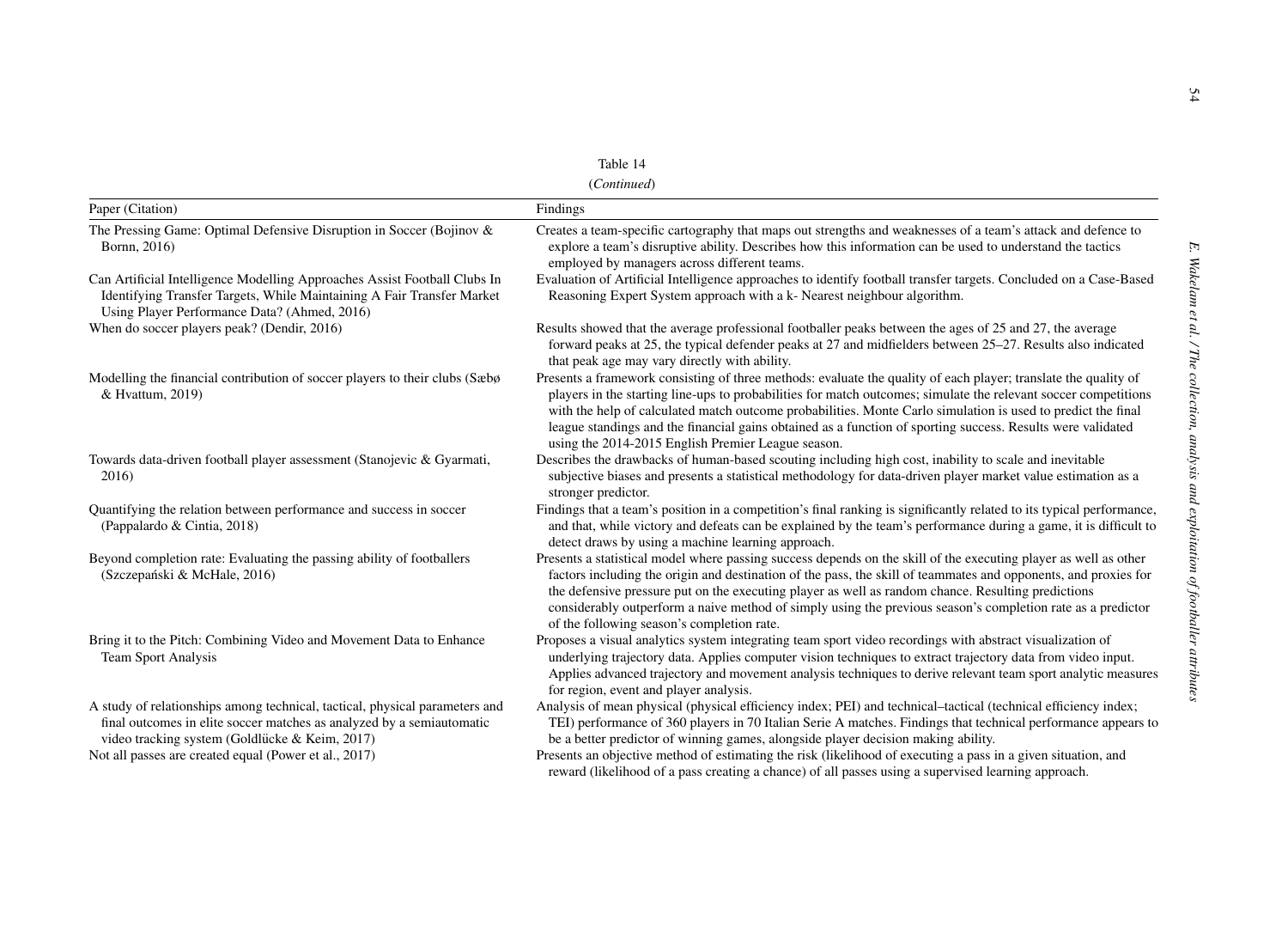- The Leicester City Fairytale?": Utilizing New Soccer Analytics Tools to Compare Performance in the 15/16 & 16/17 EPL Seasons (Ruiz et al.,2017)
- A Bayesian inference approach for determining player abilities in soccer (Whitaker et al., 2017)
- What's in <sup>a</sup> game? A systems approach to enhancing performance analysis in football (McLean et al., 2017)
- Beyond crowd judgments: Data-driven estimation of market value in association football (Müller et al., 2017)
- Predicting the Potential of Professional Soccer Players (Vroonen et al., 2017)
- Physics-based modelling of pass probabilities in soccer (Spearman et al., 2017)
- 
- Player valuation in European football (Extended version) (Nsolo et al., 2018)
- A weighted plus minus metric for individual soccer player performance (Schultze & Wellbrock, 2018) Quantifying the Value of Transitions in Soccer via Spatiotemporal
- Trajectory Clustering (Hobbs et al., 2018)
- Identifying key players in soccer teams using network analysis and pass difficulty (McHale & Relton, 2018)
- Machine learning analyses concluded Leicester's unique strategy, e.g., organised defence allowing them to reduce the quality of their opponents' chances; their disruptive game, embodied by N'Golo Kante, which made them one of the most difficult teams to attack against; and focusing their shot production on the most dangerous strategies.
- Determination of <sup>a</sup> footballer's ability for <sup>a</sup> given event type, e.g., scoring <sup>a</sup> goal. Method applied to the English Premier League, over the 2013/2014 season, to predict whether over or under 2.5 goals will be scored in <sup>a</sup> given fixture or not in the 2014/2015 season.
- Presents results of two workshops comprising eight elite level football Subject Method Experts to develop <sup>a</sup> systems football match model. Results enabled identification of several unutilised performance analysis measures, including communication between team members, team adaptability, appropriate tempo play, and attacking and defending related measures.
- Results across 146 teams from the top 5 European leagues and <sup>a</sup> 6 playing seasons, using multilevel regression models produced comparatively accurate estimates compared to crowdsourcing estimates.
- Pricing Football Players Using Neural Networks (Dey, 2017) Using a multilayer perceptron neural network, modeling results achieved a top-5 accuracy of 87.2%, and places any footballer on average within 6.32% of his actual price.
	- Presents <sup>a</sup> system (APROPOS) to predict footballer potential by searching <sup>a</sup> historical database to identify similar players of the same age, based upon its prediction for the target player's progression on how the similar previous players actually evolved.
	- Presents <sup>a</sup> model for ball control based on the concepts of how long it takes <sup>a</sup> player to reach and control the ball. Likelihood that <sup>a</sup> given pass will succeed is quantified and correctly predicts the receiving team with an accuracy of 81% and the specific receiving player with an accuracy of 68%. correlating strongly with league standing at the end of the season.
- State of the Art of Sports Data Visualization (Perin et al., 2018) Detailed review of sports data visualization work, from both academics and practitioners, in particular presenting strong evidence that it all relies on three main data categories: box-score data, tracking data, and meta-data.
	- Evaluates which attributes and skills best predict the success of footballers in the 5 European leagues, and positions (defenders, midfielders, forwards, and goal keepers). Results included: Prediction success was highest for forwards, followed by midfielders, then defenders, then goalkeepers; Bayes Net and Random Forest machine learning methods were the most successful.
	- Proposes <sup>a</sup> weighted plus/minus metric to evaluate player performance. Concludes soccer is years behind other sports such as baseball and basketball in terms of advanced statistical analytics.
	- Uses player and ball tracking data to automatically identify counterattacks and counter-pressing without requiring unreliable human annotations. The "defensive disorder" of <sup>a</sup> team as they transition from offense to defence is quantified and sub-clusters of plays which were likely to produce goal-scoring opportunities through <sup>a</sup> measure of "offensive threat" identified.
	- Presents methodology for identifying key players in <sup>a</sup> football team using the locations of all players on the pitch at <sup>a</sup> frequency of ten times per sec. Results sugges<sup>t</sup> that running more than the opposition isn't necessarily positively related to success. Key players identified statistically model to determine probability of <sup>a</sup> pass being successful.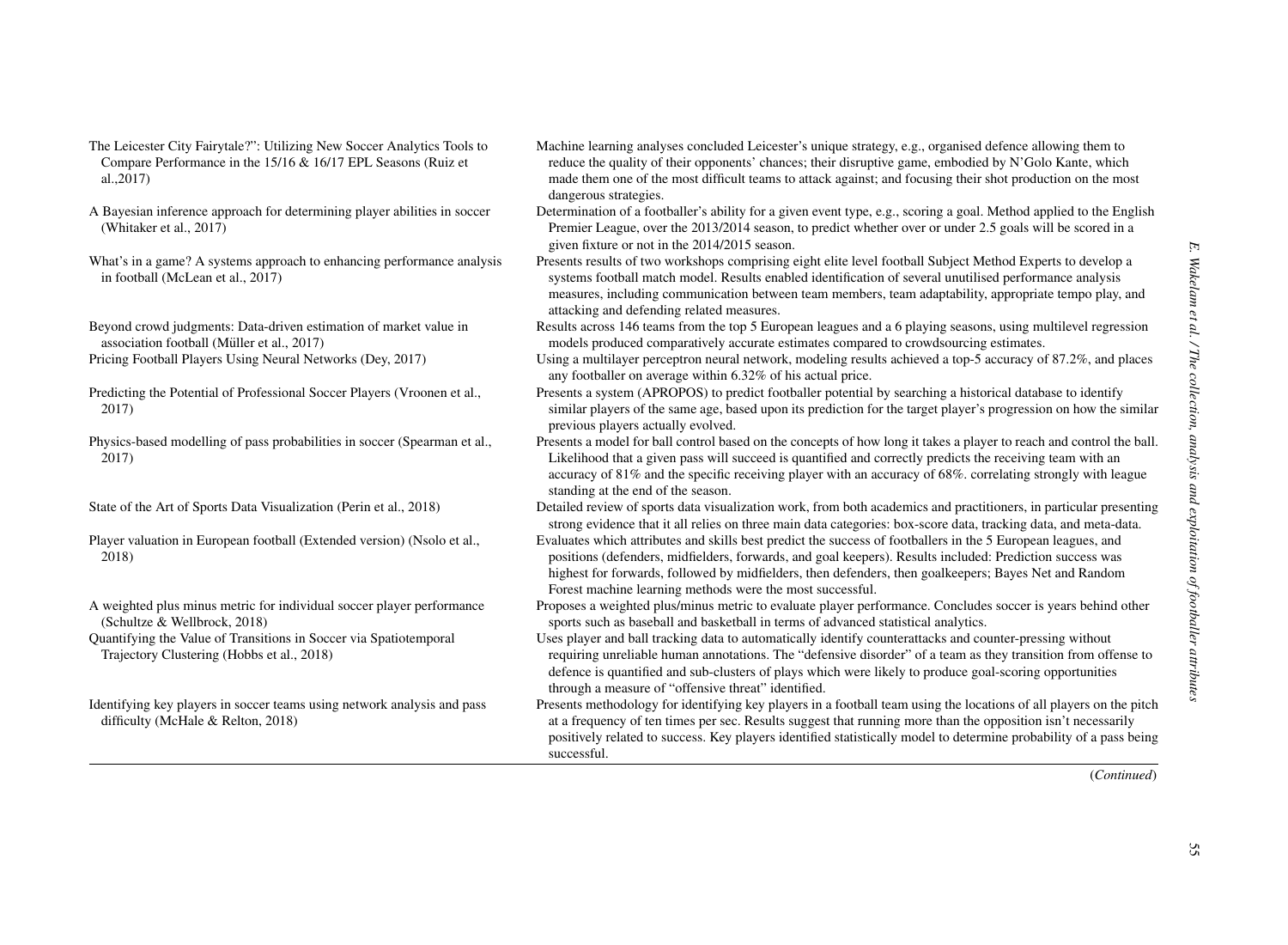|                                                                                                                                                                         | Table 14                                                                                                                                                                                                                                                                                                                                                                                                                                                                                                                            |
|-------------------------------------------------------------------------------------------------------------------------------------------------------------------------|-------------------------------------------------------------------------------------------------------------------------------------------------------------------------------------------------------------------------------------------------------------------------------------------------------------------------------------------------------------------------------------------------------------------------------------------------------------------------------------------------------------------------------------|
|                                                                                                                                                                         | (Continued)                                                                                                                                                                                                                                                                                                                                                                                                                                                                                                                         |
| Paper (Citation)                                                                                                                                                        | Findings                                                                                                                                                                                                                                                                                                                                                                                                                                                                                                                            |
| Player Performance Prediction in Football Game (Pariath et al., 2018)                                                                                                   | Model presented of relationship between footballer performance and overall value with between 84.34 % and<br>91% accuracy. Second model predicts future market value of players on basis of the overall performance<br>predicted by the first model.                                                                                                                                                                                                                                                                                |
| Singing it for "us": Team passion displayed during national anthems is<br>associated with subsequent success (Slater et al., 2018)                                      | Examines link between passion of team members during singing of national anthems and team performance in<br>the tournament. Findings that teams that sang with greater passion conceded fewer goals and that the impact of<br>passion on the likelihood of winning a game depended on the stage of the competition. For example, in the<br>knockout stage (but not the group stage) greater passion was associated with a greater likelihood of victory.                                                                            |
| Artificial neural networks and player recruitment in professional soccer<br>(Barron et al., 2018)                                                                       | Findings that using ProZone data it is possible to identify performance indicators that influence a players' league<br>status and accurately predict their career trajectory. Results correctly predicted between 61.5% and 78.8% of<br>the players' league status.                                                                                                                                                                                                                                                                 |
| Not every pass Can Be An Assist: A Data-Driven Model to Measure Pass<br>Effectiveness in Professional Football (Goes et al., 2019)                                      | Presents a new approach to quantify pass effectiveness by means of live tracking data. The measures quantify the<br>effectiveness of a pass in terms of how well it disrupts the opposing defence, allowing differentiation between<br>effective and less effective passes, as well as between the effective and less effective players.                                                                                                                                                                                            |
| Pitch actions that distinguish high scoring teams: Findings from five<br>European football leagues in 2015-16 (Sarkat & Chakraborty, 2018)                              | Presents model estimating the number of non-penalty goals per game with error of less than 0.33 for 93 teams<br>out of 98, and less than 0.1 for 52 teams the margin of error was less than 0.1. Shots from penalty box per<br>game, share of shots from goal box in total shots and long pass accuracy have statistically significant positive<br>impact on non-penalty goals scored per game. Share of long passes in total passes and crosses per game have<br>significant negative impact.                                      |
| Evaluating Passing Behaviour in Association Football (Håland & Wiig,<br>2018)                                                                                           | The developed pass effectiveness model drew attention to the value of counter attacking, indicating that teams<br>can benefit from putting low pressure on opponents and looking for counter-attack opportunities. Also<br>indicating the importance of pass type selection based upon ground/pitch type.                                                                                                                                                                                                                           |
| Goal scoring in elite male football A systematic review (Pratas et al., 2018)                                                                                           | Review of available literature on goal scoring in elite male football leagues. Concludes significant performance<br>indicators (that is goal difference, shots on goal, disciplinary sanctions and substitutions) associated with goal<br>scoring are match dependent.                                                                                                                                                                                                                                                              |
| PlayeRank: Data-driven Performance Evaluation and Player Ranking in<br>Soccer via a Machine Learning Approach (Pappalardo et al., 2019)                                 | Presents framework to evaluate footballer performance, outperforming existing approaches in being significantly<br>more aligned with professional scouts. Results showed excellent performances are rare and unevenly<br>distributed, since a few top players produce most of the observed excellent performances. Also, top players do<br>not always play excellently, they just achieve excellent performances more frequently than others.                                                                                       |
| The Application of Machine Learning Techniques for Predicting Results in<br>Team Sport: A Review (Bunker & Susnjak, 2019)                                               | Systematic review of studies between 1996 and 2019 that have used ML for predicting results in team sport.<br>Findings suggest that a wide set of candidate algorithms and ensembles should be used, and applied to<br>different subsets of features to compare their performance against full feature supersets.                                                                                                                                                                                                                   |
| Sports Analytics Algorithms for Performance Prediction (Apostolou &<br>Tiortiis, 2019)                                                                                  | Analysis of English Premier League, Italian Serie A, Spanish La Liga and French Ligue 1, to classify teams that<br>would perform better (more points) or worse. Results using machine learning techniques achieved 70%<br>accuracy. Defining which attributes and match actions are mainly influencing a central defender's match rating<br>also gave statistically significant positive results.                                                                                                                                   |
| Team spirit in football: an analysis of players' symbolic communication in<br>a match between Argentina and Iceland at the men's 2018 World Cup<br>(Halldorssom, 2019). | Uses micro-sociological theory and perspective to account for players' use of symbolic communication and<br>gestures in regard to team spirit. The framework suggested that a key factor in Iceland's better result was that<br>their team consisted of more productive and emergent team spirit during the match than Argentina,<br>exemplified in their players' shared use of positive on-the-field symbolic gestures and communication<br>providing the players with support and encouragement and creating recurrent momentum. |

56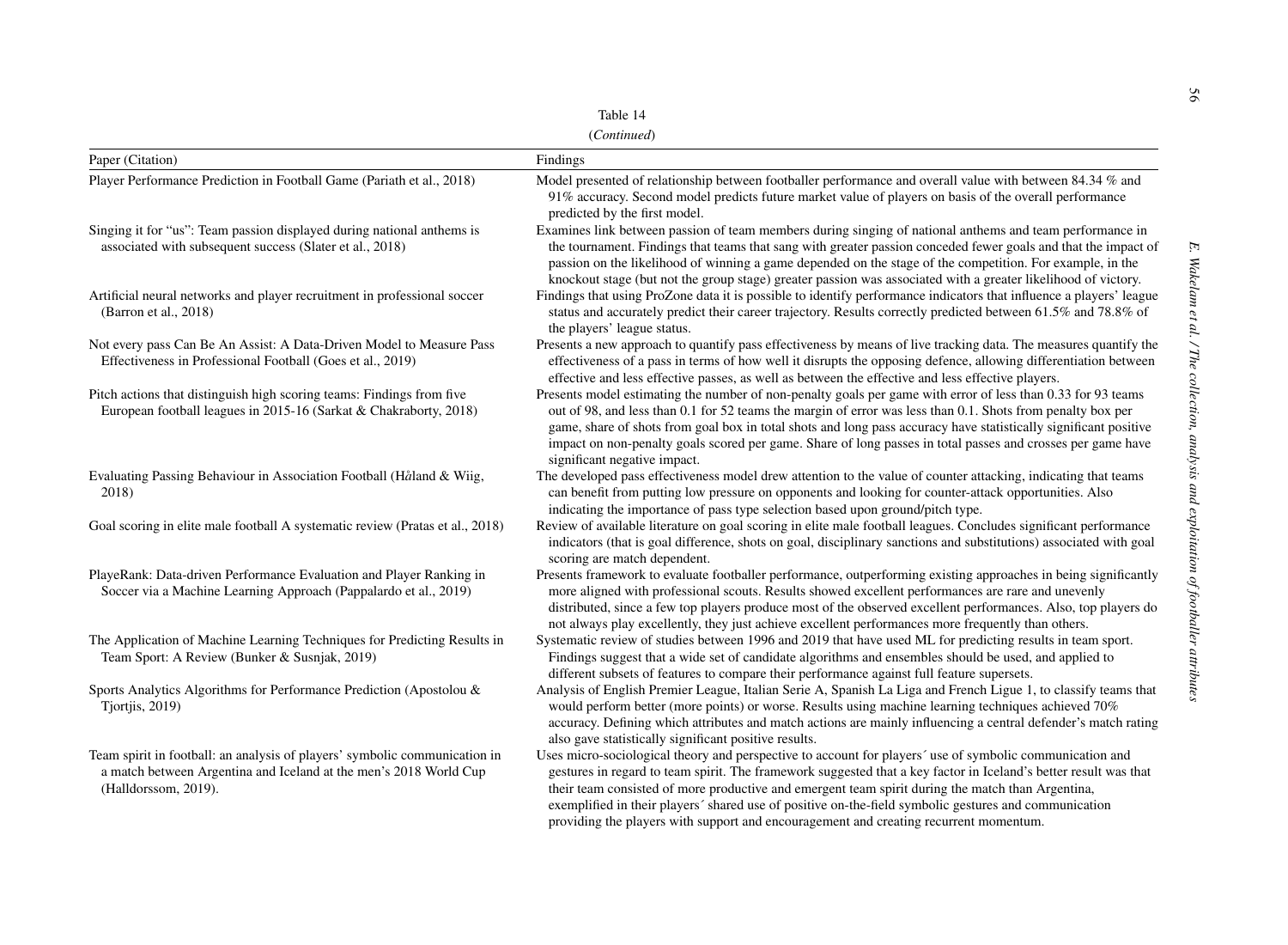- A study of Prediction models for football player valuations by quantifying statistical and economic attributes for the global transfer market (Patnaik et al., 2019)
- Machine learning in men's professional football: Current applications and future directions for improving attacking play (Herold et al., 2019)
- Actions speak louder than goals: Valuing player actions in soccer (Decroos et al., 2019)
- A public data set of spatio-temporal match events in soccer competitions (Pappalardo et al., 2019)
- Valuing On-the-Ball Actions in Soccer: A Critical Comparison of xT and VAEP (Decroos & Davis, 2020).
- Sports Analytics for Football League Table and Player Performance Prediction (Pantzalis & Tiortiis, 2020)
- Choke or Shine? Quantifying Soccer Players' Abilities to Perform Under Mental Pressure (Bransen et al., 2019)
- Maximizing performance with an eye on the finances <sup>a</sup> chance-constrained model for football transfer market decisions (Pantuso & Hvattum, 2020)
- The Data Gap in Sports Analytics and How to Close It (Harell & Bajic, 2019)
- The open international soccer database for machine learning (Dubitzky et al., 2019)
- Methodological Issues in Soccer Talent Identification Research (Bergkamp et al., 2019)
- Concludes in addition to player performance, transfer pricing depends upon contract length, popularity, job mobility, amount of games played and goal scoring opportunities. Top clubs generally pay more than market estimate for attracting top talent; whereas, <sup>a</sup> club lacking <sup>a</sup> player in <sup>a</sup> particular position may pay more, to fill the void.
- Provides critical appraisal of the application of machine learning related to attacking play, discussing current challenges and future directions that may provide deeper insight. Concludes that machine learning techniques require improvement, but the representation of knowledge in <sup>a</sup> way that can be understood and utilised in practice is essential. This implies use of multi-disciplinary approaches including computer science research groups and football experts to interpret the data.
- Presents <sup>a</sup> language for representing event stream data with the goal of facilitating data analysis and <sup>a</sup> framework for assigning <sup>a</sup> value to each footballer action during <sup>a</sup> match. Action types (e.g., passes, crosses, dribbles, and shots) are valued on game context, and reasons about an action's possible effects on subsequent actions. Concludes that by aggregating soccer players' action values, their offensive and defensive contributions to their team can be quantified.
- Describes largest available open collection of soccer-logs, containing all the spatio-temporal events (passes, shots, fouls, etc.) that occurred during each match for an entire season of seven prominent soccer competitions (La Liga, Serie A, Bundesliga, Premier League, Ligue 1, FIFA World Cup 2018, UEFA Euro Cup 2016).
- Identifies limitations of footballer contributions by measuring the quality of shots and assists only, which represen<sup>t</sup> less than 1% of all on-the-ball actions. Presents the comparison of two footballer match contribution models: expected threat; and valuing actions by estimating probabilities.
- Analysis of English Premier League, Italian Serie A, Spanish La Liga and French Ligue 1, to classify teams that would perform better (more points) or worse. Results using machine learning techniques achieved 70% accuracy. Defining which attributes and match actions are mainly influencing <sup>a</sup> central defender's match rating also gave statistically significant positive results.
- Considers how to objectively understand how high-mental pressure situations affect performances of soccer players. Illustrates concrete use cases about how it could inform acquiring players, coaching individual players, making tactical decisions, and deciding on line-ups or substitutions.
- The model seeks <sup>a</sup> top-performing team while adapting to different budgets and financial risk profiles. A new rating system that is able to numerically reflect the on-field performance of football players and thus contribute to an objective assessment of football players is presented Then tested on <sup>a</sup> case study based on real market data and results illustrate that the model mimics the reasoning of <sup>a</sup> club's decision maker when dealing with transfers of professional players.
- Discusses the significant gap in data availability that exists in the sports analytics community between sports, leagues (especially between pros and amateurs), genders and between private and public data. Describes the consequential people-related and model-related negative impacts and how they may be mitigated.
- Presents the development of the Open International Soccer Database (216,743 league matches, 52 leagues in 35 countries) and the results of the nine submissions to the 2017 Soccer Prediction Challenge on the use of machine learning to predict match outcomes.
- Identifies four methodological issues relevant for talent identification research: Operationalization of criterion variables (the performance to be predicted) as performance levels; Focus on isolated performance indicators as predictors of soccer performance; Effects of range restriction on the predictive validity of predictors used in talent identification; Effect of base rate on the utility of talent identification procedures.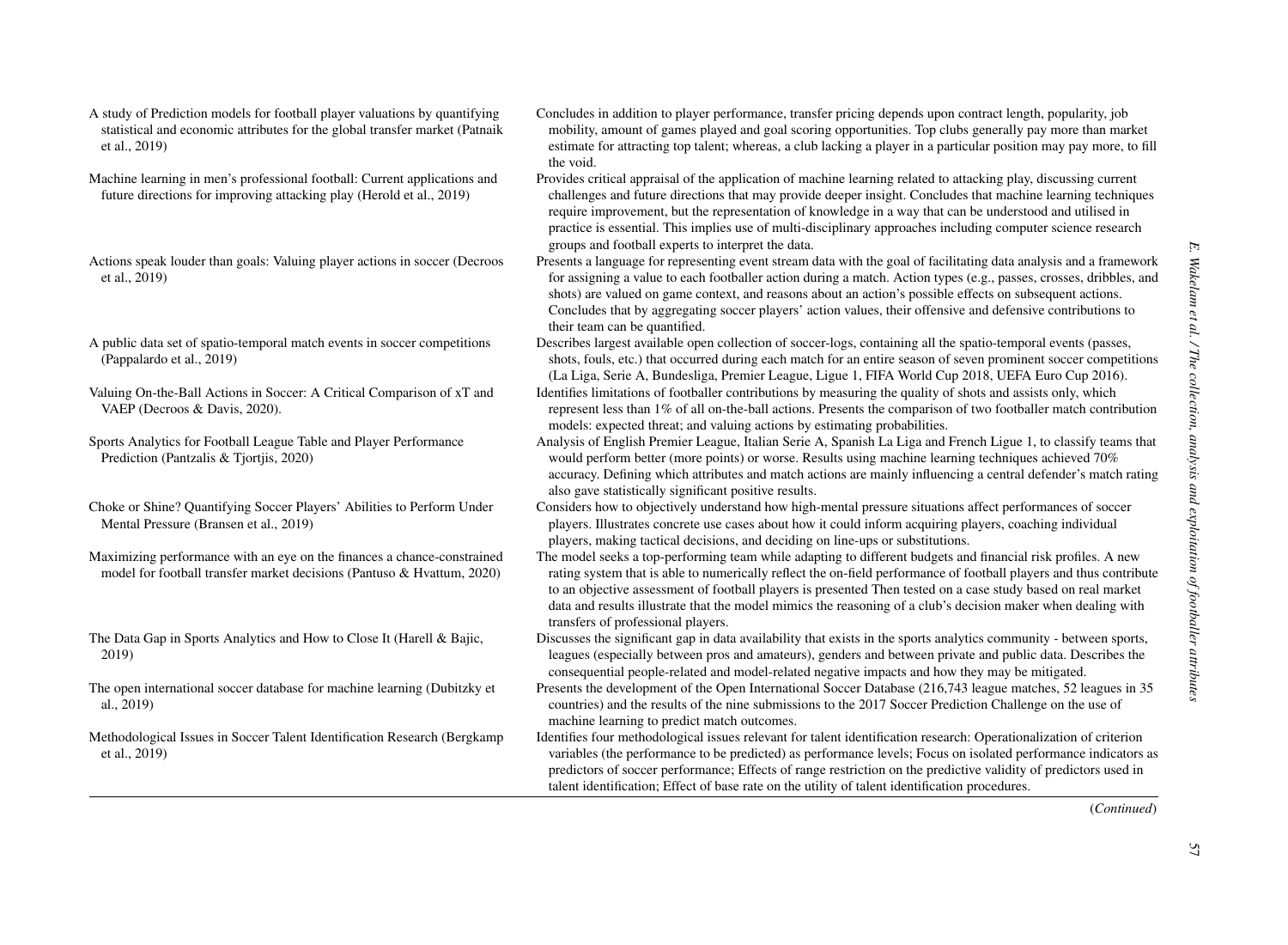| Lable. |  |
|--------|--|
|--------|--|

(*Continued*)

|                                                                                                                                                                                                                                  | Table 14                                                                                                                                                                                                                                                                                                                                                                                                                                                                                                                                                                              |
|----------------------------------------------------------------------------------------------------------------------------------------------------------------------------------------------------------------------------------|---------------------------------------------------------------------------------------------------------------------------------------------------------------------------------------------------------------------------------------------------------------------------------------------------------------------------------------------------------------------------------------------------------------------------------------------------------------------------------------------------------------------------------------------------------------------------------------|
|                                                                                                                                                                                                                                  | (Continued)                                                                                                                                                                                                                                                                                                                                                                                                                                                                                                                                                                           |
| Paper (Citation)                                                                                                                                                                                                                 | Findings                                                                                                                                                                                                                                                                                                                                                                                                                                                                                                                                                                              |
| Automated Machine Learning A Game Changer for Sports Analytics<br>Executive Briefing v1.0<br>Evaluating Passing Ability in Association Football Goal scoring in elite<br>male football A systematic review (Håland et al., 2020) | Describes how the DataRobot automated machine learning platform makes advanced predictive analytics more<br>accessible to sports organizations by reducing barriers to accurate predictions.<br>Determination of footballer passing ability in terms of difficulty, risk and potential. provide insight into the<br>factors affecting the success of a pass including location of the pass, relationship to previous passes and to<br>situations such as throw-ins, corners, free kicks, or tackles, as well as conditions such as the time of season and<br>the ground surface type. |
| Unlocking the potential of big data to support tactical performance analysis<br>in professional soccer A systematic review (Goes et al., 2020)                                                                                   | Systematic literature search for studies employing football position tracking data to study tactical behaviour<br>(2338 studies and 73 papers). Presents a multidisciplinary framework where each domain's contributions to<br>feature construction, modelling and interpretation can be situated.                                                                                                                                                                                                                                                                                    |
| Exploring elite soccer teams' performances during different match-status<br>periods of close matches' comebacks (Gomez et al., 2020)                                                                                             | Found statistically significant differences between winning and losing teams in Period 3 for ball possession and<br>passing effectiveness. Also, significant differences for winning teams in ball possession with period 4<br>compared with other periods. Also, winning teams showed significant differences in passing effectiveness<br>(period 4 vs 3), and in shots (period 3 vs periods 1, 2 and 4). Ball possession showed significant differences for<br>losing teams with periods 3 and 4 compared to periods 1 and 2.                                                       |
| Identifying playing talent in professional football using artificial neural<br>networks (Barron et al., 2020)                                                                                                                    | Presents the results of using an artificial neural network to create fifteen position-specific models to predict<br>out-field player's league status, with over 75% results accuracy of the player's league status for fourteen<br>different position comparisons.                                                                                                                                                                                                                                                                                                                    |
| A Systematic Literature Review of Intelligent Data Analysis Methods for<br>Smart Sport Training (Rajšp & Fister, 2020)                                                                                                           | Systematic literature review of smart sport training, presenting intelligent data analysis methods. Computational<br>intelligence algorithms have risen in popularity in recent years, while the most used intelligent data analysis<br>methods remain support vector machine, artificial neural networks, k-nearest neighbours, and random forest.                                                                                                                                                                                                                                   |
| On the relationship between+/-ratings and event-level performance<br>statistics (Gelade & Hvattum, 2020)                                                                                                                         | Identification and assessment of contribution of a footballer towards performance of the team. Uses advanced<br>plus-minus ratings for individual players. Findings include marginal improvements in the prediction of match<br>results can be achieved by combining information from player top-down and bottom-up ratings.                                                                                                                                                                                                                                                          |
| Constraints on visual exploration of youth football players during 11v11<br>match play: The influence of playing role pitch position and phase of<br>play (McGuckian et al., 2020)                                               | Study investigating how a player's on-pitch position, playing role and phase of play influenced their visual<br>exploratory head movements. Findings that players explored more extensively when they were in possession,<br>and less extensively during transition phases. Further, players explored most extensively when in the back<br>third of the pitch, and least when in the middle third of the pitch.                                                                                                                                                                       |
| Behavioral, physiological, and neural signatures of surprise during<br>naturalistic sports viewing (Anthony et al., 2020)                                                                                                        | Using automatic formation analysis, presents that teams tend to play the same formation at home as away, but<br>with modified execution. In particular, that home team formation is significantly higher up the field compared<br>to away. Concludes that coaches taking a conservative approach at away games suggests that they aim to win<br>home games and draw away games.                                                                                                                                                                                                       |
| Theory to Practice Performance Preparation Models in Contemporary<br>High-Level Sport Guided by an Ecological Dynamics Framework<br>(Woods et al., 2020)                                                                         | Describes how high-level organisations have attempted to integrate ecological dynamics (views movement as<br>emerging from a self-organising relationship formed between an individual, the task being performed, and the<br>environment in which it occurs for performance preparation). Describes two case examples of high-level<br>sports organisations utilising ecological dynamics for performance preparation in each of Australian football<br>and Association Football.                                                                                                     |
| A Narrative Review in Sport Analytics (Singh, 2020)                                                                                                                                                                              | Sports analytics literature review, including analysis of crowd opinions on social media, player performance<br>indicators, match strategy variations, and trends in the betting market. Objective of applying data analytics to<br>player bidding, fan base marketing, sport promotion, consumer sentiment analysis, player performance, sport<br>injury, hosting games and events such as the Olympics.                                                                                                                                                                             |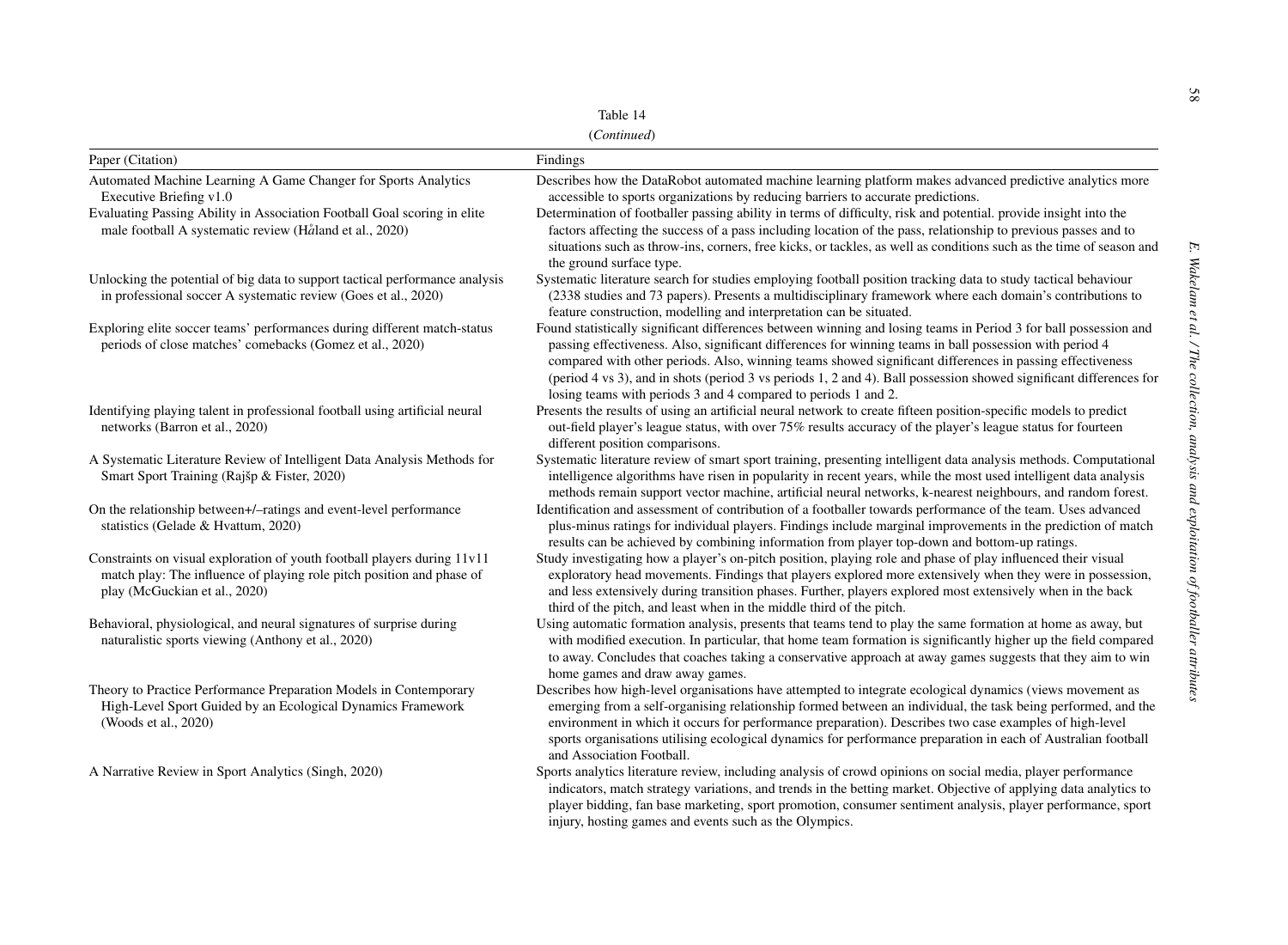Applications of Artificial Intelligence in the Game of Football The Global Perspective (Rathi et al., 2020)

- Comparison of the football specific tactical performance of women and men in Europe (Mammert et al., 2020)
- Development of Defence and Offence Play Items for Deep Learning Model of Offence Play Analysis in Soccer Game (Matsuoka et al., 2020)
- Analysis System for Emotional Behaviour in Football Professional football players emotional behaviour in ghost games in the Austrian Bundesliga (Leitner & Richlan, 2020)
- An Analysis on the Effectiveness of Cooperation in A Soccer Team (Ge et al.,2020)

Where do the best technical football players in the world come from Analysing the association between technical proficiency and geographical origin in elite football (Jamil, 2020)

- Visualizing and Analyzing Disputed Areas in Soccer (Allegre & Vuillemot, 2020)
- A Data Science Approach to Football Team Player Selection (Rajesh et al., 2020)
- A case study assessing possession regain patterns in English Premier League Football (2019
- A new paradigm to understand success in professional football: analysis of match statistics in LaLiga for 8 complete seasons (2019)
- Study on applications of AI in football and it's limitations. Findings are that with the help of AI and other technologies, teams are able to discover new potential and achieve goals which were thought to be impossible before, especially in enhancing team competitiveness, decision making and better customer experience. The technology is still immature and needs significant improvement.
- Comparison of the tactical behaviour of women's and men's teams No differences in football specific tactical performance between women and men identified. Specifically, analysis of event-based KPIs (number of passes, dribbles etc.,) showed that individual tactical events in women's and men's games occur with similar frequency. Women and men have comparable pass quality and switching behaviour after ball loss. Only video-based analysis of team tactical KPIs (Counter attacking "play and go" etc.) revealed isolated differences between women's and men's football. This underlines the importance of objective analysis methods to avoid subjective (gender) bias.
- Study developing offence and defence tactical play items from ball touch and tracking data for analysis using deep learning. Concluding that such tracking data may be used as features for deep learning tactical play analysis.
- Findings that during Covid the absence of supporters has <sup>a</sup> substantial influence on the experience and behaviour of players, staff and officials alike.
- Measurement of the effectiveness of teamwork to provide advice to coaches. Establishment of <sup>a</sup> passing network through <sup>a</sup> season, to find core players and closely matched player combinations. Results allowed us to measure effectiveness of teamwork in order to provide advice to coaches.
- Compares the performance of South American, African, European, Asian and North American footballers. Concludes that <sup>a</sup> footballer's geographical origin can impact their technical proficiency. For example, South American players were significantly better at scoring the first goal, scoring penalties and attempting shots than their European counterparts. European and South American players were more adept at passing than African, Asian or North American players.
- Presents <sup>a</sup> process to visualise and analyse disputed areas (cases where two or more footballers can reach <sup>a</sup> given location simultaneously) providing insights to understand assists and the ultimate pass that is critical for <sup>a</sup> team to score.
- Considers the cost effective selection of players based upon player skills, performance, positions, ratings, market value and costs. Presents results showing that it leads to improved business profits through <sup>a</sup> systematic enhancement to football data sets.
- Concludes that ball recovery patterns likely vary between teams and leagues due to factors such as the manager's philosophy and coaching ability, strategies and tactics employed by each team and team skill and quality level. Also, the number of successful ball recoveries in the opponent's half had <sup>a</sup> significant positive impact upon attacking performance. Opponent quality has an impact on the number of recoveries completed.
- Concludes shooting accuracy while attacking along with the avoidance of clear shots from the opposing team are the indicators most associated with points tally. Although number of passes and passing accuracy had <sup>a</sup> statistically significant association to points-total, their contribution to the variance of the number of obtained points at the end of the season was minor. Intensity of defensive actions in zones where the opposing team might be inclined to shoot should be the focus of the defensive team. These outcomes are as useful to teams avoiding relegation as to higher ranked teams.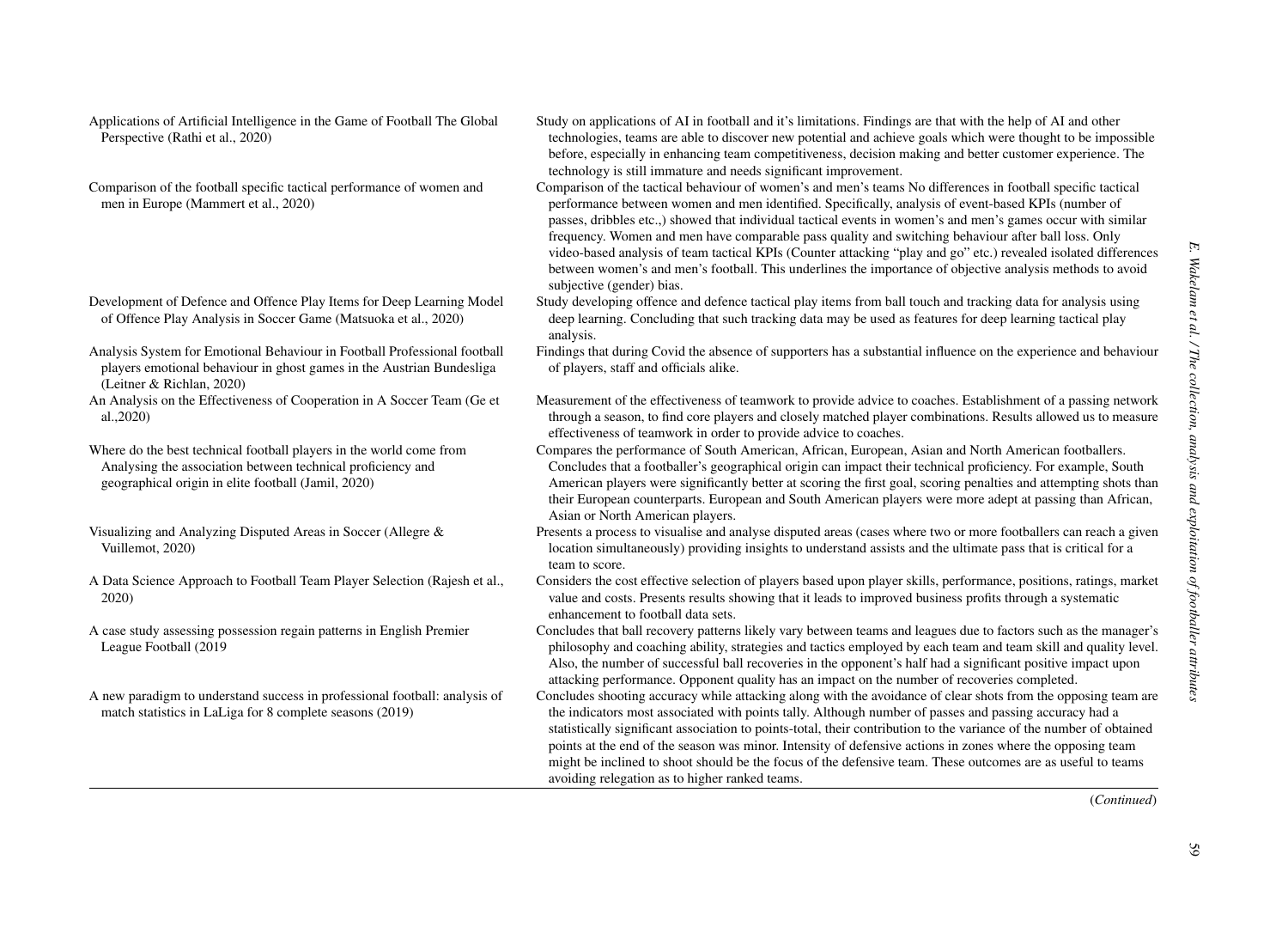| ×<br>۹<br>v. |  |
|--------------|--|
|--------------|--|

(*Continued*)

| Table 14                                                                                                                                                                     |                                                                                                                                                                                                                                                                                                                                                                                                                                                                                                                                                                                                                                                                                                                                                                                                                          |  |
|------------------------------------------------------------------------------------------------------------------------------------------------------------------------------|--------------------------------------------------------------------------------------------------------------------------------------------------------------------------------------------------------------------------------------------------------------------------------------------------------------------------------------------------------------------------------------------------------------------------------------------------------------------------------------------------------------------------------------------------------------------------------------------------------------------------------------------------------------------------------------------------------------------------------------------------------------------------------------------------------------------------|--|
| (Continued)                                                                                                                                                                  |                                                                                                                                                                                                                                                                                                                                                                                                                                                                                                                                                                                                                                                                                                                                                                                                                          |  |
| Paper (Citation)                                                                                                                                                             | Findings                                                                                                                                                                                                                                                                                                                                                                                                                                                                                                                                                                                                                                                                                                                                                                                                                 |  |
| Are winners different from losers? Performance and chance in the FIFA<br>World Cup Germany 2006 (2006)                                                                       | Concludes that performance relevant to points obtained in World Cup Germany group stages, with increasing<br>impact as more games are played. While there are statistically significant differences in performance in round<br>one this wasn't the case in round two, where chance was more important.                                                                                                                                                                                                                                                                                                                                                                                                                                                                                                                   |  |
| Association between playing tactics and creating scoring opportunities in<br>counterattacks from United States Major League Soccer games (2016)                              | Findings that counterattacks starting in pre-offensive zones were more effective in creating scoring opportunities<br>than those starting in defensive zones, and those without initial penetration, only when the defensive team did<br>not exert initial defensive pressure. Counterattacks with four or more passes were more effective than shorter<br>ones, regardless of the initial defensive pressure. In defending, not exerting initial defensive pressure after<br>losing ball possession increased the probability of conceding counterattacking scoring opportunities threefold.<br>The effectiveness in counterattacks were associated with regaining ball possession in offensive zones,<br>performing initial penetration, making four or more passes and playing against no initial defensive pressure. |  |
| At what age are English Premier League players at their most productive A<br>case study investigating the peak performance years of elite professional<br>footballers (2020) | Concludes that forwards and wingers reach their peak performance age prior to the age of 25. However, contrary<br>to previous studies, evidence was discovered confirming that age has no bearing upon the technical<br>performances of goalkeepers, defenders or midfielders.                                                                                                                                                                                                                                                                                                                                                                                                                                                                                                                                           |  |
| Chinese soccer association super league, 2012-2017: key performance<br>indicators in balance games (2018)                                                                    | Concluded that winning teams had increased shots, shots on target, 50-50 challenges won, offsides, sprinting<br>distance, sprinting effort, sprinting distance in ball possession and high-speed-running distance in ball<br>possession. Losing teams had significantly higher averages in the variable crosses, passes, forward passes,<br>sprinting distance out of ball possession and high-speed-running distance out of ball possession. The variables<br>that discriminate between winning, drawing and losing teams were shots on target, sprinting distance in ball<br>possession, quality of opposition, passes and forward passes.                                                                                                                                                                             |  |
| Identifying keys to win in the Chinese professional soccer league (2016)                                                                                                     | Findings were that Shot on Target (positive), Shot Accuracy (positive), Cross Accuracy (trivial), Tackle (trivial)<br>and Yellow Card (trivial) were the five variables that showed consistent effects matches.                                                                                                                                                                                                                                                                                                                                                                                                                                                                                                                                                                                                          |  |
| Inter-operator reliability of live football match statistics from OPTA<br>Sportsdata (2013)                                                                                  | Results suggest the OPTA Client System is reliable to be used to collect live football match statistics by<br>well-trained operators. Team events coded by independent operators reached a very good agreement. The<br>reliability of goalkeeper actions and outfield players were also at high level.                                                                                                                                                                                                                                                                                                                                                                                                                                                                                                                   |  |
| Investigating the impact of the mid-season winter break on technical<br>performance levels across European football - Does a break in play<br>affect team momentum? (2020)   | Concludes that a mid-season winter break of less than 13 days will not affect technical performance levels but<br>breaks that last longer can halt momentum and cause performances to deteriorate. Shooting performance<br>declined significantly post winter break in the German Bundesliga which had an average break of 32 days.<br>Passing performance deteriorated significantly in the French Ligue 1 which had an average break of 19 days.<br>The Spanish La Liga had a 13-day break on average and remained unaffected as did the English Premier<br>League which had no mid-season break.                                                                                                                                                                                                                      |  |
| Performance profiles of football teams in the UEFA champions league<br>considering situational efficiency (2015)                                                             | Results suggest that scouting upcoming opposition should be done under circumstances that are reflective of the<br>conditions under which the future match will occur. Time and opportunity constraints prevent this, so<br>establishing appropriate profiles was a potential solution. Similarly, post-match assessments of performance<br>on the own team can be made more objectively and directly by profiling performance-related match variables<br>in effects of situational variables. Variation of teams' performance associated with specific situational<br>variables could be identified by the profiles, hence, possible causes can be examined and match preparation<br>focusing on reducing such effects can be made.                                                                                     |  |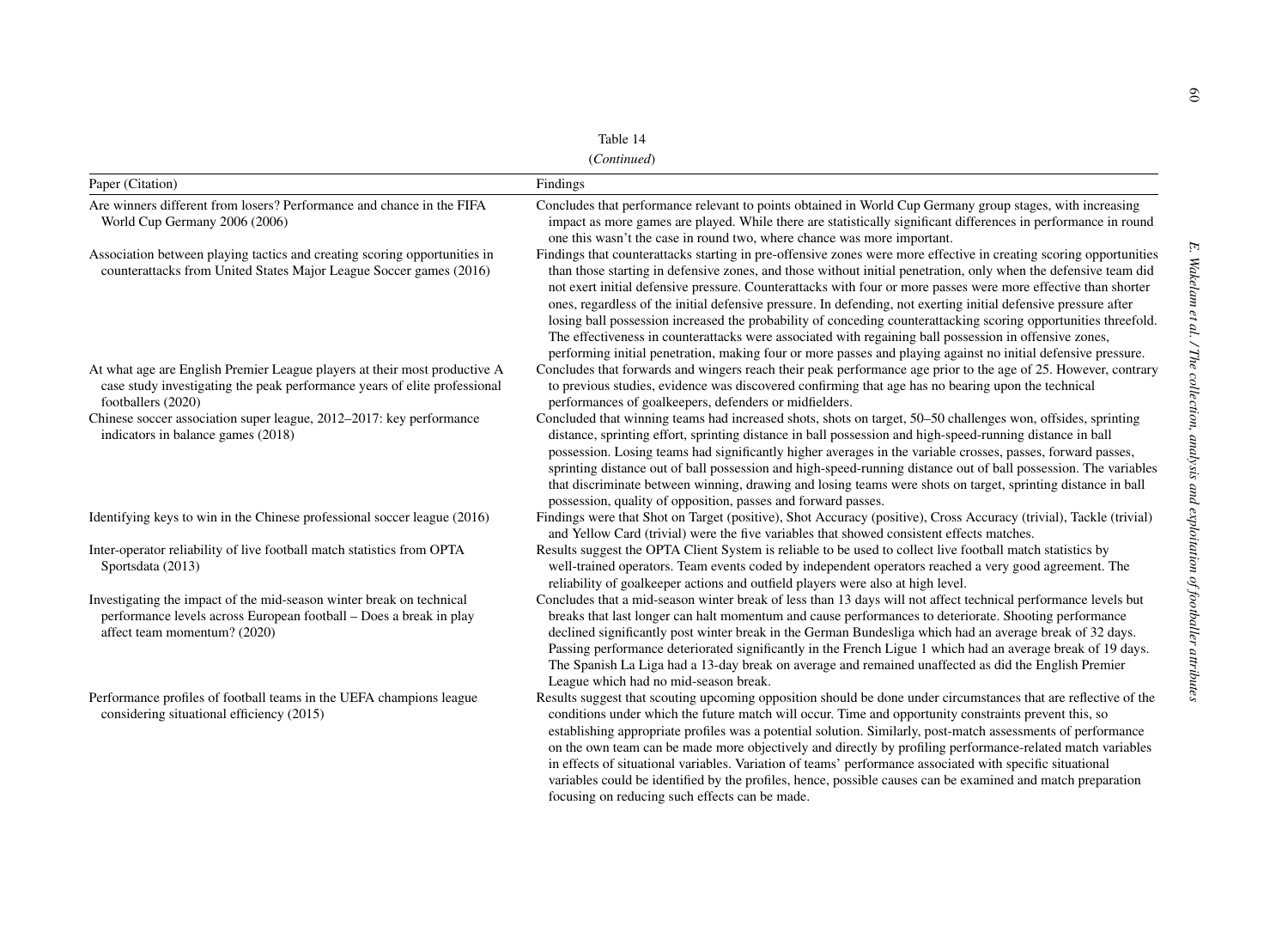| Technical demands across playing positions of the Asian Cup in male<br>football (2019)                                                                                                   | Concluded that wide midfielders scored more goals than fullbacks, and that full backs had less goal attempts<br>Wakelam<br>than central midfielders, wide midfielders and forwards, whereas central defenders had less attempts than<br>forwards. Central midfielders passed more than central defenders, wide midfielders and forwards, while<br>forwards passed less than central defenders, full backs and central midfielders. Central defenders and central<br>midfielders and CM passed more successfully than full backs and forwards, and central midfielders also had<br>al. / The collection,<br>more passes than wide midfielders. Moreover, forwards had more aerial duels than central midfielders, full<br>backs and wide midfielders. Similar numbers of aerial duels occurred for central defenders and forwards.<br>Ground duels occurred less frequently for central defenders compared to full backs, midfielders and forwards. |
|------------------------------------------------------------------------------------------------------------------------------------------------------------------------------------------|----------------------------------------------------------------------------------------------------------------------------------------------------------------------------------------------------------------------------------------------------------------------------------------------------------------------------------------------------------------------------------------------------------------------------------------------------------------------------------------------------------------------------------------------------------------------------------------------------------------------------------------------------------------------------------------------------------------------------------------------------------------------------------------------------------------------------------------------------------------------------------------------------------------------------------------------------|
| Success factors in football: an analysis of the German Bundesliga (2020)                                                                                                                 | Results showed that defensive errors, market value, goal efficiency, shots from counter attacks, shots on target<br>and total shots have the greatest impact on team success in the German Bundesliga. Crosses showed a negative<br>relationship with success. Opponent and home advantage are important contextual effects. Overall, 11 and 12<br>variables are significant, respectively. Duel success is only significant for away teams and a higher market<br>analysis<br>value seems to have a more positive impact for them.                                                                                                                                                                                                                                                                                                                                                                                                                |
| Technical demands of different playing positions in the UEFA Champions<br>League $(2018)$                                                                                                | Identification of the technical demands of different playing positions in the UEFA Champions League. Results<br>and<br>showed the differences between central defenders and forwards were biggest while central defenders and full<br>backs the least. Midfielder performance in variables related to passing and organising were worse than<br>exploitation<br>expected and wide midfielders showed relative better performances than central midfielders in passing and<br>organising. Defenders, especially, central defenders, achieved good performance in variables related to passing<br>and organising. Forwards played an important role in aspects of goal scoring and organising, as well as the<br>initial defending process.                                                                                                                                                                                                          |
| The creation of goal scoring opportunities in professional soccer Tactical<br>differences between Spanish La Liga English Premier League German<br>Bundesliga and Italian Serie A (2019) | of footballer<br>Comparison of how goal scoring opportunities emerge in the top four European soccer leagues in 2017/18.<br>Spanish La Liga showed a greater proportion of long and combinative attacks. English Premier League had a<br>higher tendency of progressing by means of fast and directs attacks. German Bundesliga had the greatest<br>number of counterattacks, and Italian Serie A had the shortest offensive sequences and more proportion of<br>counter-attacks and direct attacks than combinative and fast attacks.                                                                                                                                                                                                                                                                                                                                                                                                             |
|                                                                                                                                                                                          | attributes                                                                                                                                                                                                                                                                                                                                                                                                                                                                                                                                                                                                                                                                                                                                                                                                                                                                                                                                         |
|                                                                                                                                                                                          | o                                                                                                                                                                                                                                                                                                                                                                                                                                                                                                                                                                                                                                                                                                                                                                                                                                                                                                                                                  |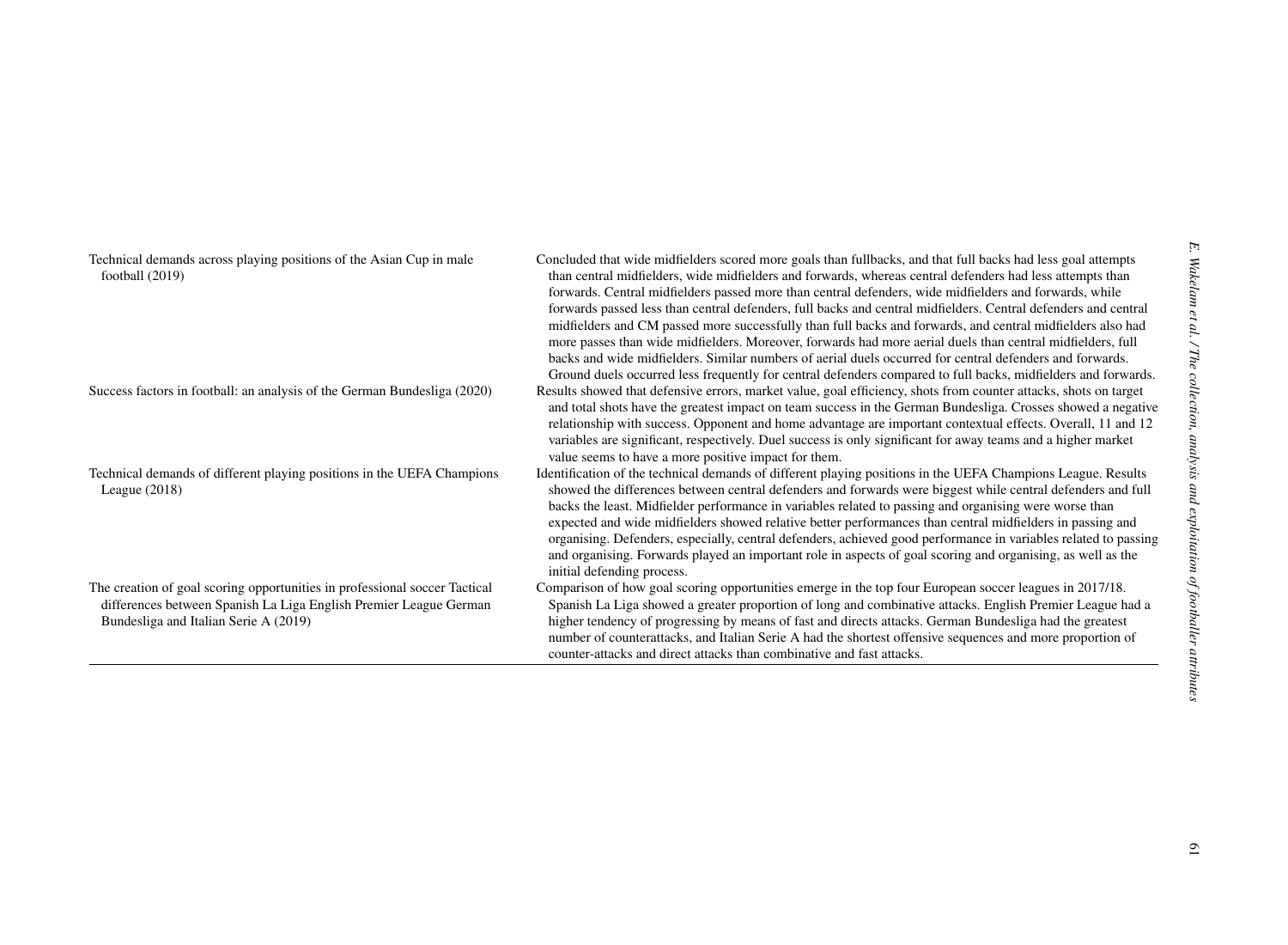to change, Perfectionism, Privateness, Reasoning, Rule-consciousness, Self-reliance, Sensitivity, Social boldness, Tension, Vigilance and Warmth.

An examination of the character trait attributes included for analysis in the selected papers (Table 11) indicates that many of these are potentially alignable with one or another of the above formal categorisations, in some cases with appropriate football specific interpretation.

We discuss potential next steps under recommendations for future research.

#### **5. Conclusions**

A systematic review of the literature shows a steep increase in the number of studies involving football analytics research in the past seven years.

There appears to be scope for increasing and intensifying the application of machine learning analyses given that of the 103 papers conducting some form of analysis, 65% solely applied statistical techniques and only 21% applied ML techniques with the remaining 6% applying a mixture of both. Where machine learning was used, Linear regression techniques were the most deployed, however, as we might expect a variety of other commonly used ML techniques were also used, for example neural networks, clustering, random forest, decision tree, k nearest neighbour and support vector machines.

The sport of football allows the identification and measurement of a very large number of attributes. Over 1,500 different footballer attributes were curated from the selected papers.

However, of the 1,518, only 70 could be categorised as character traits. Experience from all other industries indicates that analyses of footballers' potential may benefit from consideration of these traits (Tett, 1991).

A significant majority of all attributes (81%) are numeric (measurable) and a further 7% ordinal, therefore lending them to rigorous analysis and predictive techniques. The remaining 12% nominal attributes were mainly in the character trait and player base data groups and may be analysed separately in the first instance by proven statistical and machine learning techniques.

The majority (84%) of all attributes were categorised as objective, similarly supporting more scientifically credible analyses.

As with the remaining subjective data, attribute accessibility and sensitivity issues were also entirely focused on the player data and history and the character trait groups.

Because of this it would be appropriate to treat these two groups with more care in future analyses.

In respect of attribute subjectivity, where analyses include attributes which are collected by fans it is important that the results of subsequent analysis and predictions are noted as such.

Clearly, the very large number of over 1500 different attributes warrants examination in terms of their independence and usefulness. Although some papers have applied principle component analysis (PCA) methods to reduce dimensionality there does not appear to be a comprehensive study available. Such a study may be able to reduce the attributes list for analysis and prediction purposes.

#### **6. Recommendations for future work**

It would be interesting to apply dimensionality reduction methods, for example principal component analysis, to the comprehensive attribute set, populated from freely available data. This research may allow the identification of a useful but reduced attribute set.

The comparative predictive accuracy of appropriately selected machine learning techniques, e.g. decision trees, neural networks, k nearest neighbors, random forest, etc. may be analysed, applied to the reduced attribute set.

The allocation of attributes to the selected groups would benefit from the input of club subject matter experts in order to better align groups. For example, *Player data and history*, and *Outfielder position specific* attribute groups. Similarly, club expert input into the selection of those character traits deemed critical to player selection would be beneficial.

The identification of an appropriate mapping of those character trait attributes identified in this paper to the traits defined within proven methods of character trait measurement may be of benefit, as may be the exploration of methods that involve using such data in the analysis of football transfer targets.

#### **References**

Ahmed, M., 2016, Can Artificial Intelligence Modelling Approaches Assist Football Clubs In Identifying Transfer Targets, While Maintaining A Fair Transfer Market Using Player Performance Data? *(Doctoral dissertation, Cardiff Metropolitan University).*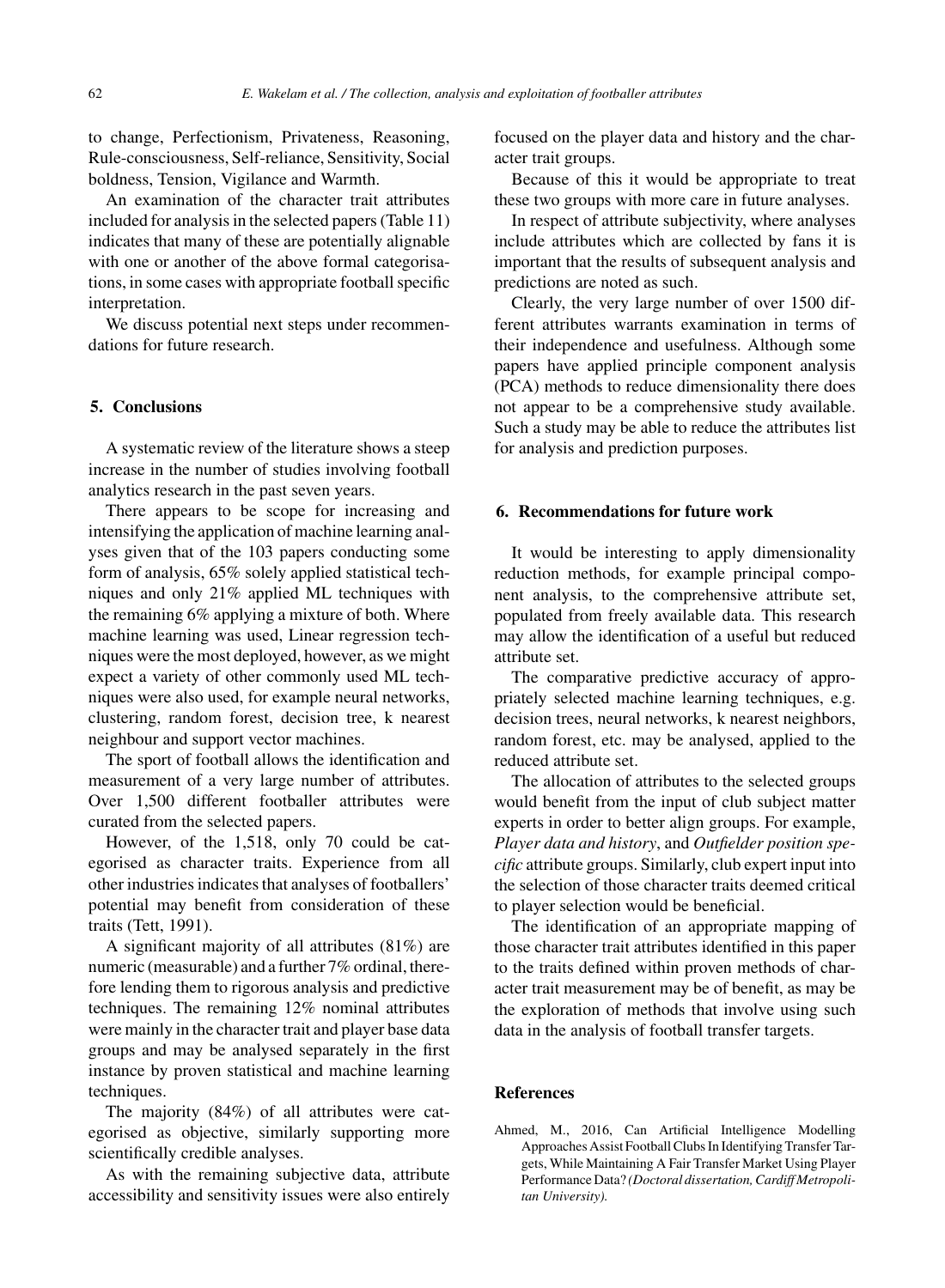- Allegre, J. & Vuillemot, R., 2020, October. Visualizing and Analyzing Disputed Areas in Soccer. In *Visualization in Data Science*.
- Andrienko, G., Andrienko, N., Budziak, G., Dykes, J., Fuchs, G., von Landesberger, T. & Weber, H., 2017, Visual analysis of pressure in football, *Data Mining and Knowledge Discovery*, *31*(6), 1793–1839.
- Antony, J. W., Hartshorne, T. H., Pomeroy, K., Gureckis, T. M., Hasson, U., McDougle, S. D. & Norman, K. A., 2020, Behavioral, physiological, and neural signatures of surprise during naturalistic sports viewing. *Neuron*.
- Apostolou, K. & Tjortjis, C., 2019, July. Sports Analytics algorithms for performance prediction. In *2019 10th International Conference on Information, Intelligence, Systems and Applications (IISA)* (pp. 1-4). IEEE.
- Aquino, R. L. Q. T., Cruz Goncalves, L. G., Palucci Vieira, L. H., Oliveira, L. P., Alves, G. F., Pereira Santiago, P. R. & Puggina, E. F., 2016, Periodization training focused on technical-tactical ability in young soccer players positively affects biochemical markers and game performance, *Journal of Strength and Conditioning Research*, *30*(10), 2723–2732.
- Araújo, D., Passos, P., Esteves, P., Duarte, R., Lopes, J., Hristovski, R. & Davids, K., 2015, The micro-macro link in understanding sport tactical behaviours: Integrating information and action at different levels of system analysis in sport, *Movement & Sport Sciences-Science & Motricité* (89), pp. 53–63.
- Ayer, R., 2012, Big 2's and Big 3's: Analyzing how a team's best players complement each other. MIT Sloan Sports Analytics Conference.
- Baptista, J., Travassos, B., Goncalves, B., Mourão, P., Viana, J. L. & Sampaio, J., 2020, Exploring the Effects of Playing Formations on Tactical Behavior and External Workload During Football Small-Sided Games, *The Journal of Strength & Conditioning Research*, *34*(7), 2024–2030.
- Barnabé, L., Volossovitch, A., Duarte, R., Ferreira, A. P. & Davids, K., 2016, Age-related effects of practice experience on collective behaviours of football players in small-sided games, *Human Movement Science*, *48*, 74–81.
- Barreira, D., Garganta, J., Guimaraes, P., Machado, J. & Anguera, M. T., 2014, Ball recovery patterns as a performance indicator in elite soccer, *Proceedings of the Institution of Mechanical Engineers, Part P: Journal of Sports Engineering and Technology*, *228*(1), pp. 61–72.
- Barron, D., Ball, G., Robins, M. & Sunderland, C., 2018, Artificial neural networks and player recruitment in professional soccer, *PloS one*, *13*(10), e0205818.
- Barron, D., Ball, G., Robins, M. & Sunderland, C., 2020, Identifying playing talent in professional football using artificial neural networks, *Journal of Sports Sciences*, *38*(11-12), 1211–1220.
- Beetz, M., Kirchlechner, B. & Lames, M., 2005, Computerized real-time analysis of football games, *IEEE Pervasive Computing*, *4*(3), 33–39.
- Beetz, M., von Hoyningen-Huene, N., Kirchlechner, B., Gedikli, S., Siles, F., Durus, M. & Lames, M., 2009, Aspogamo: Automated sports game analysis models, *International Journal of Computer Science in Sport*, *8*(1), 1–21.
- Bergkamp, T. L., Niessen, A. S. M., Den Hartigh, R. J., Frencken, W. G. & Meijer, R. R., 2019, Methodological issues in soccer talent identification research, *Sports Medicine*, *49*(9), 1317–1335.
- Bertin, M., 2015. Why soccer's most popular advanced stat kind of sucks.
- Bialkowski, A., Lucey, P., Carr, P., Yue, Y. & Matthews, I., 2014, February. Win at home and draw away: Automatic formation analysis highlighting the differences in home and away team behaviors, In *Proceedings of 8th annual MIT Sloan sports analytics conference* (pp. 1–7).
- Bialkowski, A., Lucey, P., Carr, P., Yue, Y., Sridhara, S. & Matthews, I., 2014, December. Identifying team style in soccer using formations learned from spatiotemporal tracking data. In *2014 IEEE International Conference on Data Mining Workshop* (pp. 9–14). IEEE.
- Bialkowski, A., Lucey, P., Carr, P., Matthews, I., Sridharan, S. & Fookes, C., 2016. Discovering team structures in soccer from spatiotemporal data, *IEEE Transactions on Knowledge and Data Engineering*, *28*(10), 2596–2605.
- Bojinov, I. & Bornn, L., 2016, The pressing game: Optimal defensive disruption in soccer. In *10th MIT Sloan Sports Analytics Conference*.
- Bradley, P. S., Carling, C., Diaz, A. G., Hood, P., Barnes, C., Ade, J., Boddy, M., Krustrup, P. & Mohr, M., 2013, Match performance and physical capacity of players in the top three competitive standards of English professional soccer, *Human Movement Science*, *32*(4), pp. 808–821.
- Bransen, L., Robberechts, P., Van Haaren, J. & Davis, J., 2019. Choke or Shine? Quantifying Soccer Players' Abilities to Perform Under Mental Pressure. In *Proceedings of the 13th MIT Sloan Sports Analytics Conference* (pp. 1–25). MIT SLOAN; [http://www.sloansportsconference.com/wp](http://www.sloansportsconference.com/wp-content/uploads/2019/02/Choke-or-Shine-Quantifying-Soccer-Players-Abilities-to-Perform-Under-Mental-Pressure.pdf)content/uploads/2019/02/Choke-or-Shine-Quantifying-Soccer-Players-Abilities-to-Perform-Under-Mental-Pressure.pdf.
- Brito Souza, D., López-Del Campo, R., Blanco-Pita, H., Resta, R., & Del Coso, J., 2019, A new paradigm to understand success in professional football: analysis of match statistics in LaLiga for 8 complete seasons, *International Journal of Performance Analysis in Sport*, *19*(4), 543–555.
- Brooks, J., Kerr, M. & Guttag, J., 2016, August. Developing a data-driven player ranking in soccer using predictive model weights. In *Proceedings of the 22nd ACM SIGKDD International Conference on Knowledge Discovery and Data Mining* (pp. 49-55).
- Bundesliga Database. (2020). *Data Hub.* Available at: <https://datahub.io/sports-data/german-bundesliga>
- Bunker, R. & Susnjak, T., 2019. The application of machine learning techniques for predicting results in team sport: a review. *arXiv preprint arXiv:1912.11762*.
- Castellano, J., Alvarez-Pastor, D. & Bradley, P. S., 2014, Evaluation of research using computerised tracking systems (Amisco® and Prozone®) to analyse physical performance in elite soccer: A systematic review, *Sports Medicine*, *44*(5), 701–712.
- Cattell, H. E. & Mead, A. D., 2008, The Sixteen Personality Factor Questionnaire (16PF).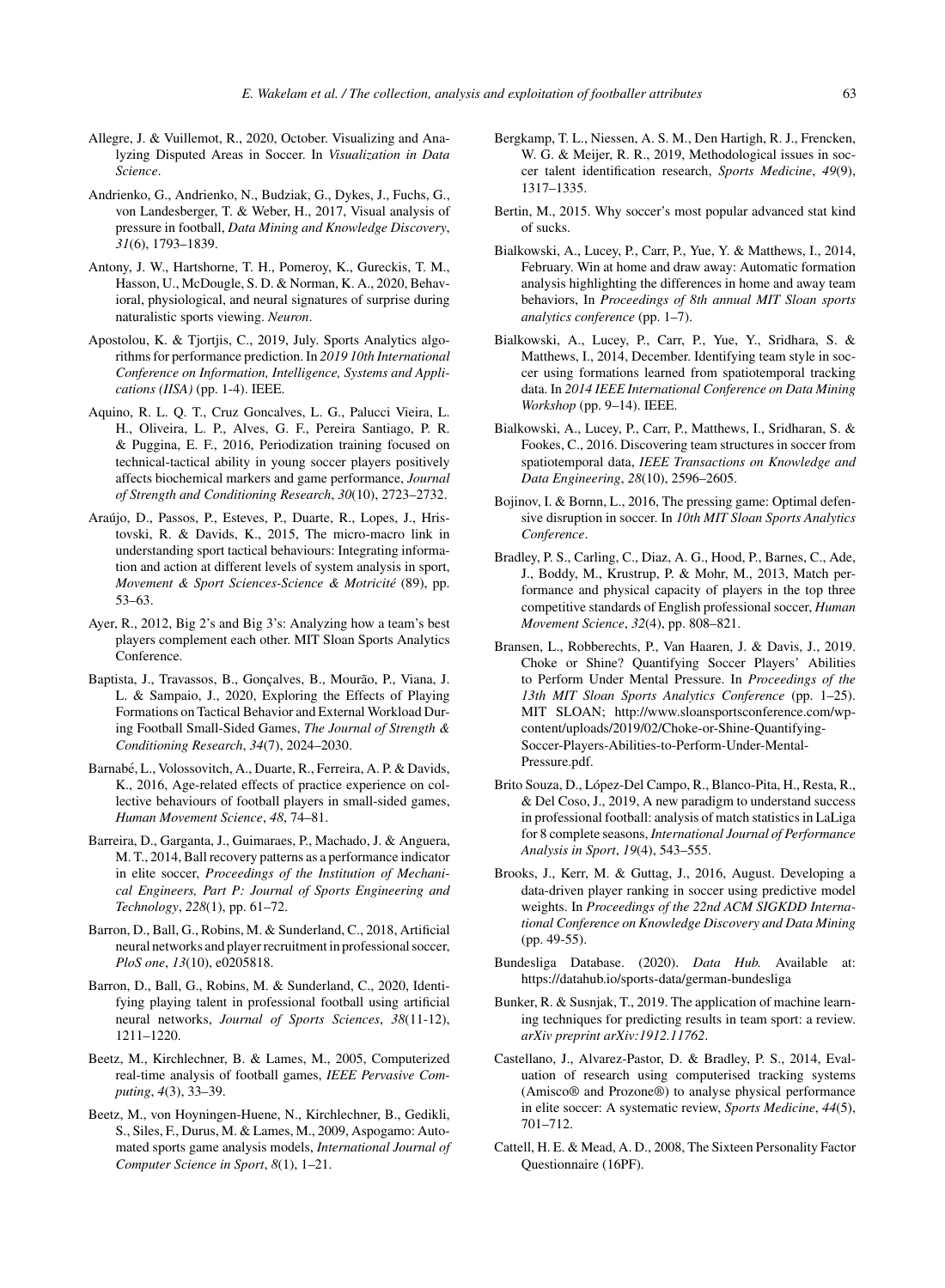- Chassy, P., 2013, Team play in football: How science supports FC Barcelona's training strategy, *Psychology*, *4*(09), 7.
- Clemente, F. M., Couceiro, M. S., Martins, F. M. L., Mendes, R. S. & Figueiredo, A. J., 2014, Intelligent systems for analyzing soccer games: The weighted centroid, *Ingeniería e Investigaci ´on*, *34*(3), 70–75.
- Collet, C., 2013, The possession game? A comparative analysis of ball retention and team success in European and international football, 2007–2010, *Journal of Sports Sciences*, *31*(2), 123–136.
- Couceiro, M. S., Clemente, F. M., Martins, F. M. & Machado, J. A. T., 2014, Dynamical stability and predictability of football players: the study of one match, *Entropy*, *16*(2), 645–674.
- Danisik, N., Lacko, P. & Farkas, M., 2018, August. Football match prediction using players attributes. In *2018 World Symposium on Digital Intelligence for Systems and Machines (DISA)* (pp. 201–206). IEEE.
- de Sousa, S. F., Araújo, A. D. A. & Menotti, D., 2011, January. An overview of automatic event detection in soccer matches. In *2011 IEEE Workshop on Applications of Computer Vision (WACV)* (pp. 31–38). IEEE.
- Decroos, T., Bransen, L., Van Haaren, J. & Davis, J., 2019, July. Actions speak louder than goals: Valuing player actions in soccer. In *Proceedings of the 25th ACM SIGKDD International Conference on Knowledge Discovery & Data Mining* (pp. 1851–1861).
- Decroos, T. & Davis, J., 2020, Valuing on-the-ball actions in soccer: a critical comparison of XT and VAEP. In *Proceedings of the AAAI-20 Workshop on Artifical Intelligence in Team Sports*. AI in Team Sports Organising Committee.
- Deloitte, 2017, Annual Review of Football Finance: Ahead of the Curve.
- Deloitte, 2020, Annual Review of Football Finance: Home Truths.
- Dendir, S., 2016, When do soccer players peak? A note, *Journal of Sports Analytics*, *2*(2), 89–105.
- Dey, S., 2017, Pricing Football Players using Neural Networks. *arXiv preprint arXiv:1711.05865*.
- Digman, J. M., 1990, Personality structure: Emergence of the five-factor model, *Annual Review of Psychology*, *41*(1), 417–440.
- Drust, B. & Green, M., 2013, Science and football: evaluating the influence of science on performance, *Journal of Sports Sciences*, *31*(13), pp. 1377–1382.
- Duarte, R., Araujo, D., Correia, V., Davids, K., Marques, P. & ´ and Richardson, M. J., 2013, Competing together: Assessing the dynamics of team–team and player–team synchrony in professional association football, *Human Movement Science*, *32*(4), pp. 555–566.
- Dubitzky, W., Lopes, P., Davis, J., & Berrar, D. (2017), OSF Home. The Open International Soccer Database. Available at: [https://doi.org/10.17605/OSF.IO/KQCYE.](https://doi.org/10.17605/OSF.IO/KQCYE)
- Dubitzky, W., Lopes, P., Davis, J. & Berrar, D., 2019, The open international soccer database for machine learning, *Machine Learning*, *108*(1), 9–28.
- Ermidis, G., Randers, M. B., Krustrup, P., & Mohr, M., 2019, Technical demands across playing positions of the Asian Cup in male football, *International Journal of Performance Analysis in Sport*, *19*(4), 530–542.
- Eysenck, H. J., 1975, Manual of the Eysenck Personality Questionnaire. *San Edacational and Industrial Testing Service, San Diego CA*.
- Fernandez, J. & Bornn, L., 2018, February. Wide Open Spaces: A statistical technique for measuring space creation in professional soccer. In *Sloan Sports Analytics Conference* (Vol. 2018).
- Filetti, C., Ruscello, B., D'Ottavio, S. & Fanelli, V., 2017, A study of relationships among technical, tactical, physical parameters and final outcomes in elite soccer matches as analyzed by a semiautomatic video tracking system, *Perceptual and Motor Skills*, *124*(3), 601–620.
- Football Database EU. 2020, *Home page.* Available at: <https://www.footballdatabase.eu/en/>
- Ge, T., An, Z., Cai, H. & Wang, Y., 2020, August. An analysis on the effectiveness of cooperation in a soccer team. In *2020 15th International Conference on Computer Science & Education (ICCSE)* (pp. 787–794). IEEE.
- Gelade, G. A. & Hvattum, L. M., 2020, On the relationship between+/–ratings and event-level performance statistics, *Journal of Sports Analytics*, (Preprint), pp. 1–13.
- Gréhaigne, J. F., Godbout, P. & Bouthier, D., 1999, The foundations of tactics and strategy in team sports, *Journal of Teaching in Physical Education*, *18*(2), 159–174.
- Goes, F. R., Kempe, M., Meerhoff, L. A. & Lemmink, K. A., 2019, Not every pass can be an assist: a data-driven model to measure pass effectiveness in professional soccer matches, *Big Data*, *7*(1), 57–70.
- Goes, F. R., Meerhoff, L. A., Bueno, M. J. O., Rodrigues, D. M., Moura, F. A., Brink, M. S., Elferink-Gemser, M. T., Knobbe, A. J., Cunha, S. A., Torres, R. S. & Lemmink, K. A. P. M., 2020, Unlocking the potential of big data to support tactical performance analysis in professional soccer: A systematic review, *European Journal of Sport Science*, pp. 1–16.
- Gomez, M. A., Reus, M., Parmar, N. & Travassos, B., 2020, Exploring elite soccer teams' performances during different match-status periods of close matches' comebacks, *Chaos, Solitons & Fractals*, *132*, pp. 109566.
- Gonzalez-Rodenas, J., Lopez-Bondia, I., Calabuig, F., Pérez-Turpin, J. A., & Aranda, R., 2016, Association between playing tactics and creating scoring opportunities in counterattacks from United States Major League Soccer games, *International Journal of Performance Analysis in Sport*, *16*(2), 737–752.
- Gracenote Sports Data. 2020, *Global Sports Data.* Available at: <https://www.gracenote.com/sports/global-sports-data/>
- Håland, E. M. & Wiig, A. S., 2018, Evaluating Passing Behaviour in Association Football *(Master's thesis, NTNU).*
- Håland, E. M., Wiig, A. S., Stålhane, M. & Hvattum, L. M., 2020, Evaluating passing ability in association football, *IMA Journal of Management Mathematics*, *31*(1), 91–116.
- Halldorsson, V., 2019, Team spirit in football: an analysis of players symbolic communication in a match between Argentina and Iceland at the mens 2018 World Cup, *Arctic & Antarctic: International Journal of Circumpolar Sociocultural Issues*, *12*(12), pp. 45–68.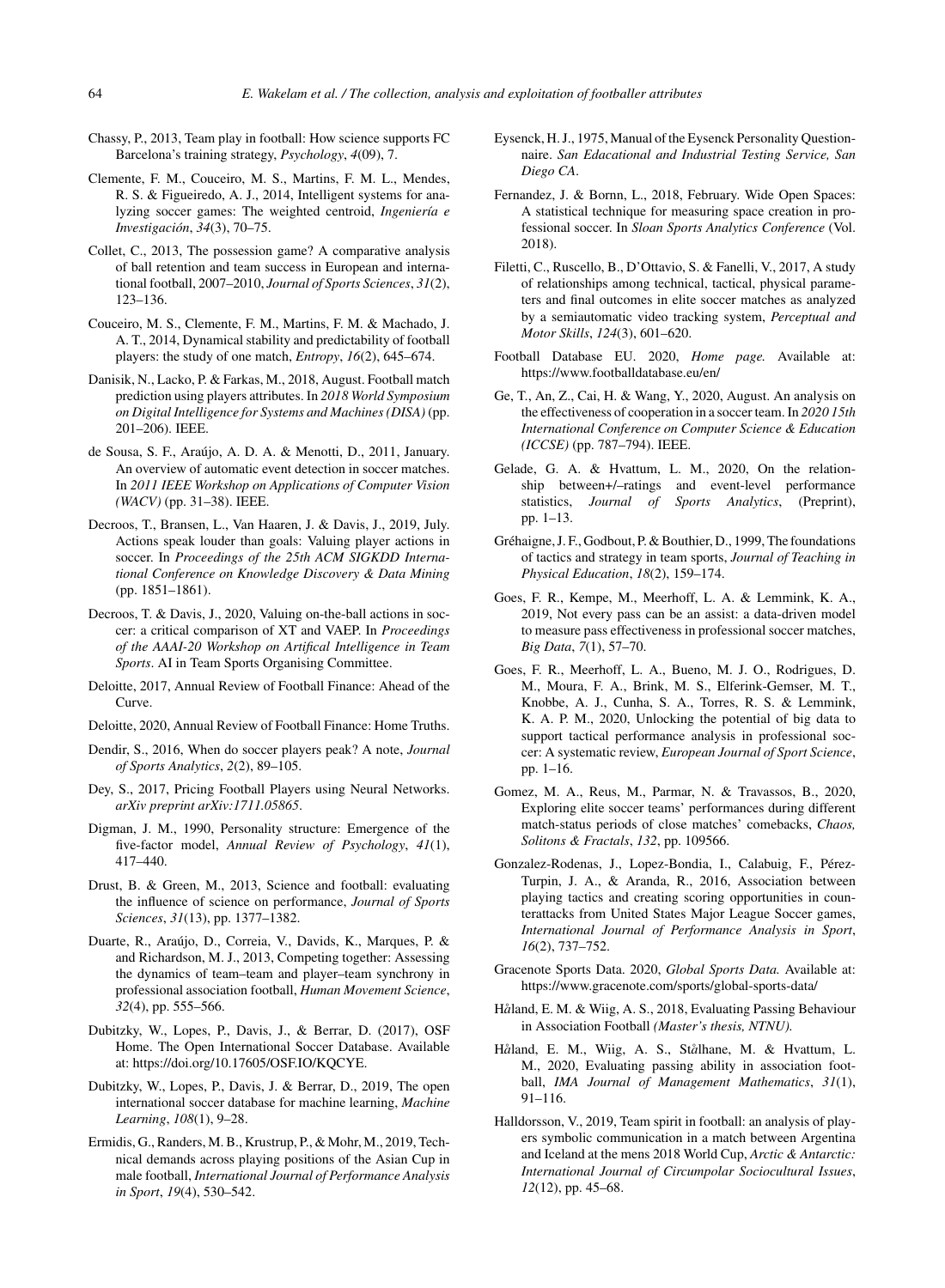- Harell, A. & Bajic, I. V., 2019, The Data Gap in Sports Analytics and How to Close It. *Artificial Intelligence in Team Sports Workshop at The Thirty Fourth AAAI Conference on Artificial Intelligence.*
- He, M., Cachucho, R. & Knobbe, A. J., 2015, September. Football Player's Performance and Market Value. In *Mlsa@ pkdd/ecml* (pp. 87–95).
- Helsen, W., Hodges, N. J., Winckel, J. V. & Starkes, J. L., 2000, The roles of talent, physical precocity and practice in the development of soccer expertise, *Journal of Sports Sciences*, *18*(9), pp. 727–736.
- Herold, M., Goes, F., Nopp, S., Bauer, P., Thompson, C. & Meyer, T., 2019, Machine learning in men's professional football: Current applications and future directions for improving attacking play, *International Journal of Sports Science & Coaching*, *14*(6), 798–817.
- Hobbs, J., Power, P., Sha, L. & Lucey, P., 2018, February. Quantifying the value of transitions in soccer via spatiotemporal trajectory clustering. In *MIT Sloan Sports Analytics Conference*.
- Jamil, M., 2019, A case study assessing possession regain patterns in English Premier League Football, *International Journal of Performance Analysis in Sport*, *19*(6), 1011–1025.
- Jamil, M., 2020, Where do the best technical football players in the world come from? Analysing the association between technical proficiency and geographical origin in elite football, *Journal of Human Sport and Exercise.*
- Jamil, M., McErlain-Naylor, S. A., & Beato, M. 2020, Investigating the impact of the mid-season winter break on technical performance levels across European football–Does a break in play affect team momentum? *International Journal of Performance Analysis in Sport*, *20*(3), 406–419.
- Jamil, M., & Kerruish, S., 2020, At what age are English Premier League players at their most productive? A case study investigating the peak performance years of elite professional footballers, *International Journal of Performance Analysis in Sport*, *20*(6), 1120–1133.
- Jordet, G., Bloomfield, J. & Heijmerikx, J., 2013, March. The hidden foundation of field vision in English Premier League (EPL) soccer players. In *Proceedings of the MIT sloan sports analytics conference*.
- Joseph, A., Fenton, N. E., & Neil, M. 2006, Predicting football results using Bayesian nets and other machine learning techniques, *Knowledge-Based Systems*, *19*(7), 544–553.
- Lago, C., 2006, Are winners different from losers? Performance and chance in the FIFA World Cup Germany, 2006, *International Journal of Performance Analysis in Sport*, *7*(2), 36–47.
- Lago-Peñas, C. & Gómez-López, M., 2014, How important is it to score a goal? The influence of the scoreline on match performance in elite soccer, *Perceptual and Motor Skills*, *119*(3), 774–784.
- Leitner, M. C. & Richlan, F., 2020, Analysis System for Emotional Behavior in Football (ASEB-F): Professional football players' emotional behavior in ghost games in the Austrian Bundesliga. Draft version 1 05-08-2020. *University of Salzburg, Austria.*
- Lepschy, H., Wäsche, H., & Woll, A., 2020, Success factors in football: an analysis of the German Bundesliga, *International Journal of Performance Analysis in Sport*, *20*(2), 150–164.
- Link, D., Lang, S. & Seidenschwarz, P., 2016, Real time quantification of dangerousity in football using spatiotemporal tracking data, *PloS one*, *11*(12), e0168768.
- Linke, D., Link, D. & Lames, M., 2020, Football-specific validity of TRACAB's optical video tracking systems, *PloS one*, *15*(3), e0230179.
- Liu, H., Hopkins, W., Gómez, A. M., & Molinuevo, S. J., 2013, Inter-operator reliability of live football match statistics from OPTA Sportsdata,*International Journal of Performance Analysis in Sport*, *13*(3), 803–821.
- Liu, H., Yi, Q., Giménez, J. V., Gómez, M. A., & Lago-Peñas, C., 2015, Performance profiles of football teams in the UEFA Champions League considering situational efficiency, *International Journal of Performance Analysis in Sport*, *15*(1), 371–390.
- Mackenzie, R. & Cushion, C., 2013, Performance analysis in football: A critical review and implications for future research, *Journal of Sports Sciences*, *31*(6), 639–676.
- Mao, L., Peng, Z., Liu, H., & Gómez, M. A., 2016, Identifying keys to win in the Chinese professional soccer league, *International Journal of Performance Analysis in Sport*, *16*(3), 935–947.
- Mathien, H., 2016, Dataset. European Soccer Database. Available at: [www.kaggle.com/hugomathien/soccer.](www.kaggle.com/hugomathien/soccer)
- Matsuoka, H., Tahara, Y., Ando, K. & Nishijima, T., Development of Defence and Offence Play Items for Deep Learning Model of Offence Play Analysis in Soccer Game.
- McGuckian, T. B., Cole, M. H., Chalkley, D., Jordet, G. & Pepping, G. J., 2020, Constraints on visual exploration of youth football players during 11v11 match-play: The influence of playing role, pitch position and phase of play, *Journal of Sports Sciences*, *38*(6), 658–668.
- McHale, I. G., Scarf, P. A. & Folker, D. E., 2012, On the development of a soccer player performance rating system for the English Premier League, *Interfaces*, *42*(4), 339–351.
- McHale, I.G. & Szczepański, Ł., 2014, A mixed effects model for identifying goal scoring ability of footballers, *Journal of the Royal Statistical Society: Series A (Statistics in Society)*, *177*(2), 397–417.
- McHale, I.G. & Relton, S. D., 2018, Identifying key players in soccer teams using network analysis and pass difficulty, *European Journal of Operational Research*, *268*(1), 339–347.
- McLean, S., Salmon, P. M., Gorman, A. D., Read, G. J. & Solomon, C., 2017. What's in a game? A systems approach to enhancing performance analysis in football, *PloS one*, *12*(2), e0172565.
- Memmert, D. & Perl, J., 2009, Game creativity analysis using neural networks, *Journal of Sports Sciences*, *27*(2), 139–149.
- Memmert, D., Klemp, M., Caparrós, M. G. & Imkamp, J., 2020, Comparison of the football specific tactical performance of women and men in Europe. *German Sport University Cologne*
- Mitrotasios, M., Gonzalez-Rodenas, J., Armatas, V., & Aranda, R., 2019, The creation of goal scoring opportunities in professional soccer. tactical differences between spanish la liga, english premier league, german bundesliga and italian serie *A, International Journal of Performance Analysis in Sport*, *19*(3), 452–465.
- Mohr, M., Krustrup, P. & Bangsbo, J., 2003, Match performance of high-standard soccer players with special reference to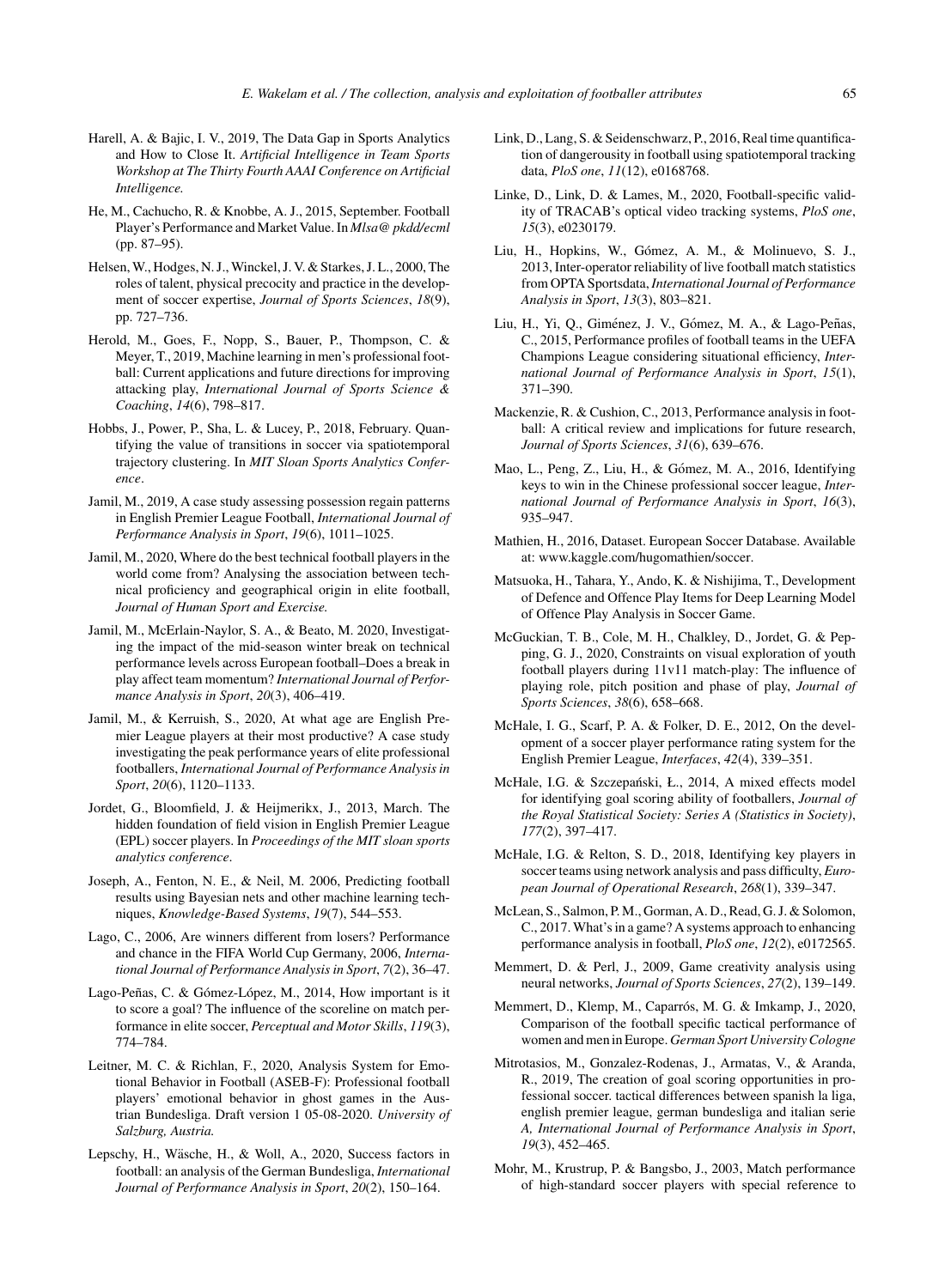development of fatigue, *Journal of Sports Sciences*, *21*(7), 519–528.

- Moura, F. A., van Emmerik, R. E., Santana, J. E., Martins, L. E. B., Barros, R. M. L. D. & Cunha, S. A., 2016, Coordination analysis of players' distribution in football using cross-correlation and vector coding techniques, *Journal of Sports Sciences*, *34*(24), 2224–2232.
- Müller, O., Simons, A. & Weinmann, M., 2017, Beyond crowd judgments: Data-driven estimation of market value in association football, *European Journal of Operational Research*, *263*(2), 611–624.
- Nsolo, E., Lambrix, P. & Carlsson, N. 2018, Player valuation in European football (Extended version). *Linköping University*.
- Oberstone, J., 2009, Differentiating the top English premier league football clubs from the rest of the pack: Identifying the keys to success, *Journal of Quantitative Analysis in Sports*, *5*(3).
- Oberstone, J. L. 2014, Stephen Gerrard vs Frank Lampard 2013-14 Statistical Comparison. Available at: [http://eplindex.com/50755/steven-gerrard-frank-lampard-](http://eplindex.com/50755/steven-gerrard-frank-lampard-13-14-stats-comparison.html)13-14-stats-comparison.html
- PA Sport. 2020. About Actim. *Available at:* [https://web.archive.org/web/20060912203857/http://www.pa](https://web.archive.org/web/20060912203857/http://www.pa-sport.com:80/en/products/actim.html)sport.com:80/en/products/actim.html
- Pantuso, G. & Hvattum, L. M., 2020, Maximizing performance with an eye on the finances: a chance-constrained model for football transfer market decisions, *TOP*, pp. 1–29.
- Pantzalis, V. C. & Tjortjis, C., 2020, July. Sports Analytics for Football League Table and Player Performance Prediction. In *2020 11th International Conference on Information, Intelligence, Systems and Applications* (IISA) (pp. 1–8). IEEE.
- Pappalardo, L. & Cintia, P., 2018, Quantifying the relation between performance and success in soccer, *Advances in Complex Systems*, *21*(03n04), pp. 1750014.
- Pappalardo, L., Cintia, P., Ferragina, P., Massucco, E., Pedreschi, D. & Giannotti, F., 2019, PlayeRank: data-driven performance evaluation and player ranking in soccer via a machine learning approach, *ACM Transactions on Intelligent Systems and Technology (TIST)*, *10*(5), pp. 1–27.
- Pappalardo, L., Cintia, P., Rossi, A., Massucco, E., Ferragina, P., Pedreschi, D. & Giannotti, F., 2019, A public data set of spatio-temporal match events in soccer competitions, *Scientific Data*, *6*(1), 1–15.
- Pariath, R., Shah, S., Surve, A. & Mittal, J., 2018, March. Player Performance Prediction in Football Game. In *2018 Second International Conference on Electronics, Communication and Aerospace Technology (ICECA)* (pp. 1148–1153). IEEE.
- Patnaik, D., Praharaj, H., Prakash, K. & Samdani, K., 2019, March. A study of Prediction models for football player valuations by quantifying statistical and economic attributes for the global transfer market. In *2019 IEEE International Conference on System, Computation, Automation and Networking (ICSCAN)* (pp. 1–7). IEEE.
- Perin, C., Vuillemot, R. & Fekete, J. D., 2013, October. Real-Time Crowdsourcing of Detailed Soccer Data. In *What's the score? The 1st Workshop on Sports Data Visualization*.
- Perin, C., Vuillemot, R. & Fekete, J. D., 2013, SoccerStories: A kick-off for visual soccer analysis, *IEEE Transactions on Visualization and Computer Graphics*, *19*(12), 2506–2515.
- Perin, C., Vuillemot, R., Stolper, C. D., Stasko, J. T., Wood, J. & Carpendale, S., 2018, June. State of the art of sports data visualization. In *Computer Graphics Forum* (Vol. 37, No. 3, pp. 663–686).
- Power, P., Ruiz, H., Wei, X. & Lucey, P., 2017, August. Not all passes are created equal: Objectively measuring the risk and reward of passes in soccer from tracking data. In *Proceedings of the 23rd ACM SIGKDD international conference on knowledge discovery and data mining* (pp. 1605–1613).
- Pratas, J. M., Volossovitch, A. & Carita, A. I., 2018, Goal scoring in elite male football: A systematic review,*CIPER, Faculdade de Motricidade Humana, SpertLab, Universidade de Lisboa, Portugal.*
- Rajesh, P., Alam, M. & Tahernezhadi, M., 2020, July. A Data Science Approach to Football Team Player Selection. In *2020 IEEE International Conference on Electro Information Technology (EIT)* (pp. 175–183). IEEE.
- Rajšp, A. & Fister, I., 2020, A systematic literature review of intelligent data analysis methods for smart sport training, *Applied Sciences*, *10*(9), pp. 3013.
- Rajula, H. S. R., Verlato, G., Manchia, M., Antonucci, N. & Fanos, V. 2020, Comparison of conventional statistical methods with machine learning in medicine: diagnosis, drug development, and treatment, *Medicina*, *56*(9), 455.
- Ramos, J., Lopes, R. J., Marques, P. & Araújo, D., 2017, Hypernetworks reveal compound variables that capture cooperative and competitive interactions in a soccer match, *Frontiers in Psychology*, *8*, 1379.
- Rampinini, E., Impellizzeri, F. M., Castagna, C., Coutts, A. J. & Wisløff, U., 2009, Technical performance during soccer matches of the Italian Serie A league: Effect of fatigue and competitive level, *Journal of Science and Medicine in Sport*, *12*(1), 227–233.
- Rathi, K., Somani, P., Koul, A. V. & Manu, K. S., 2020, Applications of Artificial Intelligence in the Game of Football: The Global Perspective, *Researchers World*, *11*(2), 18–29.
- Rein, R. & Memmert, D., 2016, Big data and tactical analysis in elite soccer: future challenges and opportunities for sports science, *SpringerPlus*, *5*(1), 1–13.
- Rein, R., Raabe, D. & Memmert, D., 2017. "Which pass is better?" Novel approaches to assess passing effectiveness in elite soccer, *Human Movement Science*, *55*, 172–181.
- Ruiz, H., Power, P., Wei, X. and Lucey, P., 2017, August. "The Leicester City Fairytale?" Utilizing New Soccer Analytics Tools to Compare Performance in the 15/16 & 16/17 EPL Seasons. In *Proceedings of the 23rd ACM SIGKDD International Conference on Knowledge Discovery and Data Mining* (pp. 1991–2000).
- Rusu, A., Stoica, D. & Burns, E., 2011, July. Analyzing soccer goalkeeper performance using a metaphor-based visualization. In *2011 15th International Conference on Information Visualisation* (pp. 194–199). IEEE.
- Saed, S. 2020, Fortnite and FIFA 19 were 2019's top digital earners – report. Available at: [https://www.vg247.com/](https://www.vg247.com/2020/01/03/fortnite-fifa-19-top-digital-revenue-2019-report/#:~:text=Free%2Dto%2Dplay%20games%20dominated,on%20top%2C%20with%20%24786%20million) 2020/01/03/fortnite-fifa-19-top-digital-revenue-2019-report /#: :text=Free%2Dto%2Dplay%20games%20dominated,on% 20top%2C%20with%20%24786%20million.
- Sarmento, H., Marcelino, R., Anguera, M.T., Campaniço, J., Matos, N. & Leitão, J. C., 2014, Match analysis in foot-